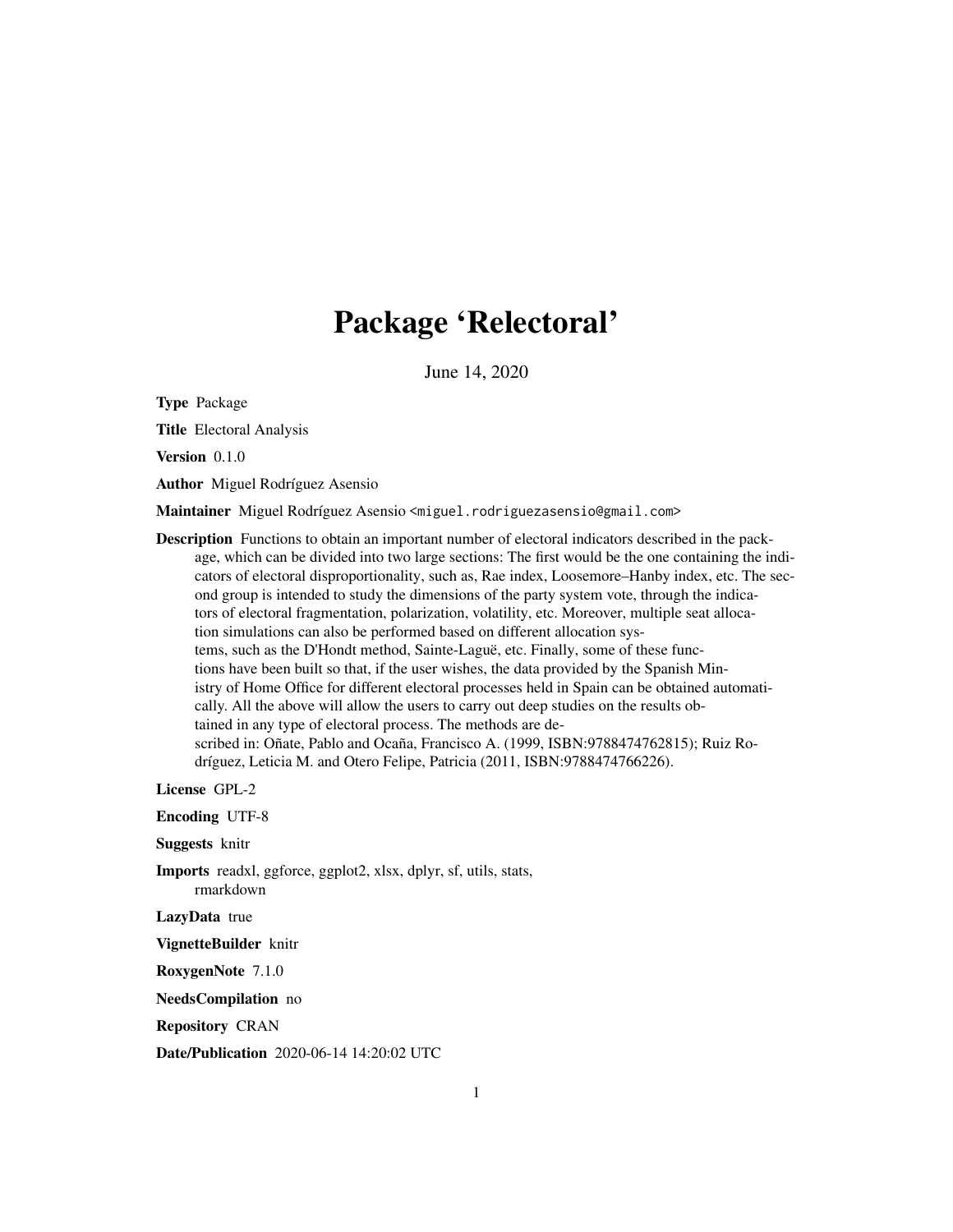## R topics documented:

| 3              |
|----------------|
| 5              |
| 6              |
| $\overline{7}$ |
| 8              |
| 9              |
| 11             |
| 12             |
| 13             |
| 14             |
| 14             |
| 15             |
| 17             |
| 18             |
| 19             |
| 19             |
| 20             |
| 21             |
| 21             |
| 22             |
| 24             |
| 25             |
| 26             |
| 28             |
| 28             |
| 29             |
| 30             |
| 31             |
| 32             |
| 33             |
| 34             |
| 35             |
| 36             |
| 36             |
| 38             |
| 40             |
| 41             |
|                |
|                |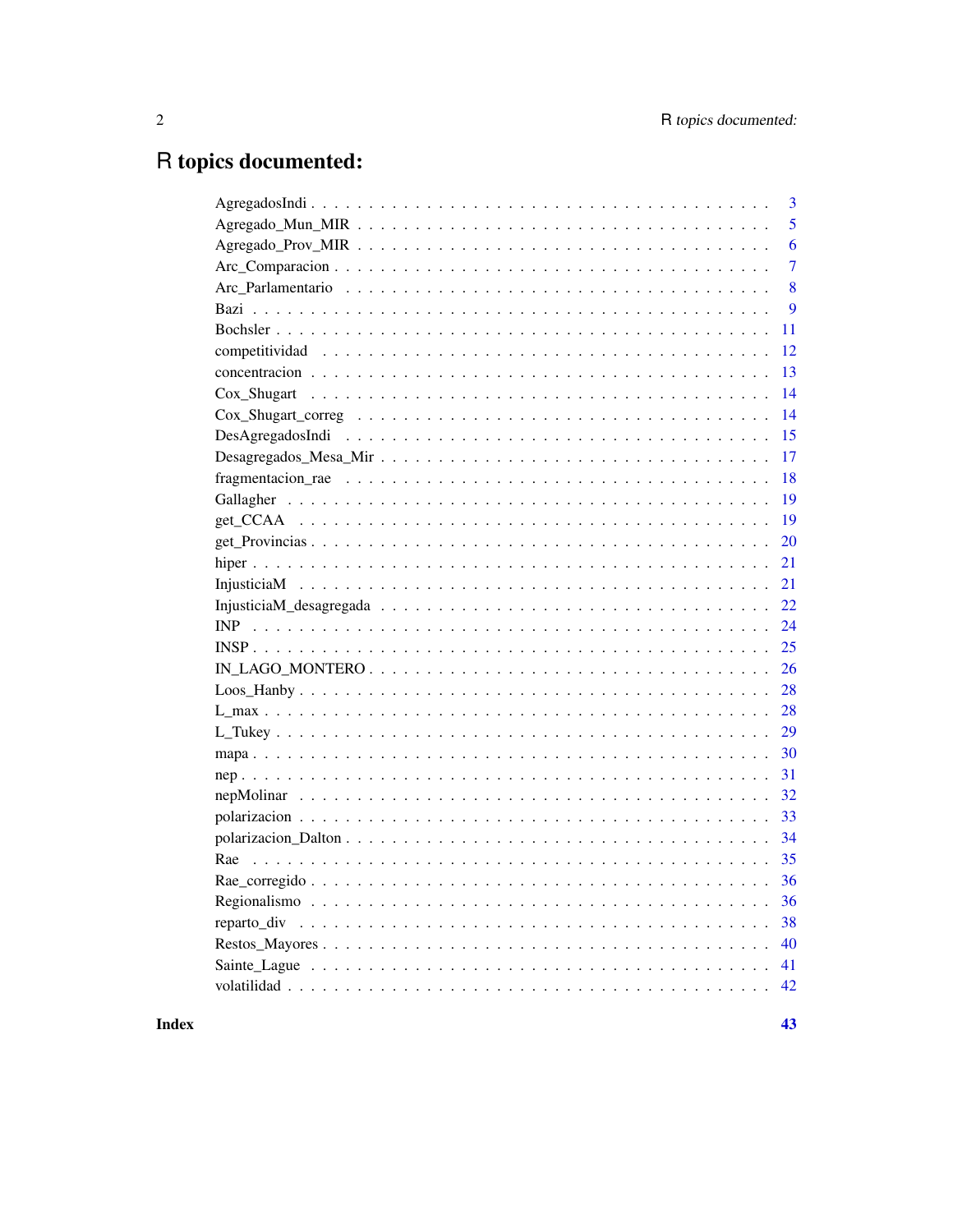<span id="page-2-0"></span>

With this function, the following indicators of electoral disproportionality can be obtained for aggregated data:

- Sainte Lagüe (SL)
- RAE  $(R)$
- RAE Corrected (Rco)
- Loosemore & Hanby (LH)
- Gallagher's Minimum Squares index (Gcm)
- Maximum deviation index (Lmax)
- Cox & Shugart index (Cs)
- Corrected Cox & Shugart index (CS\_correg)
- Tukey's line (LT)

All the values of these indicators are in an output data.frame where the names of the columns coincide with the identification of these indicators which appear between brackets above.

Likewise the following voting size indicators are also obtained:

- Electoral and Parliamentary fragmentation (F)
- Effective number of political parties (N)
- Hyperfractionality index (Hiper)
- Molinar's effective number of political parties (NP)
- Concentration of vote (Con)
- Competitiveness between parties (Comp)

The electoral and parliamentary versions are calculated for these voting size indicators. Their values are stored in the output of this function within a data.frame with the name of the columns indicated with the initials shown above in parentheses and the suffix '\_electoral' is added to indicate that it is the electoral version or the suffix '\_parliamentary' to indicate that it is the parliamentary version.

Important note. With this function you can get the results automatically or manually. With the automatic form, the data are downloaded from the Spanish Ministry of Home Office. With the manual form, you have to provide the data using a data.frame with the structure that will be indicated later.

#### Usage

```
AgregadosIndi(Ano = 0, Mes = "", RutaDescarga = "", Auto = TRUE, datos = "")
```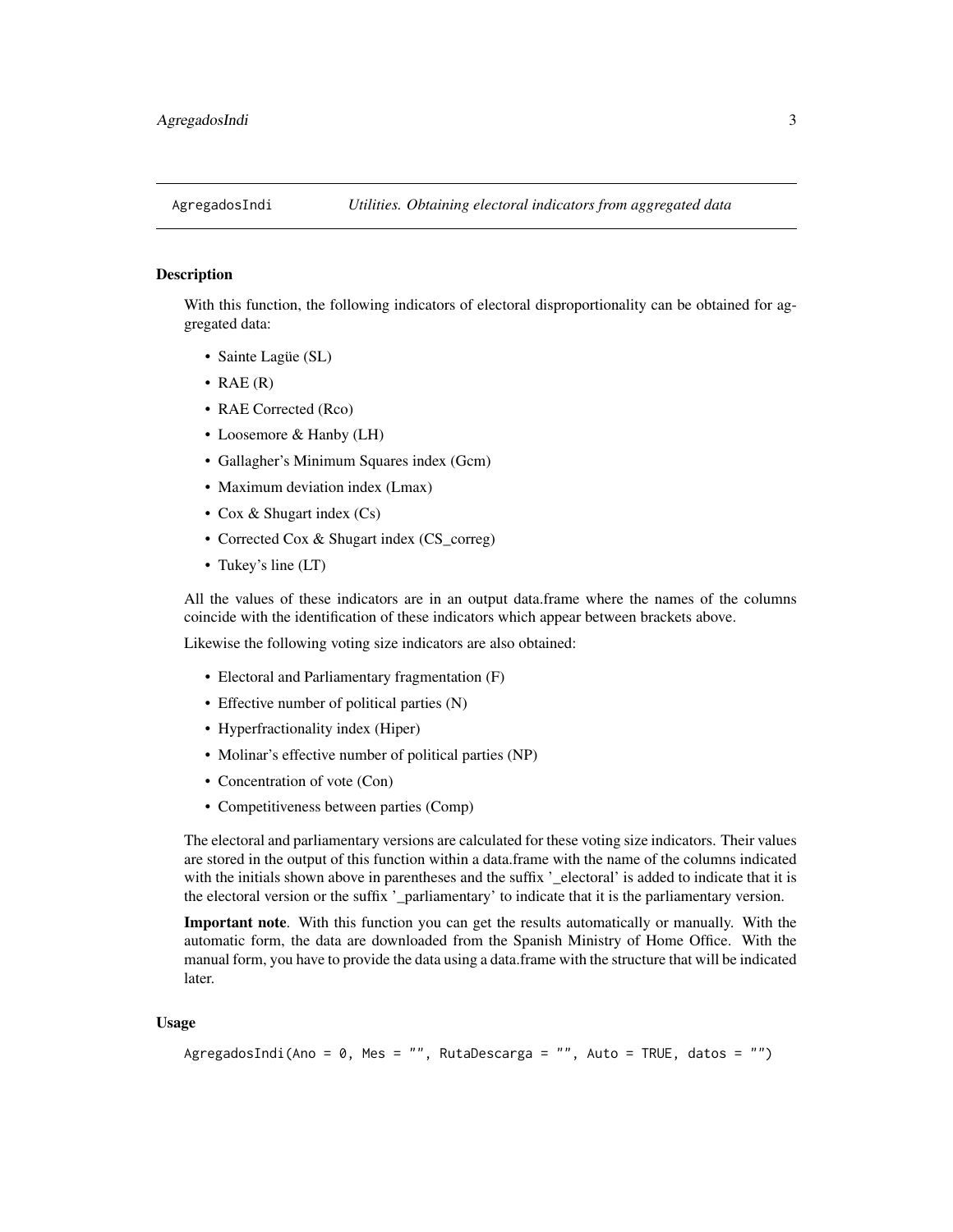#### Arguments

| Ano          | Required only for automatic procedure. It is the year of the electoral process<br>that the user wants to study. It must be a four-digit numerical value.                                                                                                                                                                                                                                                                          |
|--------------|-----------------------------------------------------------------------------------------------------------------------------------------------------------------------------------------------------------------------------------------------------------------------------------------------------------------------------------------------------------------------------------------------------------------------------------|
| Mes          | Required only for automatic procedure is the month of the electoral process, it<br>must be a string composed of two characters, associated with the month in which<br>the elections were held.                                                                                                                                                                                                                                    |
| RutaDescarga | Required only for automatic procedure. must be a string indicating the local<br>path of the user's computer where to download the file from the Spanish Min-<br>istry of Home Office (MIR). This file is then automatically deleted once the<br>process is completed. The user has to bear in mind that this path must indicate a<br>place where R has read and write permission, otherwise the process will not be<br>completed. |
| Auto         | It can take the logical values TRUE or FALSE. By default it has the value TRUE<br>to indicate that the user wants the automatic procedure. In the case of wanting a<br>manual procedure, this parameter will take the FALSE value.                                                                                                                                                                                                |
| datos        | Required only for manual procedure. It must be a data. frame with three columns:<br>The first column containing the name of the parties, the second column the num-<br>ber of votes and the third column the number of seats that the political party in<br>question obtains.                                                                                                                                                     |

#### Value

Returns a data.frame with four elements:

1.- Its name is 'dat' and it is a data.frame containing the votes and seats of each candidate party, in absolute terms and in percentages, also the accumulated distribution of these values and a last column containing an indicator of electoral disproportionality that is calculated as the difference between the percentage of votes and the percentage of seats obtained.

2.- Its name is 'grafico' and it is a ggpplot object where the difference between the percentage of votes and seats is represented in a bar chart.

3.- Its name is 'In\_despro' and it is a data.fame containing the values of the disproportionality indices indicated above.

4.- Its name is 'In\_dimen' and it is a dataframe with the values of the voting dimension indicators indicated above. Both the electoral and parliamentary versions are provided.

#### Examples

```
d<-AgregadosIndi(2019,"04",RutaDescarga = "F:/")
```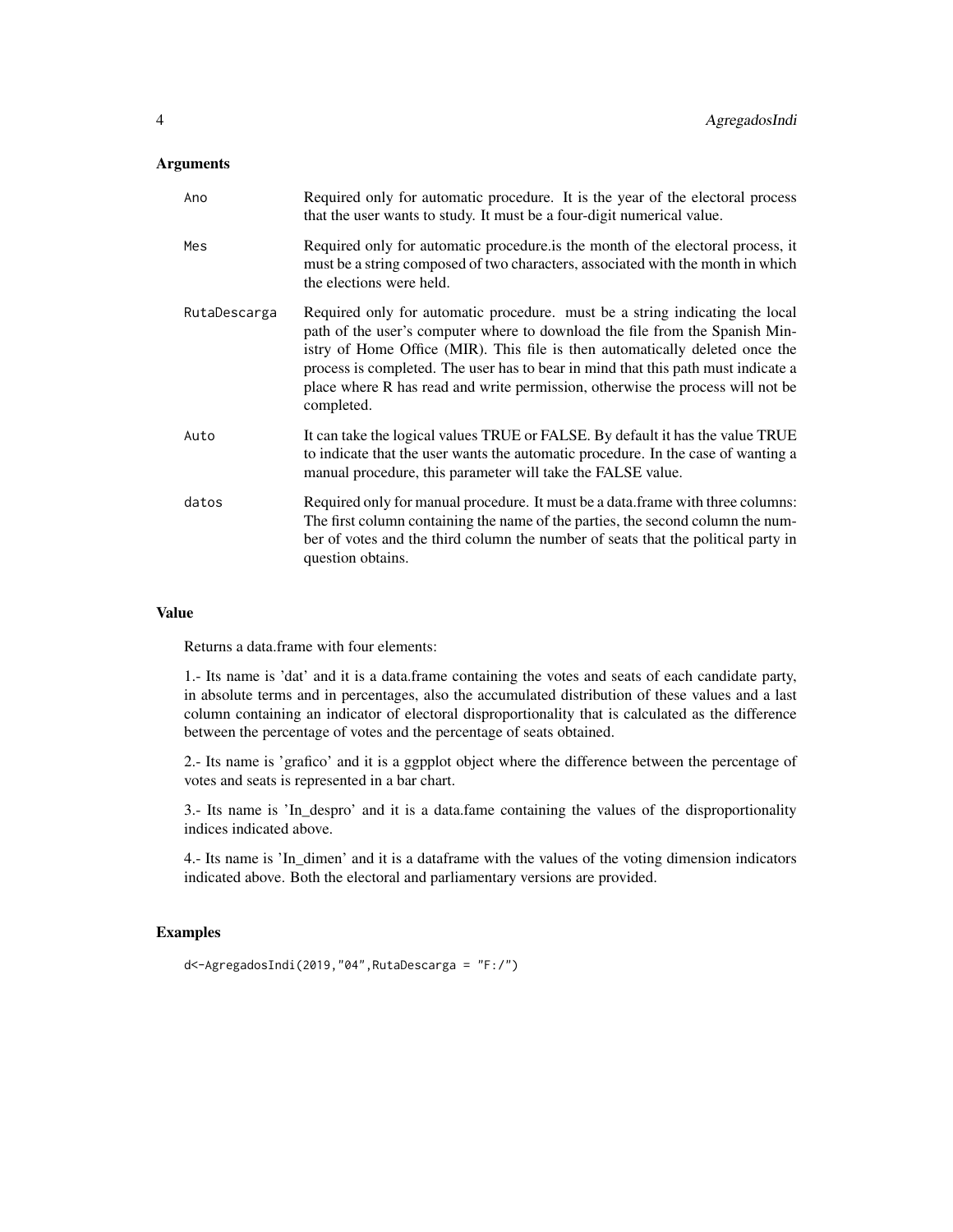<span id="page-4-0"></span>Agregado\_Mun\_MIR *Download. Aggregated data at the municipal level obtained from the MIR (Spanish Ministry of Home Office)*

#### Description

This function serves to download the data in Excel format at the municipal level and creates a data.frame in your R environment with that information. Note: The fields returned are all of character type, so if you need to perform operations with them, you will have to convert the necessary fields to numeric.

#### Usage

Agregado\_Mun\_MIR(Ano, Mes, Tipo, Ruta, Borrar = TRUE)

#### Arguments

| Ano    | The election year in four-digit format (YYYY). Can be numeric or text.                                                                                                                                   |
|--------|----------------------------------------------------------------------------------------------------------------------------------------------------------------------------------------------------------|
| Mes    | The election month. It has to be of character format. For example "06", corre-<br>sponding to June.                                                                                                      |
| Tipo   | The type of elections to which the data to be downloaded correspond: Congress<br>(you must pass to the function the word "Congreso") or European (you must<br>pass to the function the word "Europeas"). |
| Ruta   | It is the local path from your computer where the zip files from the Spanish<br>Ministry of Home Office (MIR) will be dowloaded.                                                                         |
| Borrar | It is a Boolean variable that indicates whether or not the downloaded files are<br>deleted after creating the data frame in R.                                                                           |

#### Value

Object of type 'tbl\_df' with the data at municipal level.

#### Examples

c<-Agregado\_Mun\_MIR(1989,"06",Tipo = "Europeas","F:/")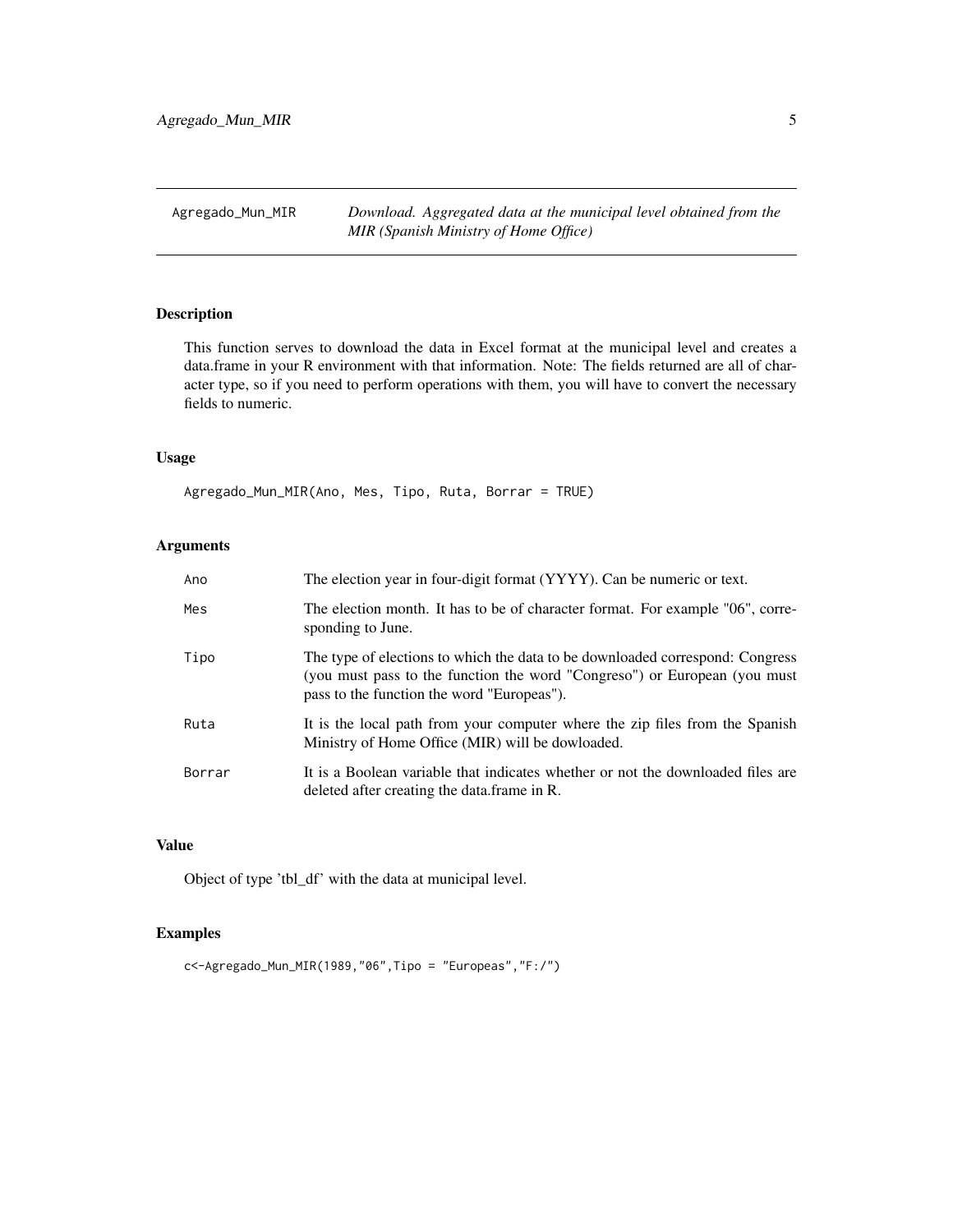<span id="page-5-0"></span>Agregado\_Prov\_MIR *Download. Reading of aggregate data at the provincial level obtained from the MIR (Spanish Ministry of Home Office)*

#### Description

This function is used to download the data in Excel format at the provincial level and upload a data.frame with that information into R. Note: The returned fields are all of character format, so if you need to perform operations, you will have to convert the required fields to numeric.

#### Usage

Agregado\_Prov\_MIR(Ano, Mes, Tipo, Ruta, Borrar = TRUE)

#### Arguments

| Ano    | The election year in four-digit format (YYYY). Can be numeric or text.                                                                                                                                   |
|--------|----------------------------------------------------------------------------------------------------------------------------------------------------------------------------------------------------------|
| Mes    | The election month. It has to be of character format. For example "06", corre-<br>sponding to June.                                                                                                      |
| Tipo   | The type of elections to which the data to be downloaded correspond: Congress<br>(you must pass to the function the word "Congreso") or European (you must<br>pass to the function the word "Europeas"). |
| Ruta   | It is the local path from your computer where the zip files from the Spanish<br>Ministry of Home Office (MIR) will be dowloaded.                                                                         |
| Borrar | It is a Boolean variable that indicates whether or not the downloaded files are<br>deleted after creating the data.frame in R.                                                                           |

#### Value

Object of type 'tbl\_df' with the data at provincial level.

#### Examples

c<-Agregado\_Prov\_MIR(2019,"05",Tipo = "Europeas","F:/")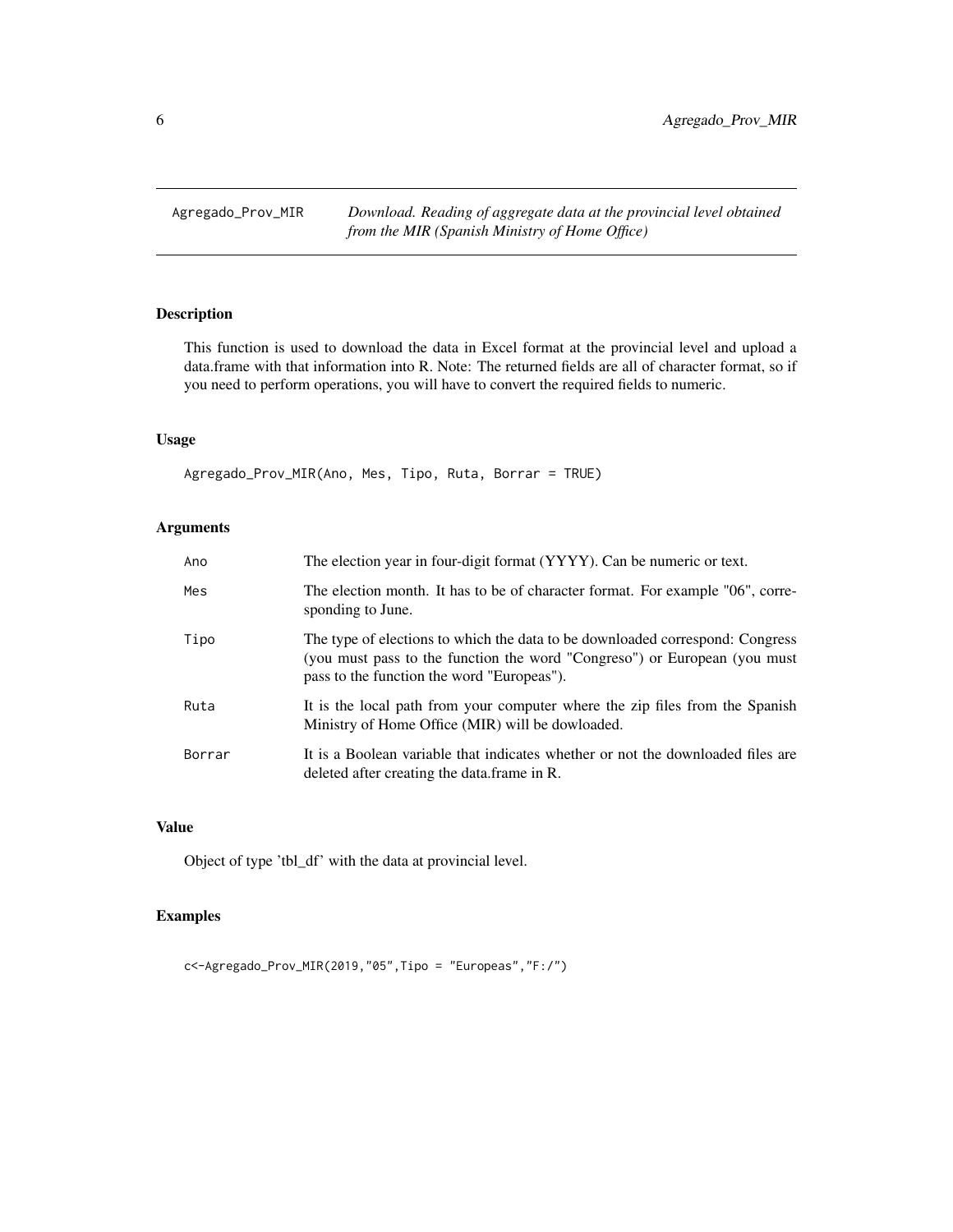<span id="page-6-0"></span>

With this graph two parliamentary arcs will be obtained with the purpose of being able to compare the structure of them, that is to say, the results obtained in two different electoral processes.

#### Usage

```
Arc_Comparacion(
 Partidos1,
 Partidos2,
 Escanos1,
 Escanos2,
  cols = NULL,
  repr = c("absolute", "proportion"),
  titu1 = "Election1",
  titu2 = "Election2",
  titulo = "Poner un titulo"
)
```
#### Arguments

| Partidos1 | It is a character vector with the names of the parties of the first process.                               |
|-----------|------------------------------------------------------------------------------------------------------------|
| Partidos2 | It is a character vector with the names of the parties of the second process.                              |
| Escanos1  | It is an integer vector with the results of the first process.                                             |
| Escanos2  | It is an integer vector with the results of the second process.                                            |
| cols      | It is a vector containing the colors to be used in the elaboration of the graph                            |
| repr      | To indicate if you want a graph in absolute terms ("absolute") or to use relative<br>terms ("proportion"). |
| titu1     | Title to be used for the first process                                                                     |
| titu2     | Title to be used for the second process                                                                    |
| titulo    | Global title for the whole chart.                                                                          |

#### Value

A ggplot object is obtained containing two graphs representing the two parliamentary arcs to be compared.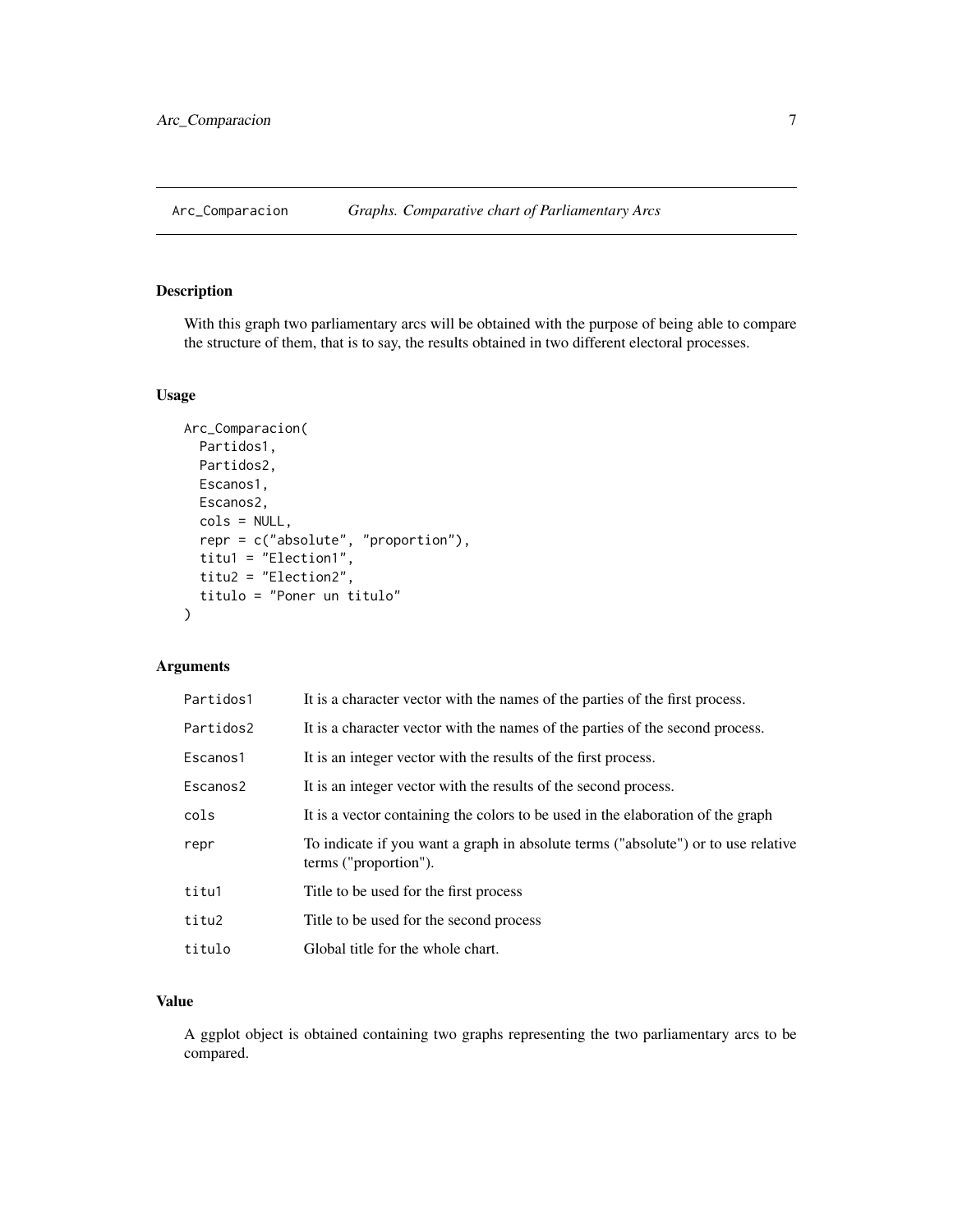#### <span id="page-7-0"></span>Examples

```
bt1 \le data.frame(parties = c("PP", "CSU", "SPD","IU"),
                 seats = c(200, 46, 153, 58),\text{cols} = c("black", "blue", "red", "jjj"),stringsAsFactors = FALSE)
bt2 <- data.frame(parties = c("PP", "CSU","UP1"),
                 seats = c(100, 146, 200),cols = c("green", "blue","GGG"),
                 stringsAsFactors = FALSE)
Arc_Comparacion(bt1$parties,bt2$parties, bt1$seats,
               bt2$seats, cols=c("PP"="blue", "CSU"="red","SPD"="green",
                                 "IU"="pink","UP1"="antiquewhite" ),
               titu1 = "Abril-2019", titu2 = "Noviembre-2019",titu = " Comparaci\tilde{A}^3n de elecciones")
```
Arc\_Parlamentario *Graphs. Representation of Parliamentary Arc*

#### Description

This function facilitates the representation of the distribution of seats obtained by each of the parties that have some parliamentary representation. It can be introduced a title for the graph, the colors to be used for each party, as well as to choose whether to make a distribution of seats in absolute or relative terms.

#### Usage

```
Arc_Parlamentario(
  Partidos,
  Escanos,
  cols = NULL,
  repr = c("absolute", "proportion"),
  titulo = "Enter a title here"
\mathcal{L}
```
#### Arguments

| Escanos<br>each party.<br>cols<br>the parliamentary arc.<br>repr<br>sentation based on absolute or relative terms respectively.<br>To provide the title to be placed on the chart<br>titulo | Partidos | It is a string vector containing the name of the parties.                          |
|---------------------------------------------------------------------------------------------------------------------------------------------------------------------------------------------|----------|------------------------------------------------------------------------------------|
|                                                                                                                                                                                             |          | It is a vector of natural numbers containing the seats that have been allocated to |
|                                                                                                                                                                                             |          | (Optional) It is a vector containing the colors to be used to draw each zone of    |
|                                                                                                                                                                                             |          | It must contain the expression "absolute" or "Proportion" to perform the repre-    |
|                                                                                                                                                                                             |          |                                                                                    |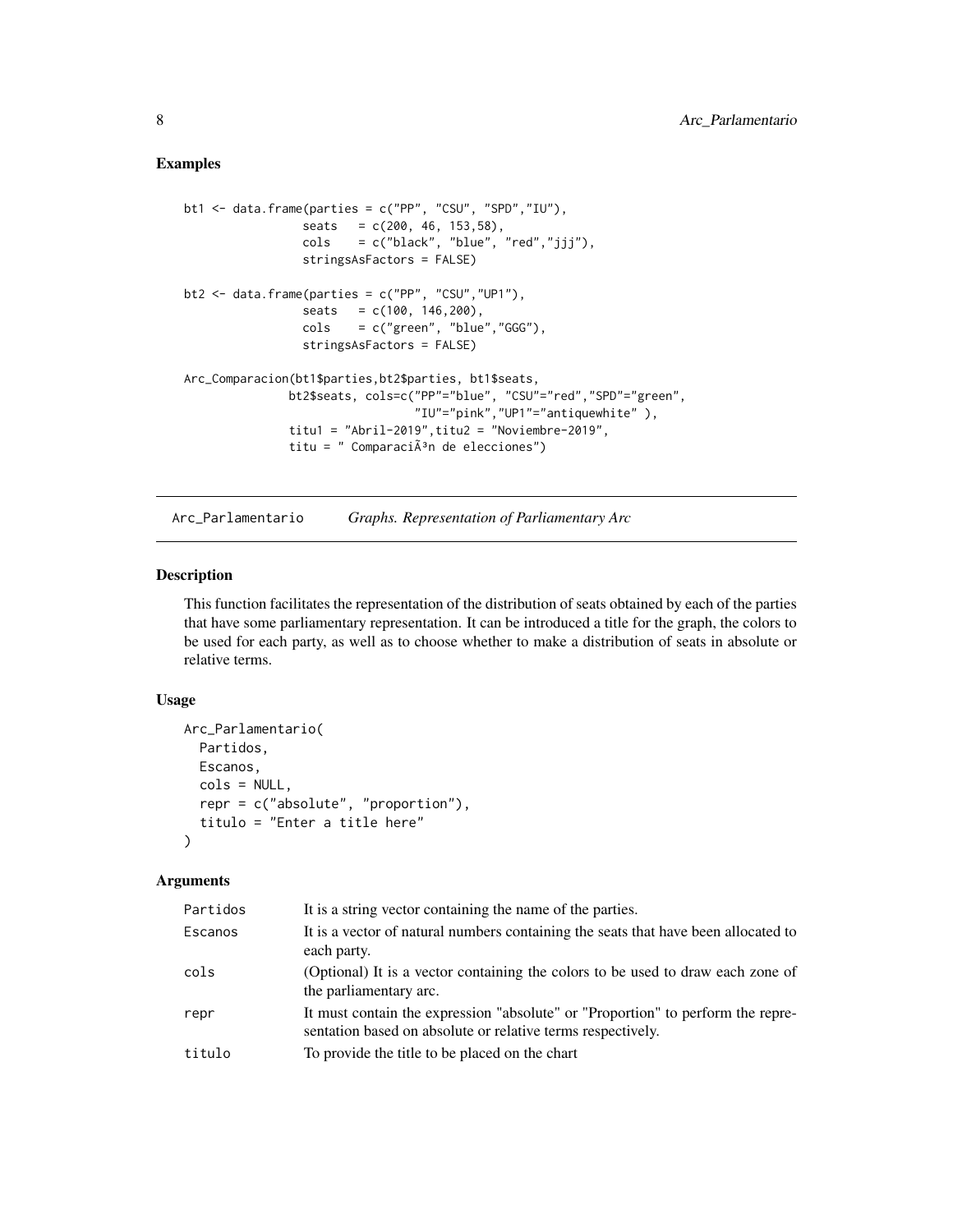#### <span id="page-8-0"></span>Bazi da kasa na kasa na kasa na kasa na kasa na kasa na kasa na kasa na kasa na kasa na kasa na kasa na kasa n

#### Value

Returns a ggplot object, containing the representation of the obtained parliamentary arc.

#### Examples

```
bt <- data.frame(parties = c("PP", "CSU", "SPD", "AfD", "FDP", "UPyD", "CC", "Verdes"),
seats = c(200, 46, 153, 92, 80, 69, 67, 2),
cols = c("black", "blue", "red", "lightblue", "yellow", "purple", "lavenderblush", "grey"),
stringsAsFactors = FALSE)
Arc_Parlamentario(bt$parties, bt$seats, cols = bt$cols)
```
Bazi *Utilities. Generation of \*.bazi files*

#### Description

BAZI is a freely available Java program that implements various methods of distributing seats for proportional representation systems. It offers the possibility of using divisor methods as well as quota methods. The program can be downloaded from [https://www.math.uni-augsburg.de/](https://www.math.uni-augsburg.de/htdocs/emeriti/pukelsheim/bazi/) [htdocs/emeriti/pukelsheim/bazi/](https://www.math.uni-augsburg.de/htdocs/emeriti/pukelsheim/bazi/) Instructions on its use can be found at the following webpage: [https://opus.bibliothek.uni-augsburg.de/opus4/frontdoor/index/index/docId/](https://opus.bibliothek.uni-augsburg.de/opus4/frontdoor/index/index/docId/601) [601](https://opus.bibliothek.uni-augsburg.de/opus4/frontdoor/index/index/docId/601). With this function you obtain flat ASCII files, with extension '.bazi' that structures the data in the form that can be understood by BAZI program and obtain the results that can be accessed with this application. This function has been designed so that it can be used both automatically or manually, that is to say, it will work autonomously if after giving the corresponding parameters it connects to the databases of the Spanish Ministry of the Interior, downloads the results and generates the file with extension ".bazi". The manual procedure, is designed to be provided with the appropriate data and that this function is responsible for transforming them to the format that BAZI understands to generate the results for which it is programmed. Let's see below how to proceed in each case.

First of all, it should be pointed out that the "camino" parameter must be provided both with the manual and the automatic procedure, and it should indicate the path to be used to store the file with the ".bazi" extension that is generated as a result of this process. It must also be taken into account that a path with writing permission for R must be provided.

The manual or automatic procedure is indicated by the "Auto" parameter of the Bazi() function, so that if "TRUE" (default value) is valid, the automatic procedure will be executed and otherwise the manual one.

#### Usage

```
Bazi(
  Ano = \theta,
  Mes,
  camino = ",
```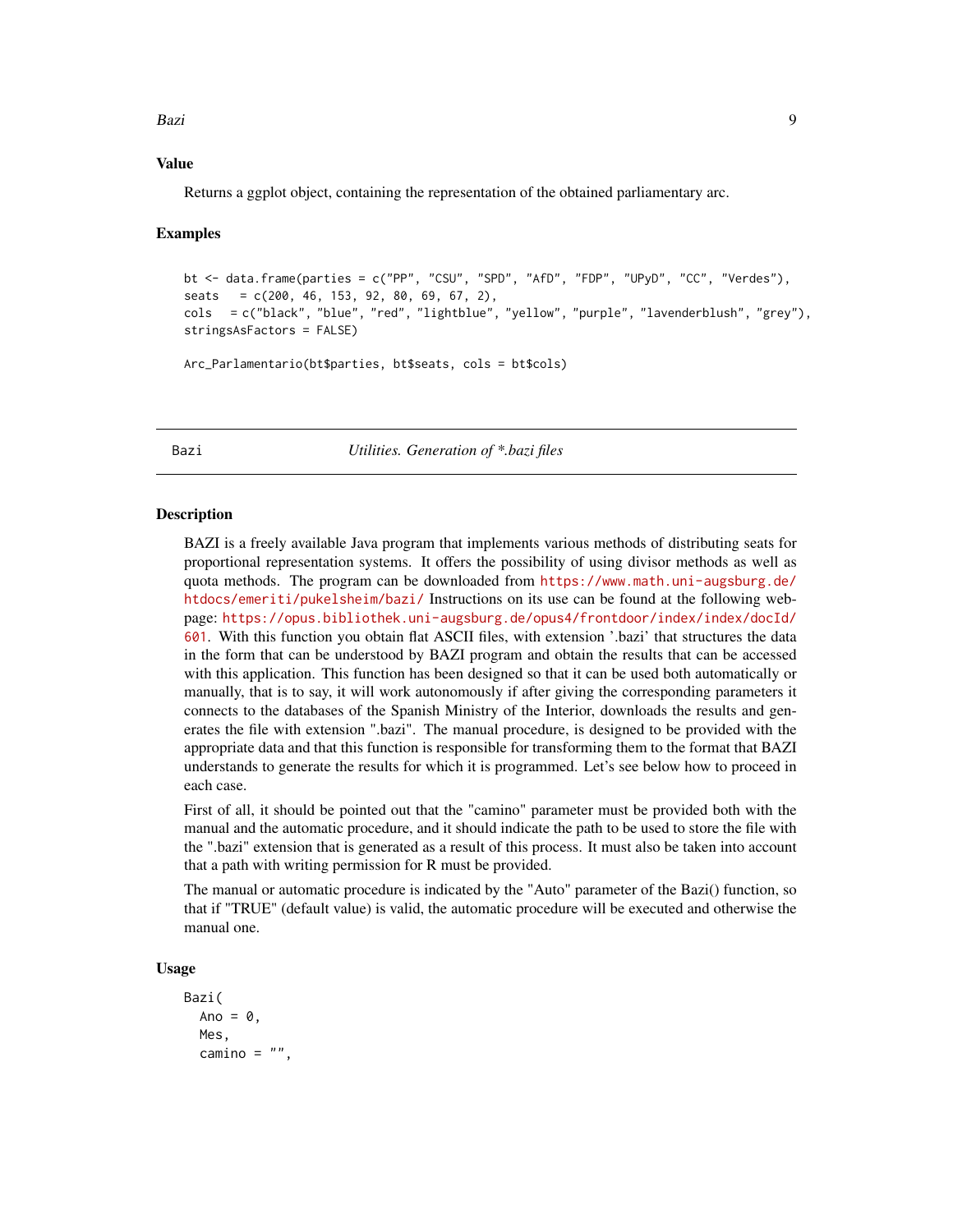```
\cot a = 3,
Auto = TRUE,votes,
seats,
Titulo = ""
```
 $\mathcal{L}$ 

#### Arguments

| Ano    | . For automatic procedure only. This value indicates the year of the data you<br>want to download. This data can be numerical or of character type (better nu-<br>meric)                                                                                                                                                                                                                                                                                                                                                                                                                                                                                                                                                                                                                                                                                                   |
|--------|----------------------------------------------------------------------------------------------------------------------------------------------------------------------------------------------------------------------------------------------------------------------------------------------------------------------------------------------------------------------------------------------------------------------------------------------------------------------------------------------------------------------------------------------------------------------------------------------------------------------------------------------------------------------------------------------------------------------------------------------------------------------------------------------------------------------------------------------------------------------------|
| Mes    | . For automatic procedure only. This value refers to the month in which the<br>election was held. It must be of character type with two digits always i.e. "04"<br>is valid but "4" is not.                                                                                                                                                                                                                                                                                                                                                                                                                                                                                                                                                                                                                                                                                |
| camino | . For manual and automatic procedure. You must indicate a local hard disk path<br>where you download the file from the Ministry of Interior (once the process is<br>finished it will be deleted automatically), and then the file will be written with<br>the extension '.bazi' ready to be used by BAZI. Please note that this path must<br>indicate a disk space with write permission so that the R program can save the<br>results into it.                                                                                                                                                                                                                                                                                                                                                                                                                            |
| cota   | . Only for automatic procedure. It will be the electoral threshold that the user<br>wants to use. In the case of the Congress of Deputies in Spain it is 3 per cent<br>(parties with less than 3 per cent of the valid votes do not take part in the distri-<br>bution), and it is the value that has been assigned by default.                                                                                                                                                                                                                                                                                                                                                                                                                                                                                                                                            |
| Auto   | . To choose whether to use manual and automatic procedure. If it is equal to<br>TRUE, the automatic procedure is executed, otherwise the manual procedure is<br>carried out.                                                                                                                                                                                                                                                                                                                                                                                                                                                                                                                                                                                                                                                                                               |
| votes  | . Only needed for manual procedure. It must be a dataframe type object with<br>the following column structure: The first column must contain the name of the<br>electoral districts to be considered. And then there will be a column for each<br>political party to be taken into account, in such a way that one column will<br>be identified by the acronym of the corresponding party, and will contain the<br>votes of that formation in each of the districts where it has been presented as<br>an electoral option. In those places where it has not been elegible, or it has not<br>overcome the electoral threshold that is to be taken into account, a value of zero<br>is added, in such a way that the Bazi() function takes this into account so as not<br>to count these cases in the generation of the final file (the file with the extension<br>".bazi"). |
| seats  | . Only needed for manual procedure. It is a two-column dataframe. The first<br>column contains the names of the electoral districts (which must have the same<br>name and be in the same order as those provided in the "votes" dataframe) and<br>the second column indicates the number of Members of Parliament to be elected<br>in each electoral district.                                                                                                                                                                                                                                                                                                                                                                                                                                                                                                             |
| Titulo | . Only needed for manual procedure. It must be a string of characters that are<br>the ones that head the file with extension ".bazi" that is generated.                                                                                                                                                                                                                                                                                                                                                                                                                                                                                                                                                                                                                                                                                                                    |

10 **Bazi**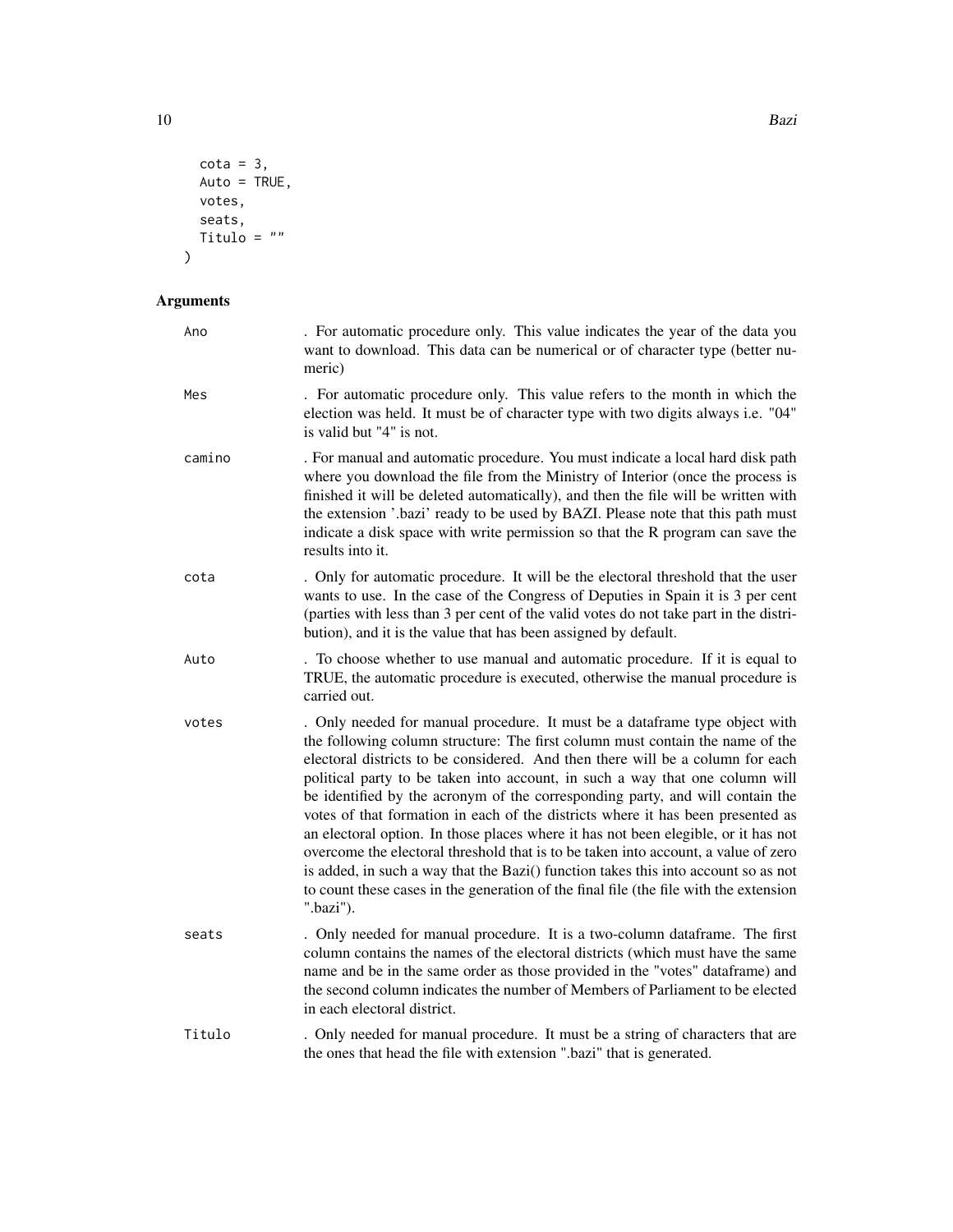#### <span id="page-10-0"></span>Bochsler 11

#### Value

The result is a flat ASCII file with its own information structure to be read by BAZI Java program and which has the following generic name 'Congreso\_AAAA\_MM.bazi', where YYYY is the year of the electoral process and MM is the two-digit month. In the case of using a manual procedure the file will have the name 'Congreso.bazi'.

#### Examples

```
Bazi(Ano = 2019,"04","F:/")
# Manual example
vo <- data.frame(
circu=c("c1","c2","c3","c4","c5","c6","c7","c8","c9"),
 p1=c(200,300,0,0,250,360,145,0,0),
p2=c(0,0,450,467,576,346,234,0,437),
p3=c(243,567,0,0,345,634,456,634,0),
 p4=c(0,367,384,134,267,0,0,364,146),
 p5=c(345,123,234,254,123,543,342,45,0),
p6=c(23,45,234,0,0,354,254,56,123)
)
se <- data.frame(
circu=c("c1","c2","c3","c4","c5","c6","c7","c8","c9"),
dip=c(3,4,5,3,2,6,2,4,3)
)
Bazi(camino="F:/",Auto=FALSE, votes=vo,seats=se, Titulo="Fichero_prueba")
```
Bochsler *Utilities. Get data for Bochsler method (2010)*

#### Description

The standardised party nationalisation index developed by Bochsler (2010) can be calculated using an excel spreadsheet, which can be downloaded from the following website: [https://www.](https://www.bochsler.eu/pns/) [bochsler.eu/pns/](https://www.bochsler.eu/pns/). This Excel file contains a macro to calculate the match nationalisation index, which is widely used nowadays. The aim of this function is to create an Excel sheet that is directly loaded with the data provided by the Spanish Ministry of the Interior (MIR), [http:](http://www.infoelectoral.mir.es/) [//www.infoelectoral.mir.es/](http://www.infoelectoral.mir.es/). This data is arranged in such a way that it is only necessary to copy and paste it into the macro created by Bochsler. This makes it much easier to load the macro function with data. In the Excel sheet that is created, the last row contains the totals that are the ones to be placed in row 8 of Daniel Bochsler's macro function.

#### Usage

Bochsler(Ano, Mes, RutaDescarga, RutaSalida)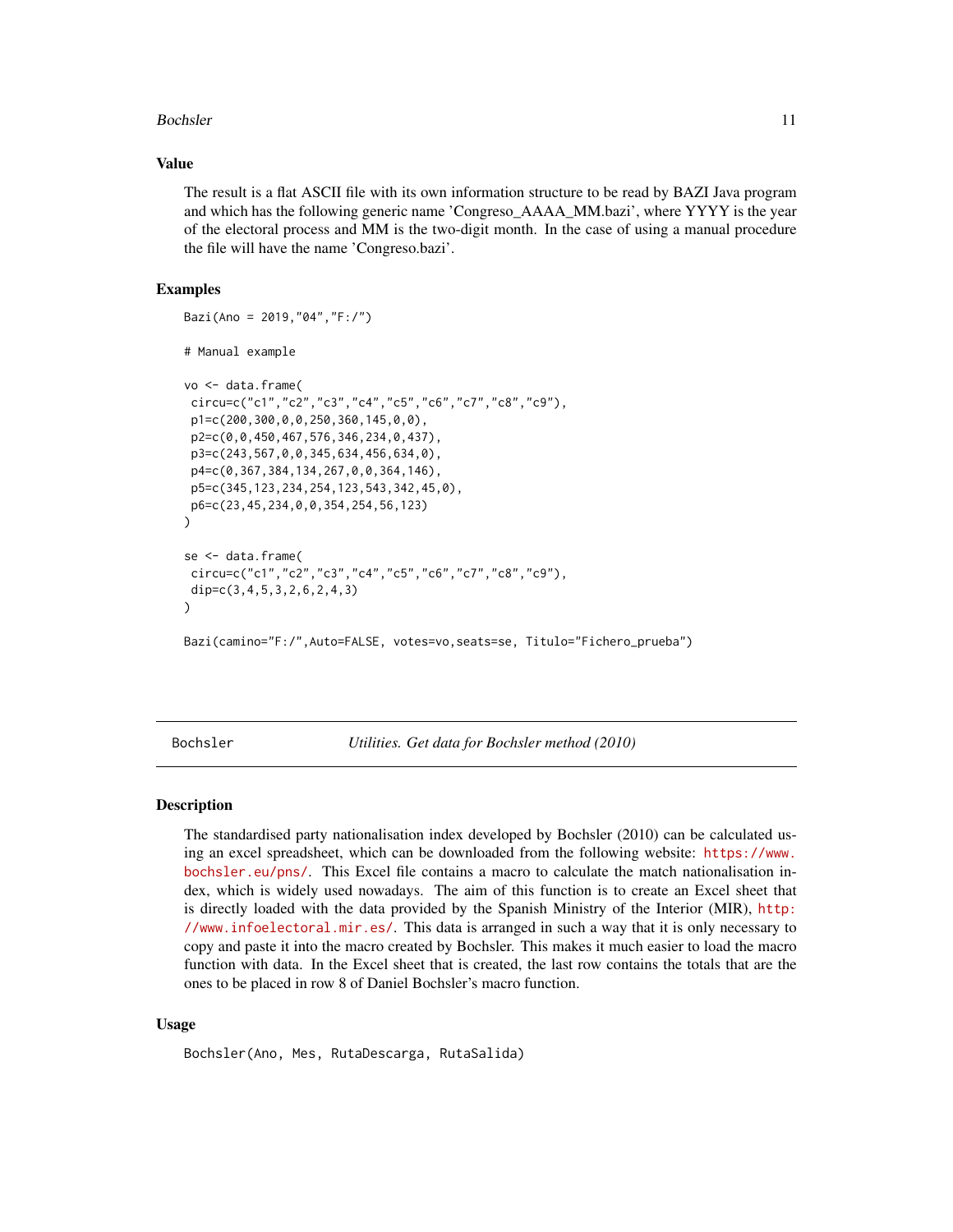#### <span id="page-11-0"></span>**Arguments**

| Ano          | This value corresponds to the year of the data that the user wants to download.<br>This data can be numerical or character (numerical is preferred).                                                        |
|--------------|-------------------------------------------------------------------------------------------------------------------------------------------------------------------------------------------------------------|
| Mes          | This is the month in which the election was held. It must be a character with<br>two digits, i.e. "04" is valid but "4" is not.                                                                             |
| RutaDescarga | A path to the local hard disk where the Ministry of the Interior's Excel file<br>will be downloaded must be indicated. Once the download is completed the<br>downloaded file will be automatically deleted. |
| RutaSalida   | It is a path of the local hard disk where the Excel sheet generated with the data<br>will be deposited to feed Daniel Bochsler's macro. The resulting Excel work-<br>book is called 'Bochsler.xlsx'.        |

#### Value

With this function you obtain an Excel sheet called 'Bochsler.xlsx' placed in the route that has been indicated with the parameter 'RutaSalida'.

#### **Utilities**

NA

#### Examples

Bochsler(2019,"04","F:/","F:/") Bochsler(2016,"06","F:/","F:/")

competitividad *Voting Dimension Index. Competitiveness (electoral and parliamentary).*

#### Description

This index will measure the level of electoral competition that exists in a given party system between the first and second party that have obtained more votes in an specific election. This indicator will therefore show how much rivalry there is between the two parties that have received the most votes. To measure this phenomenon, the proximity or remoteness of the results of these two political formations are used. This indicator is calculated using the following formula:

 $competitiveness = 1 - (p_1 - p_2)$ 

Where p1 and p2 are the percentages of votes (or seats), as parts per unit, of the two most voted political formations. A value close to  $1 (p1=p2)$  indicates strong competitiveness, while a value of zero (p1=1 p2=0) will indicate there is no competitiveness.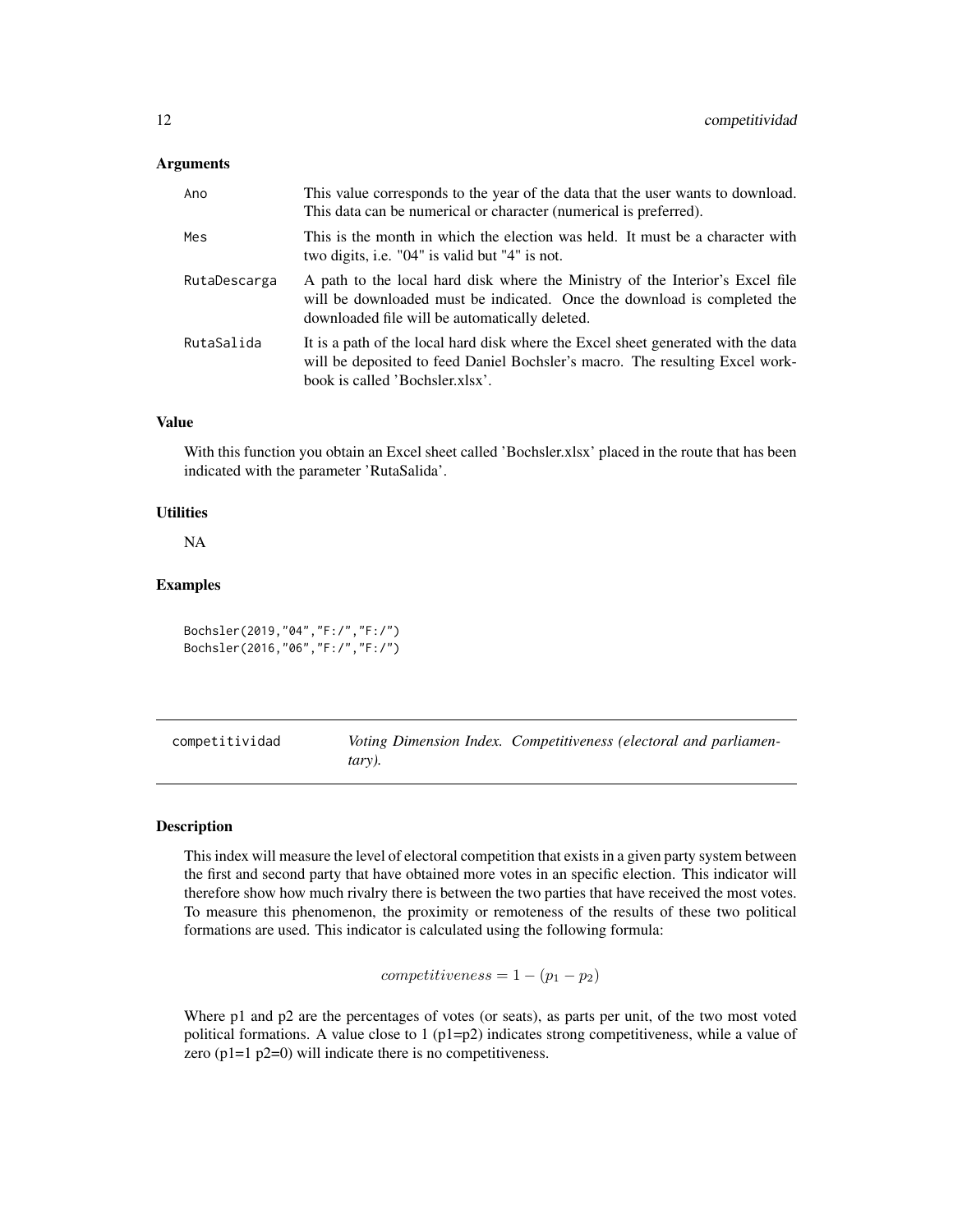#### <span id="page-12-0"></span>concentracion and the concentracion of the concentracion and the concentracion of the concentracion of the concentracion of the concentracion of the concentracion of the concentracion of the concentracion of the concentrac

#### Usage

```
competitividad(votes, seats)
```
#### Arguments

| votes | It is a vector of integers, containing the votes of all the candidates.              |
|-------|--------------------------------------------------------------------------------------|
| seats | It is a vector of integers, containing the seats obtained by each of the candidates. |

#### Value

Returns a dataframe, with the columns "electoral" and "parliamentary" to store the value of the index of the competitiveness index in the electoral or the parliamentary way respectively.

#### Examples

competitividad(c(3947,3189,1971,466,345,82),c(184,99,44,10,1,0))

| concentracion | Voting Dimension Index. Concentration of votes (electoral and parlia- |
|---------------|-----------------------------------------------------------------------|
|               | <i>mentary</i> )                                                      |

#### Description

Another very important indicator of the party system is the concentration of votes, which indicates what percentage of votes or seats are taken by the two parties that have the largest number of votes. The formula used to calculate this indicator is as follows:

```
concentration = p_1 + p_2
```
The maximum value that this indicator takes is 1, so the closer it is to 1, the more concentrated the vote is.

#### Usage

```
concentracion(votes, seats)
```
#### Arguments

| votes | It is a vector of integers, containing the votes of all the candidates.              |
|-------|--------------------------------------------------------------------------------------|
| seats | It is a vector of integers, containing the seats obtained by each of the candidates. |

#### Value

Returns a dataframe, with the columns "electoral" and "parliamentary" to store the value of the index of the concentration of votes in the electoral or the parliamentary way respectively.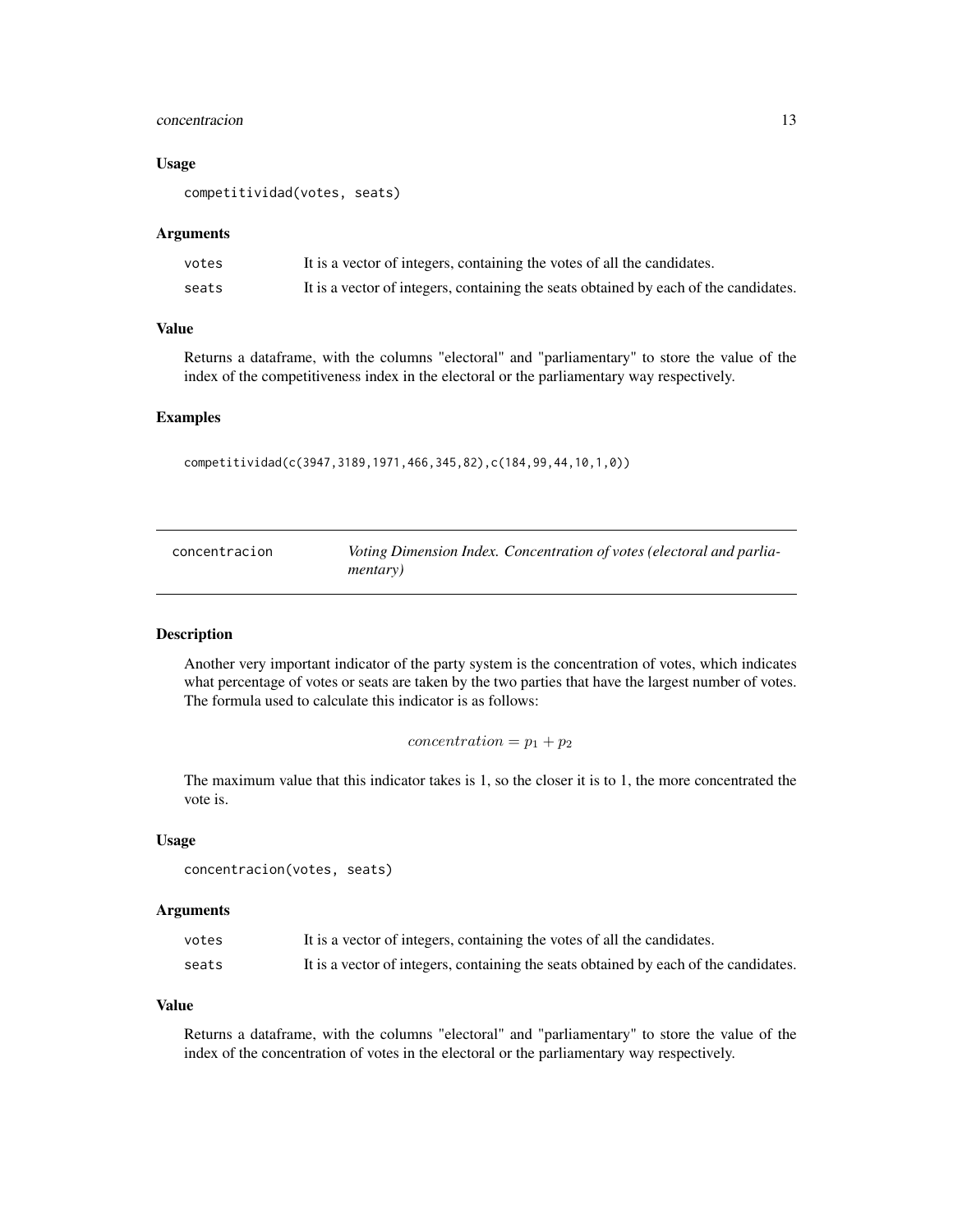#### <span id="page-13-0"></span>Examples

concentracion(c(3947,3189,1971,466,345,82),c(184,99,44,10,1,0))

Cox\_Shugart *Cox\_Shugart disproportionality index - 1991 ( CS )*

#### Description

Cox\_Shugart's (1991) disproportionality index measures the disproportion in the distribution of seats by means of a regression line between the percentage of seats and the percentage of votes. If the distribution were approximately proportional, the slope of the regression line would be one. If it moves away from that value there will be disproportionality in the distribution of seats.

#### Usage

```
Cox_Shugart(votes, seats)
```
#### Arguments

| votes | It is a vector of integers, containing the votes of all the candidates.              |
|-------|--------------------------------------------------------------------------------------|
| seats | It is a vector of integers, containing the seats obtained by each of the candidates. |

#### Value

Returns the value obtained for the index

#### Examples

Cox\_Shugart(c(3947,3189,1971,466,345,82),c(184,99,44,10,0,0))

Cox\_Shugart\_correg *Cox\_Shugart disproportionality index corrected ( CS\_correg )*

#### **Description**

This index tries to rectify the defect in the Cox\_Shugart index, since the latter is very sensitive to the presence of small political parties. To correct this deficiency, this indicator is calculated by not taking into account parties that do not obtain parliamentary representation. In fact, when its value is calculated the only thing that is done is to eliminate the votes for parties that do not have obtained any seats and those results are passed to the "Cox\_Shugart()" function.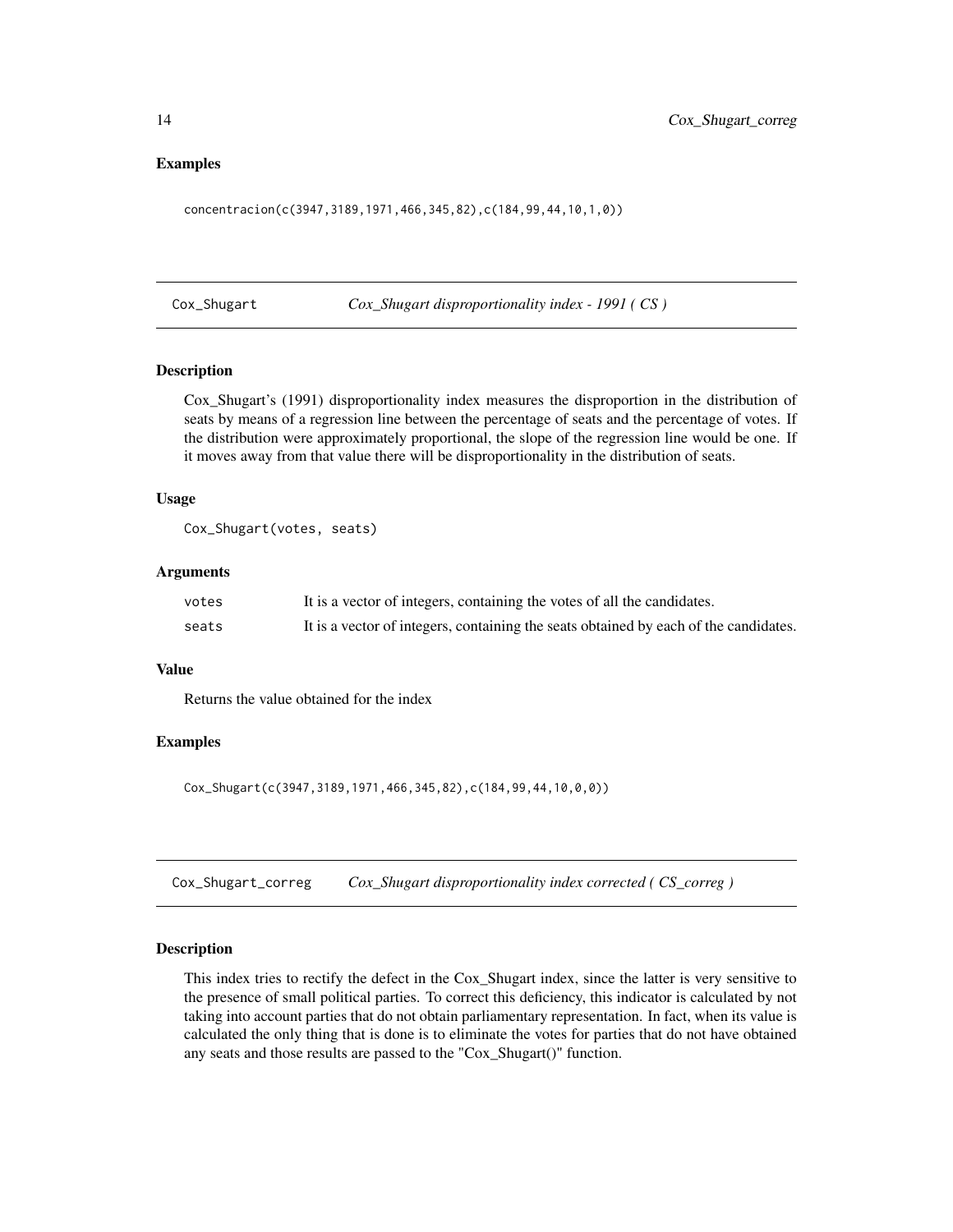#### <span id="page-14-0"></span>DesAgregadosIndi 15

#### Usage

Cox\_Shugart\_correg(votes, seats)

#### Arguments

| votes | It is a vector of integers, containing the votes of all the candidates.              |
|-------|--------------------------------------------------------------------------------------|
| seats | It is a vector of integers, containing the seats obtained by each of the candidates. |

#### Value

Returns the value obtained for the index

#### Examples

Cox\_Shugart\_correg(c(3947,3189,1971,466,345,82),c(184,99,44,10,0,0))

DesAgregadosIndi *Utilities. Obtaining electoral indicators from disaggregated data*

#### Description

With this function, the same results will be obtained as with the 'AgregadosIndi()' function, but for each of the regions listed in the data provided. Specifically, when downloading data from the Spanish Ministry of Home Office, the indicated data will be obtained both for each Autonomous Community and for each province. The format of the output resulting from this function is indicated below.

IMPORTANT NOTE: Again, data can be obtained automatically or provided manually.

#### Usage

```
DesAgregadosIndi(
  Ano = \theta,
 Mes = \ddot{''},
  RutaDescarga = "",
  Auto = TRUE,datas_v = "datas_d = ")
```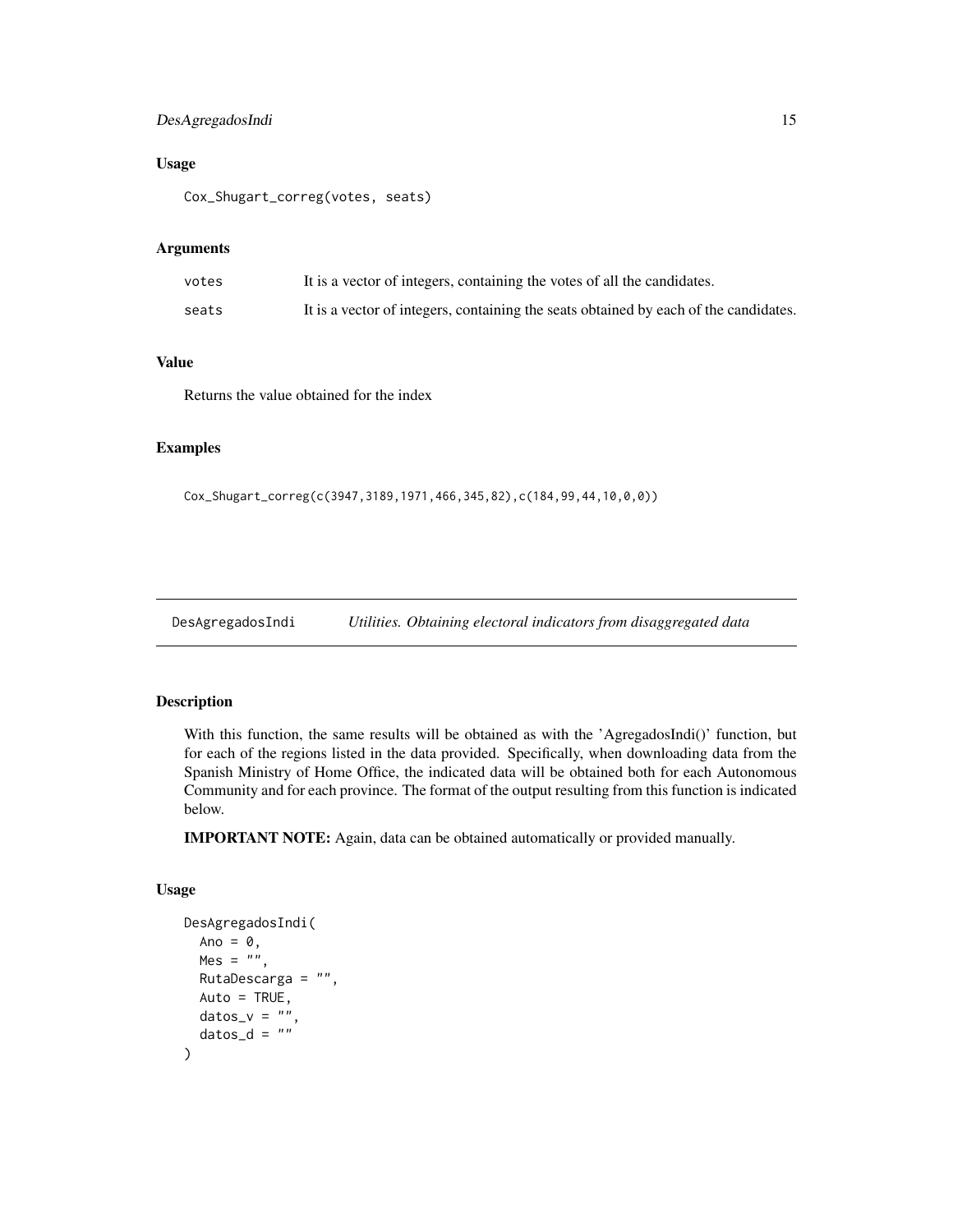#### Arguments

Ano Required only for automatic procedure. It is the year of the electoral process that the user wants to study. It must be a four-digit numerical value. Mes Required only for automatic procedure.is the month of the electoral process, it must be a string composed of two characters, associated with the month in which the elections were held. RutaDescarga Required only for automatic procedure. must be a string indicating the local path of the user's computer where to download the file from the Spanish Ministry of Home Office (MIR). This file is then automatically deleted once the process is completed. The user has to bear in mind that this path must indicate a place where R has read and write permission, otherwise the process will not be completed. Auto It can take the logical values TRUE or FALSE. By default it has the value TRUE to indicate that the user wants the automatic procedure. In the case of wanting a manual procedure, this parameter will take the FALSE value. datos\_v Required only for manual procedure. is a data.frame with at least three columns. The first column contains the name of the geographical unit that groups the elements of the third column, which in the case of Spain can initially be the name of the Autonomous Community. The second column is alphabetical and contains the code of the geographical unit appearing in the third column. In the case of Spain, normally the province code will be the one of the Spanish National Statistics Institute (INE). The third column is also of character format and contains the name of the electoral disctric, in the case of Spain this will normally be the name of the province. The fourth and following columns will refer to a specific political party, and the name of the column is recommended to coincide with the acronym of the political party in question. datos\_d Required only for manual procedure. It is a data.frame with the same structure as 'datos\_v', the only thing that from the fourth column onwards will contain the seats obtained by each political party for each of the territorial units included in the rows. The order of these columns must be the same as that of 'datos\_v' to include the votes.

#### Value

The output consists of a list that contains two lists:

- 1. The fisrt list contains the layer of Autonomous Communities or geographical grouping units. There is a list for each Autonomous Community or grouping unit. The order of this list corresponds to the order in which the Autonomous Communities or grouping units appear in the input data.frame. After selecting an Autonomous Community or grouping unit, another list is obtained with the same four elements that contained the output of the function 'AgregadosIndi()' but for that specific geographical grouping unit.
- 2. The second list contains the layer of provinces or disaggregated electoral districts. In this case, a list is also obtained for each province or disaggregated unit, with the identifier equal to that shown for the province or disaggregated unit in the input files. Finally, for each province, a list is obtained with the four elements that were available with the output of the function 'AgergadosIndi()'.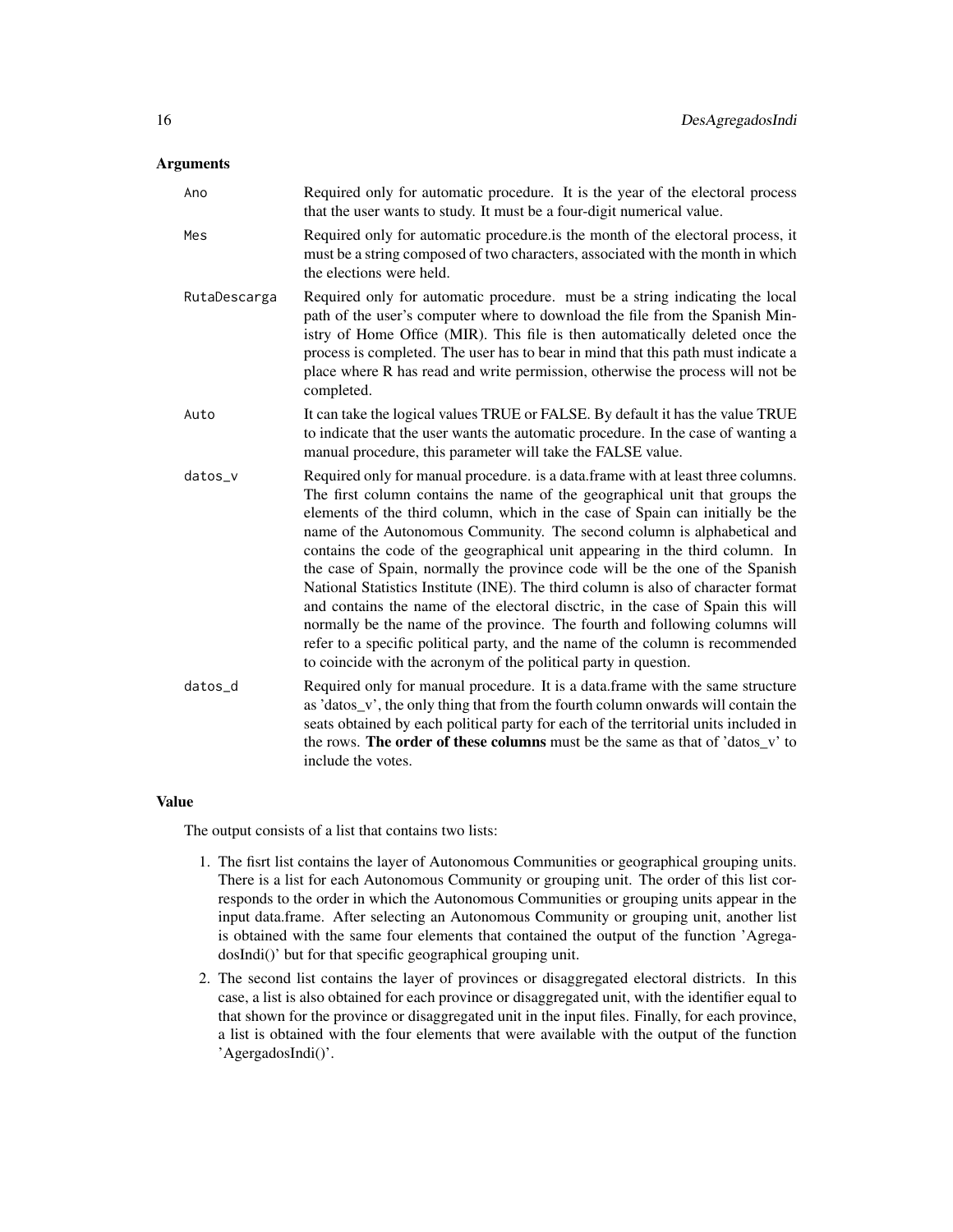#### <span id="page-16-0"></span>Examples

d2<-DesAgregadosIndi(2019,"04",RutaDescarga = "F:/")

Desagregados\_Mesa\_Mir *Download. Disaggregated data at polling station level obtained from the MIR (Spanish Ministry of Home Office)*

#### Description

This function serves to download the data in Excel format at polling station level and then uploads a data.frame with that information into R. Note: The returned fields are all of character format, so if you need to perform numeric operations, you will have to convert the required fields to numeric.

#### Usage

```
Desagregados_Mesa_Mir(Ano, Mes, Tipo, Ruta, Borrar = TRUE)
```
#### Arguments

| Ano    | The election year in four-digit format (YYYY). Can be numeric or text.                                                                                                                                   |
|--------|----------------------------------------------------------------------------------------------------------------------------------------------------------------------------------------------------------|
| Mes    | The election month. It has to be of character format. For example "06", corre-<br>sponding to June.                                                                                                      |
| Tipo   | The type of elections to which the data to be downloaded correspond: Congress<br>(you must pass to the function the word "Congreso") or European (you must<br>pass to the function the word "Europeas"). |
| Ruta   | It is the local path from your computer where the zip files from the Spanish<br>Ministry of Home Office (MIR) will be dowloaded.                                                                         |
| Borrar | It is a Boolean variable that indicates whether or not the downloaded files are<br>deleted after creating the data frame in R.                                                                           |

#### Value

Object of type 'tbl\_df' with the data at polling station level.

#### Examples

```
c2<-Desagregados_Mesa_Mir(2019,"04",Tipo = "Congreso", Ruta = "F:/",Borrar = TRUE)
```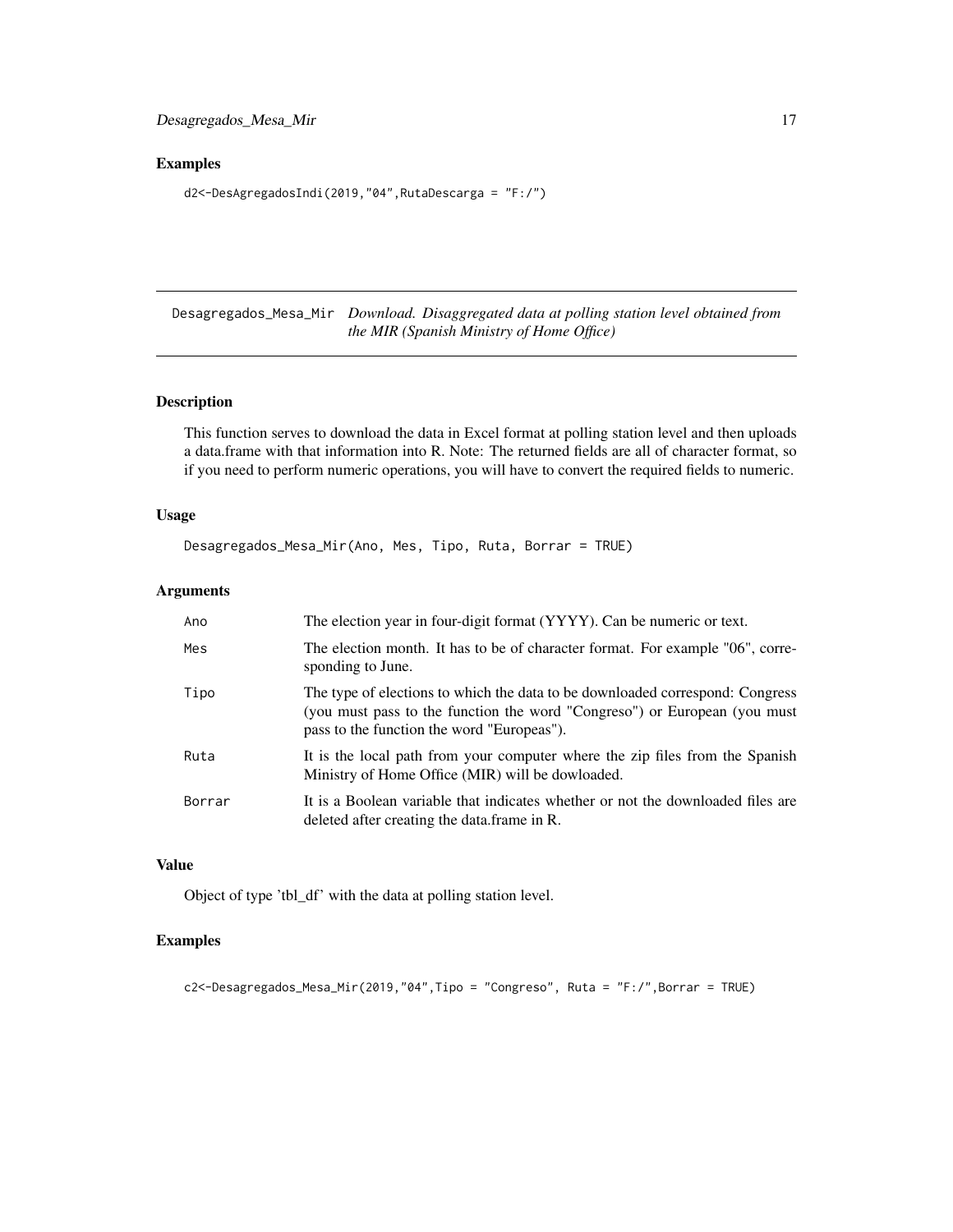<span id="page-17-0"></span>

This indicator seeks to summarize in one value the level of dispersion or concentration of political power, that is to say, whether or not the seats or votes received are concentrated in a reduced number of political parties. The values of the index vary between 0 and 1, so that a value of zero indicates no fragmentation (all the votes go to a single party), while a value close to one indicates strong electoral fragmentation

Este indicador pretende resumir en un valor el nivel de dispersión o concentración del poder político, es decir y de forma resumida si se encuentra concentrado o no los escaños o votos recibidos en una serie de partidos polítcos. Los valores del índice varían entre 0 y 1, de forma que un valor cero indica no hay ninguna fragmentación ( todos los votos van a un sólo partido), mientras que un valor dercano a uno indica fuerte fragmentación electoral

The formula used for its calculation is as follows:

$$
1-\sum_i q_i^2
$$

for  $i = 1, 2, \ldots, n$ 

Where  $q_i$  are the proportions (as parts per unit) of the number of seats or votes (electoral or parliamentary indicator), of the votes obtained by each candidate.

#### Usage

```
fragmentacion_rae(votes, seats)
```
#### Arguments

| votes | It is a vector of integers, containing the votes of all the candidates.              |
|-------|--------------------------------------------------------------------------------------|
| seats | It is a vector of integers, containing the seats obtained by each of the candidates. |

#### Value

Returns a dataframe, with the columns "electoral" and "parliamentary" to store respectively the value of the electoral or parliamentary fragmentation index.

#### Examples

```
fragmentacion_rae(c(3947,3189,1971,466,345,82),c(184,99,44,10,1,0))
```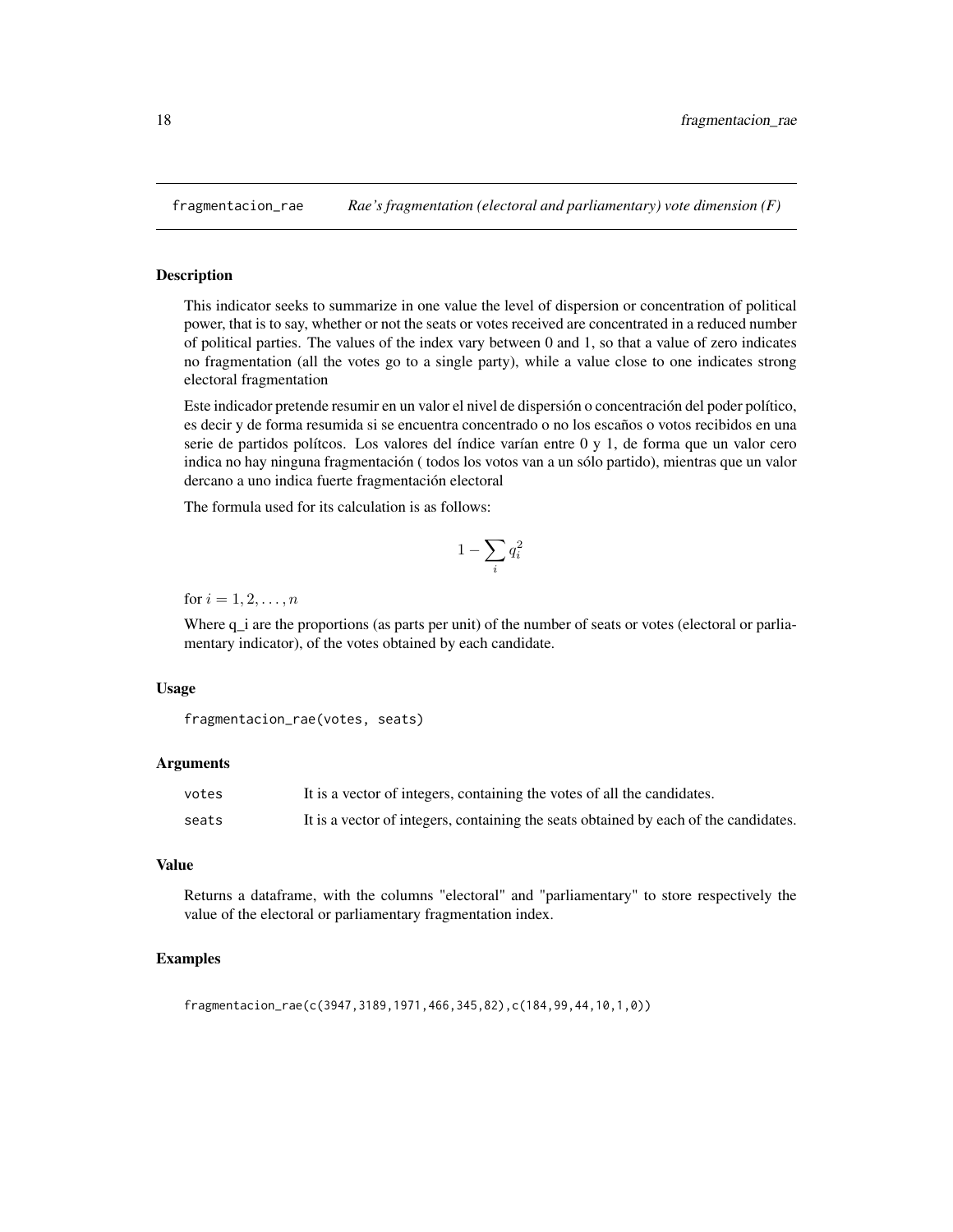<span id="page-18-0"></span>Gallagher *Gallagher's disproportionality index of minimum squares - 1991 (Gcm)*

#### Description

The Gallagher's electoral disproportionality index of minimum squares uses a somewhat more elaborate formula than the previous indices (R, LH), for which it calculates the differences squared between the votes and seats, adds them up and divides the result by two and then calculates its square root. It therefore gives appropriate weight to the distortions of disproportionality. Its mathematical formula is as follows:

$$
Gcm = \sqrt{\frac{\sum (V_i - E_i)^2}{2}}
$$

for  $i = 1, 2, ..., n$ 

#### Usage

Gallagher(votes, seats)

#### Arguments

| votes | It is a vector of integers, containing the votes of all the candidates.              |
|-------|--------------------------------------------------------------------------------------|
| seats | It is a vector of integers, containing the seats obtained by each of the candidates. |

#### Value

Returns the value obtained for the index

#### Examples

```
Rae(c(3947,3189,1971,466,345,82),c(184,99,44,10,1,0))
Gallagher(c(3947,3189,1971,466,345,82),c(184,99,44,10,1,0))
```

| σρ<br>Г | `CAA |  |
|---------|------|--|
|         |      |  |
|         |      |  |

get\_CCAA *Utilities. ID codes of the Spanish Autonomous Communities*

#### Description

With this function you can obtain the ID codes of the Autonomous Communities of Spain used by the Ministry of Home Affairs to code their data. This codification [can also be seen in this link.](https://github.com/Miguelro/Electoral/blob/master/Diseno_Registros_MIR/Diseno_Registros.pdf) It should be noted that this coding system does not fully coincide with the [Autonomous Community](https://www.ine.es/daco/daco42/codmun/cod_ccaa.htm) [codes of Spanish National Institute of Statistics.](https://www.ine.es/daco/daco42/codmun/cod_ccaa.htm) This function does not take any parameters.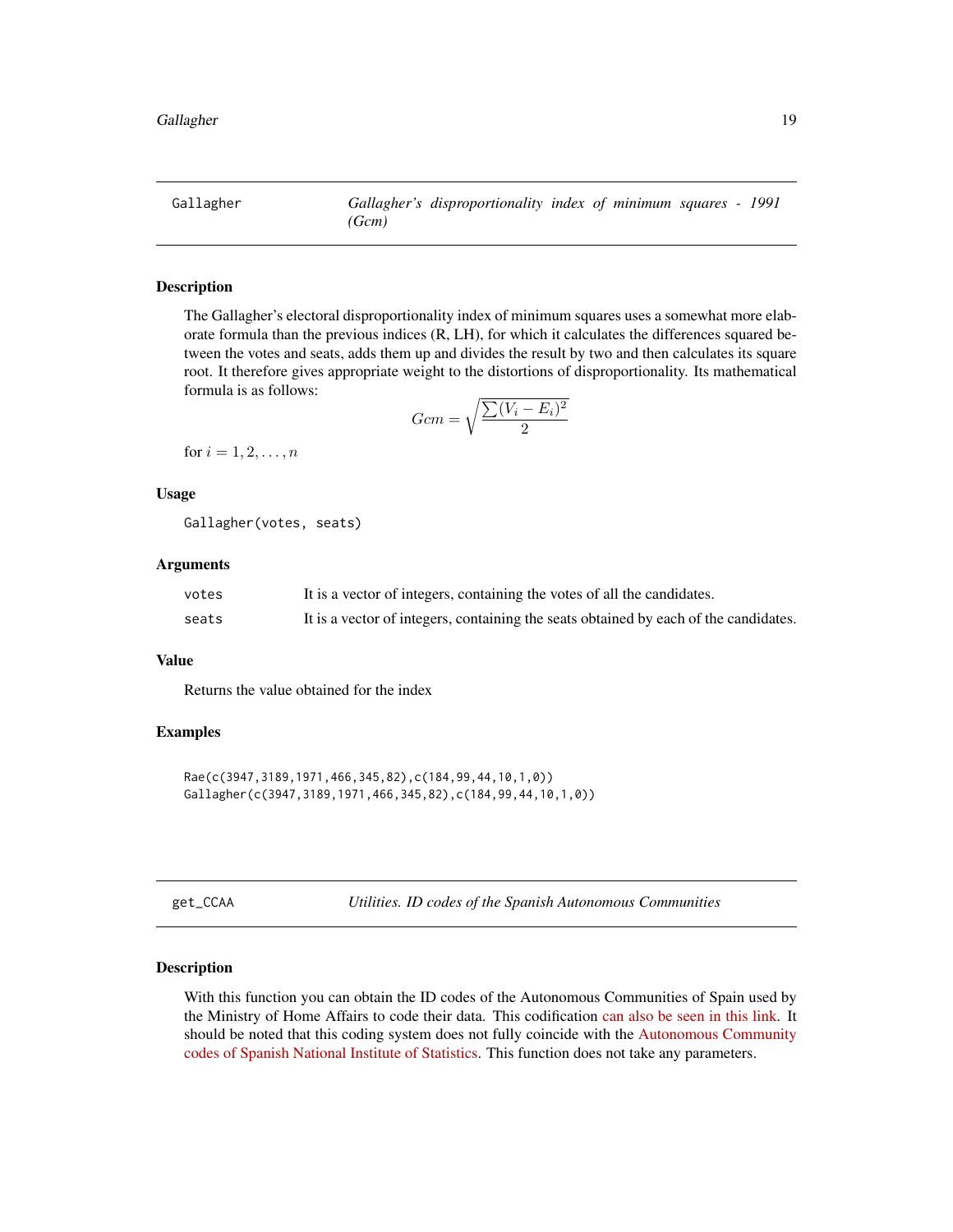#### Usage

get\_CCAA(...)

#### Arguments

... No parameters are required for this function.

#### Value

Return a data.frame with two columns. The first column contains the ID code of the Autonomous Community and the second field contains the name of that region.

#### Examples

get\_CCAA()

get\_Provincias *Utilities. ID codes of the provinces of Spain*

#### Description

With this function, the name of all the Spanish provinces is obtained, along with their ID codes, which are the same as those provided by the Spanish National Institute of Statistics [on this website.](https://www.ine.es/daco/daco42/codmun/cod_provincia.htm) This function does not take any parameters.

#### Usage

get\_Provincias(...)

#### Arguments

... No parameters are required for this function.

#### Value

It returns a data.frame with two columns. The first column contains the ID code of the province and the second column contains the name of the province.

#### Examples

get\_Provincias()

<span id="page-19-0"></span>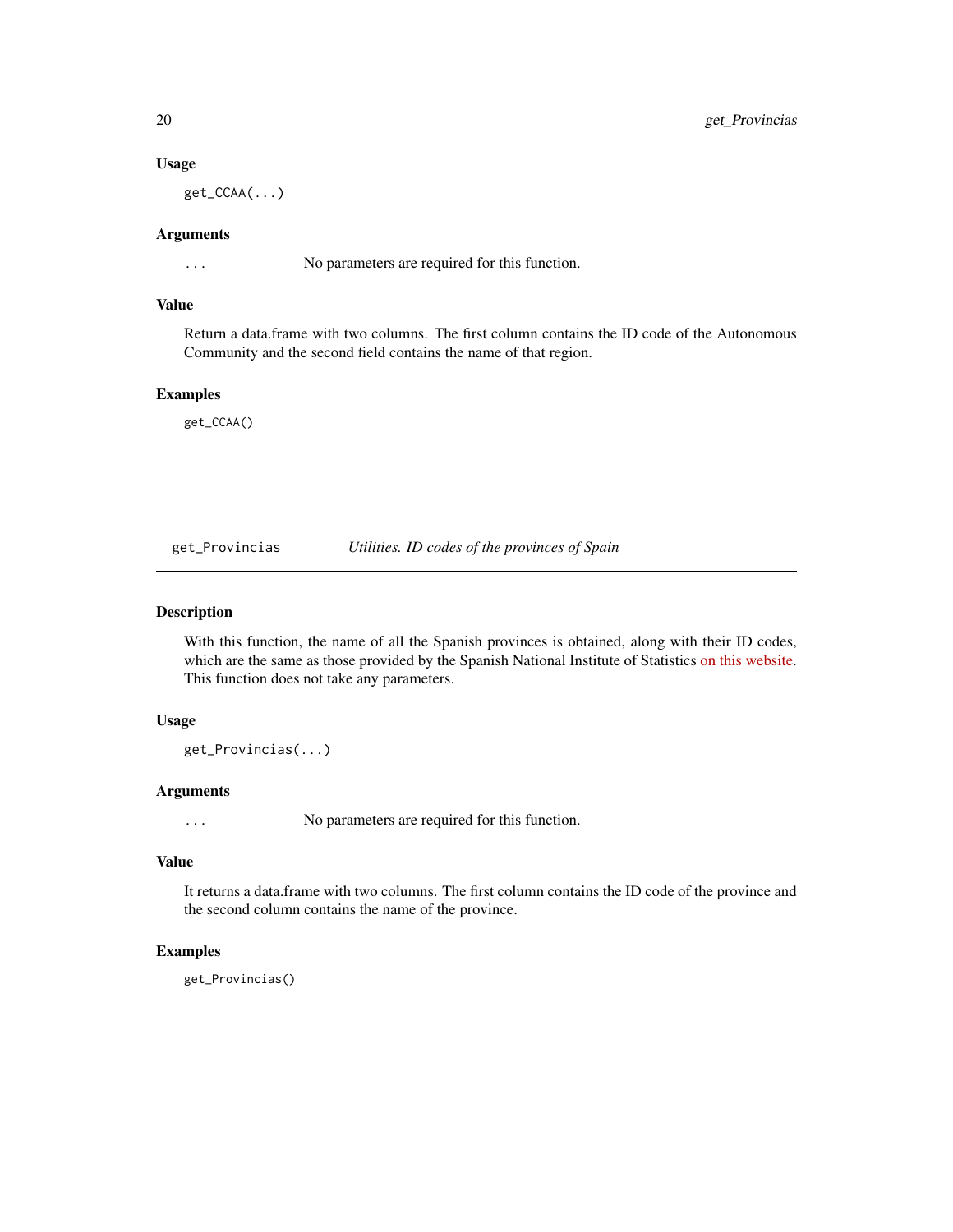<span id="page-20-0"></span>hiper *Voting Dimension Index. Hyperfractionality index (electoral and parliamentary) (I)*

#### Description

The hyperfractionality index, proposed by Kesselman (1996) and Wilden (1991), is another indicator used to measure the number of parties that are relevant in any type of election. This index is very sensitive to the presence of small parties since it gives them more relevance than they really have. The mathematical formula used to calculate the value of this index is as follows:

$$
I = exp(-\sum p_i ln(p_i))
$$

for  $i = 1, 2, \ldots, n$  and  $p_i > 0$  the percentages (as parts per unit) of votes or seats of the party i

#### Usage

hiper(votes, seats)

#### Arguments

| votes | It is a vector of integers, containing the votes of all the candidates.              |
|-------|--------------------------------------------------------------------------------------|
| seats | It is a vector of integers, containing the seats obtained by each of the candidates. |

#### Value

Returns a dataframe, with the columns "electoral" and "parliamentary" to store the value of the hyperfractionality index in the electoral or parliamentary way respectively

#### Examples

hiper(c(3947,3189,1971,466,345,82),c(184,99,44,10,1,0))

InjusticiaM *utilities.Mathematical Injustice ( IM )*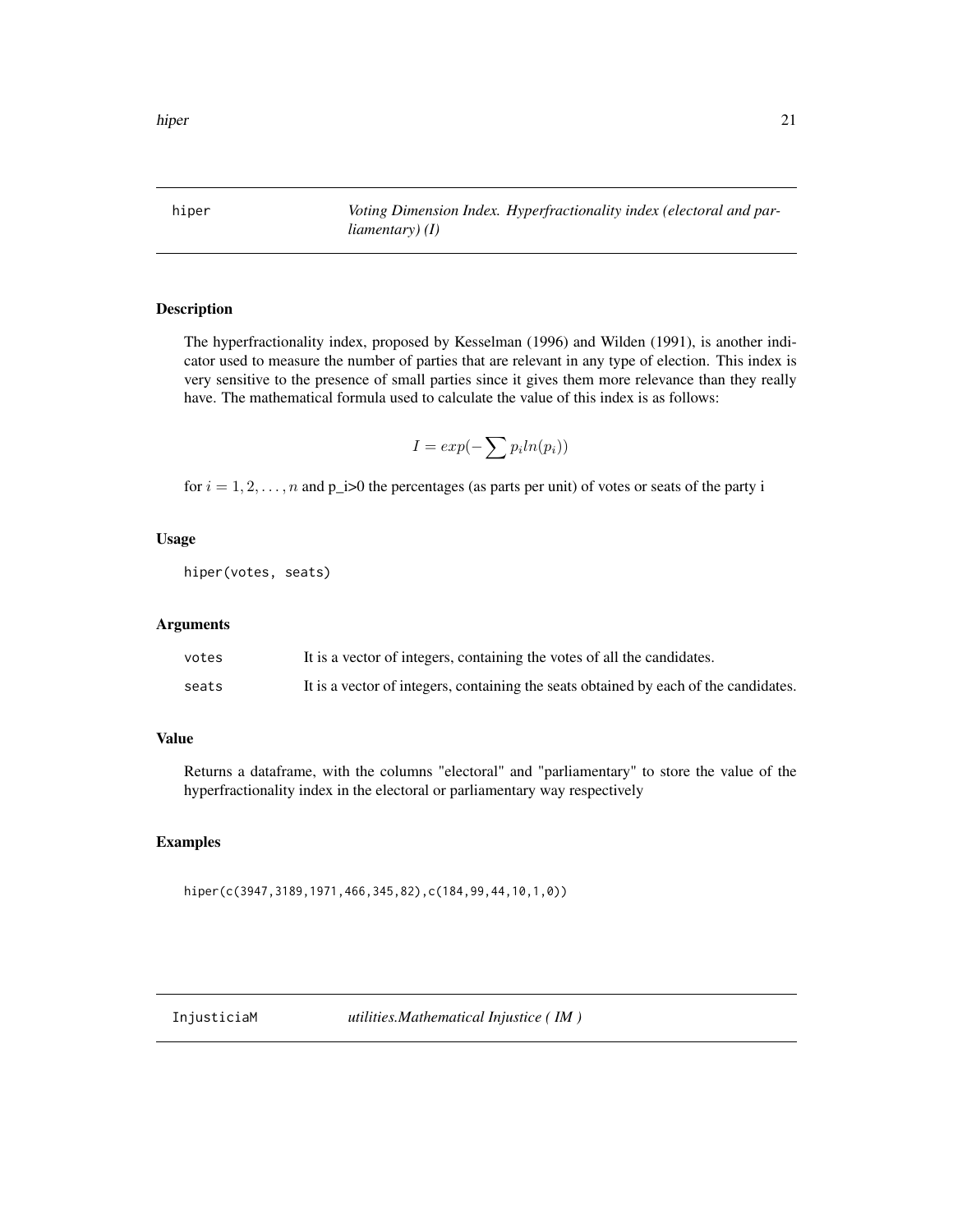<span id="page-21-0"></span>This indicator was proposed by Edward V. Huntington and measures the degree of "injustice" in an electoral system by translating the votes obtained by political parties into seats. In this sense, Edward V.Huntington defined this mathematical injustice between two parties competing in an electoral process as the difference in absolute value between the ratios of seats and votes obtained by those two political parties. That is, for each political party the ratio between seats and votes is obtained, and the mathematical injustice will be the difference in absolute value of those ratios.

If we express the above in a mathematical formula we get the following:

$$
IM_{ij} = \left| \frac{e_i}{v_i} - \frac{e_j}{v_j} \right|
$$

for  $i = 1, 2, \ldots, n$  and vi the votes of the party i and ei its seats

#### Usage

```
InjusticiaM(dates)
```
#### Arguments

dates It is a data.frame object that contains the information as follows: The first column is reserved for the name of the political parties. The second column contains the votes obtained, and the third column is used for the seats obtained by that political party.

#### Value

The result is a matrix object, of dimension n x n, with n equal to the number of parties provided in the input data.frame. The names of the rows and columns coincide with the names of the parties provided in the input data.frame in the first column.

#### Examples

```
a<- data.frame(par=c('A','B','C','D'),
              vot=c(200,300,100,24),sea=c(3,4,1,0), stringsAsFactors = FALSE)
```
InjusticiaM(a)

InjusticiaM\_desagregada

*Utilities. Disaggregated Mathematical Injustice Calculation*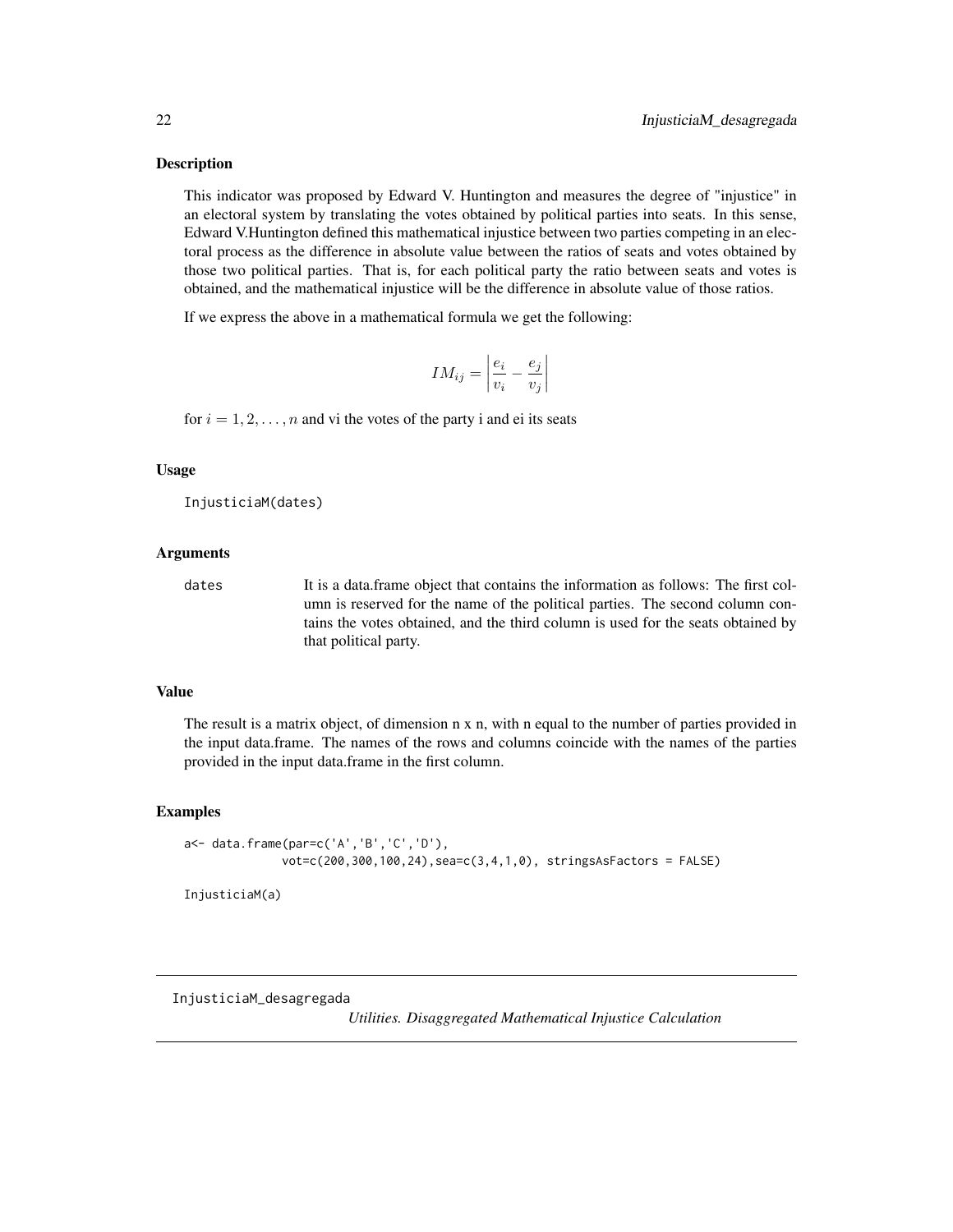The function of this same package called 'InjusticeM()', allows to obtain the mathematical injustice for the dataset that is going going to be used for the study. However, if we want to obtain the mathematical injustice for different geographical areas, a significant effort and time is required to prepare and execute the data. With this function, this process is greatly expedited, if what we want to evaluate are results to the Congress of Deputies in Spain (or its counterpart in other countries), since thanks to this function, the information from the Ministry of Interior can be automatically extracted and processed directly for each province and national data, and the result is returned in a list() type object, where each element corresponds to the result obtained for each province or the total for the whole nation under study.

Likewise, if you have another type of election, you can use the parameter Auto=FALSE, and two data.frame will be provided with the characteristics that will be indicated later. In this way the mathematical injustices will be calculated for each region that is indicated in those data.frames

#### Usage

InjusticiaM\_desagregada(Ano, Mes, Ruta, Auto = TRUE, d\_votos, d\_escanos)

#### Arguments

| Ano         | (Mandatory if Auto=TRUE) It is the value of the year of the data to be down-<br>loaded. This parameter can be numeric or character (better numeric).                                                                               |
|-------------|------------------------------------------------------------------------------------------------------------------------------------------------------------------------------------------------------------------------------------|
| Mes         | (Mandatory if Auto=TRUE) This is the month in which the election was held. It<br>must be a character with two digits, i.e. "04" is valid but "4" is not.                                                                           |
| Ruta        | (Mandatory if Auto=TRUE) A path to the local hard disk where the data from<br>the Ministry of the Interior will be saved must be indicated. Once the download<br>is completed, the downloaded file will be automatically deleted.  |
| Auto        | Its default value is TRUE and indicates that the procedure is automatic, with<br>another value the non-automatic process will be executed.                                                                                         |
| d votos     | (Mandatory if Auto != TRUE). It is a data frame with the first column containing<br>the name of the region, and then a column for each party to be evaluated, which<br>will contain the votes obtained in each region under study. |
| $d$ escanos | (Mandatory if Auto != TRUE). It is a data frame with the first column containing<br>the name of the region, and then a column for each party to be evaluated, which<br>will contain the seats obtained in each region covered.     |

#### Value

The result is a list with 53 elements (for the automatic procedure), so that each element is a matrix containing the data of the calculated mathematical injustice. The 'names' in this list are those of Spanish provinces, or the expression 'Total' if they are the data of all Spain. When the procedure is not automatic, a list is also obtained containing a number of elements equal to the number of regions provided plus one, as there is an element called 'Total' which refers to all the territories provided as a whole.

#### **Utilities**

NA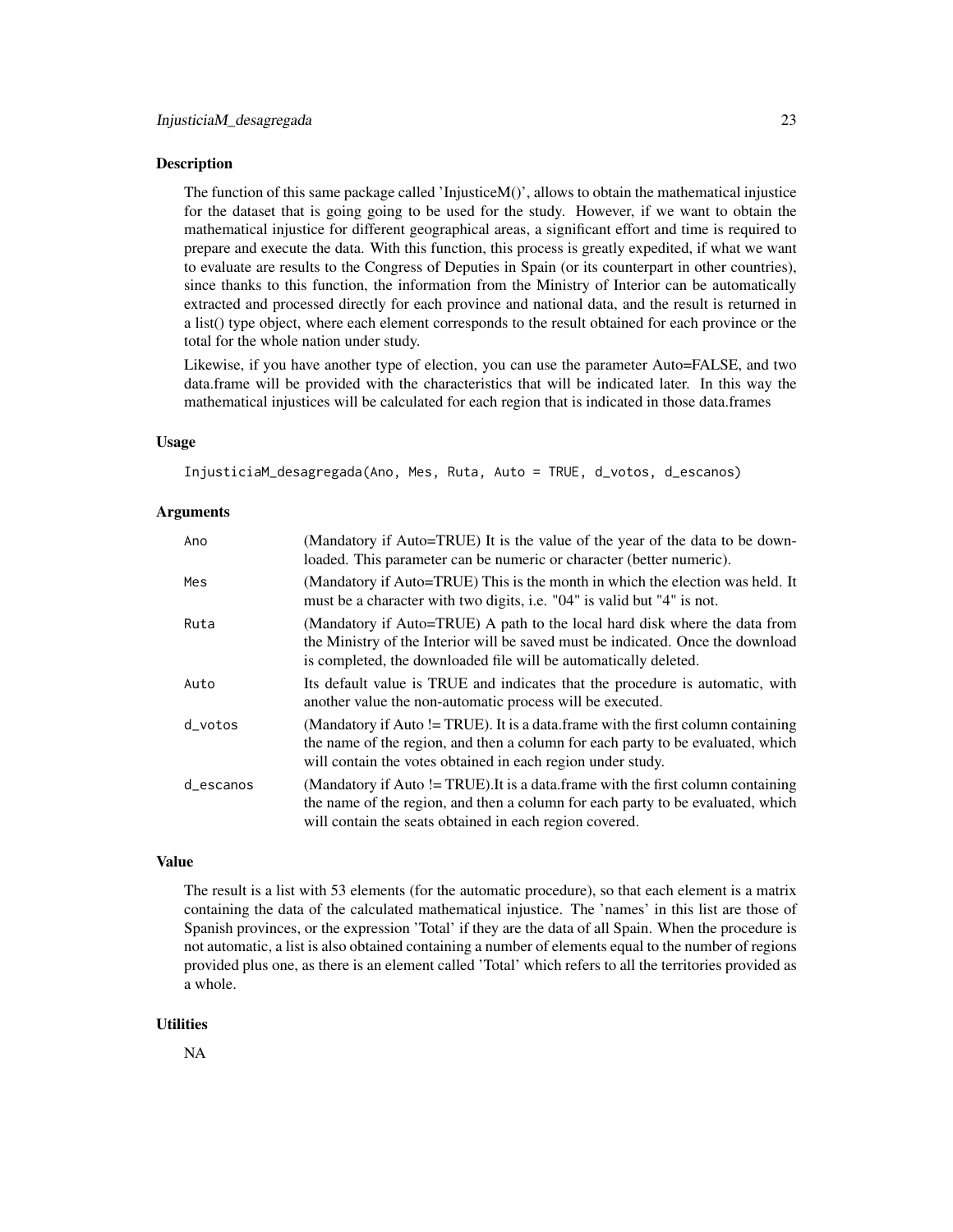#### $24$  INP

#### Examples

```
f<-InjusticiaM_desagregada(2019,"04","F:/") # Aggregated mode
da1 <- data.frame( # Contains the votes
  Reg=c("Alava","Albacete","Madrid","Barcelona","Valladolid"),
    PSOE=c(400,300,0,50,25),
    PP=c(300,200,10,150,2),
     Cs=c(400,0,3,300,45),
     Uno=c(465,23,341,263,0))
da2 <- data.frame( # Contains the seats
     Reg=c("Alava","Albacete","Madrid","Barcelona","Valladolid"),
    PSOE=c(4,3,0,0,0),
    PP=c(2,3,0,1,0),
    Cs=c(4,0,0,2,1),Uno=c(3,0,3,2,0))
```
f2<- InjusticiaM\_desagregada(Auto=FALSE,d\_votos=da1,d\_escanos = da2) #No agregegado

INP *Party Nationalization Index (INP)*

#### Description

Jones and Mainwaring (2003), proposed the calculation of this index based on the Gini income concentration index. This index will take values between 0 and 1. A value close to 1 indicates that the party is highly nationalized, and a value close to zero will indicate the opposite.

This index measures the degree of homogeneity of the votes a party receives in all the electoral districts where it competes. In a very brief way, the calculation formula for this indicator is as follows:

$$
IPN = 1 - Gini coefficient
$$

#### Usage

INP(dat)

#### Arguments

dat Vector containing the proportions (as parts per unit) of the party's vote in each district

#### Value

A real number containing the value of the indicator.

<span id="page-23-0"></span>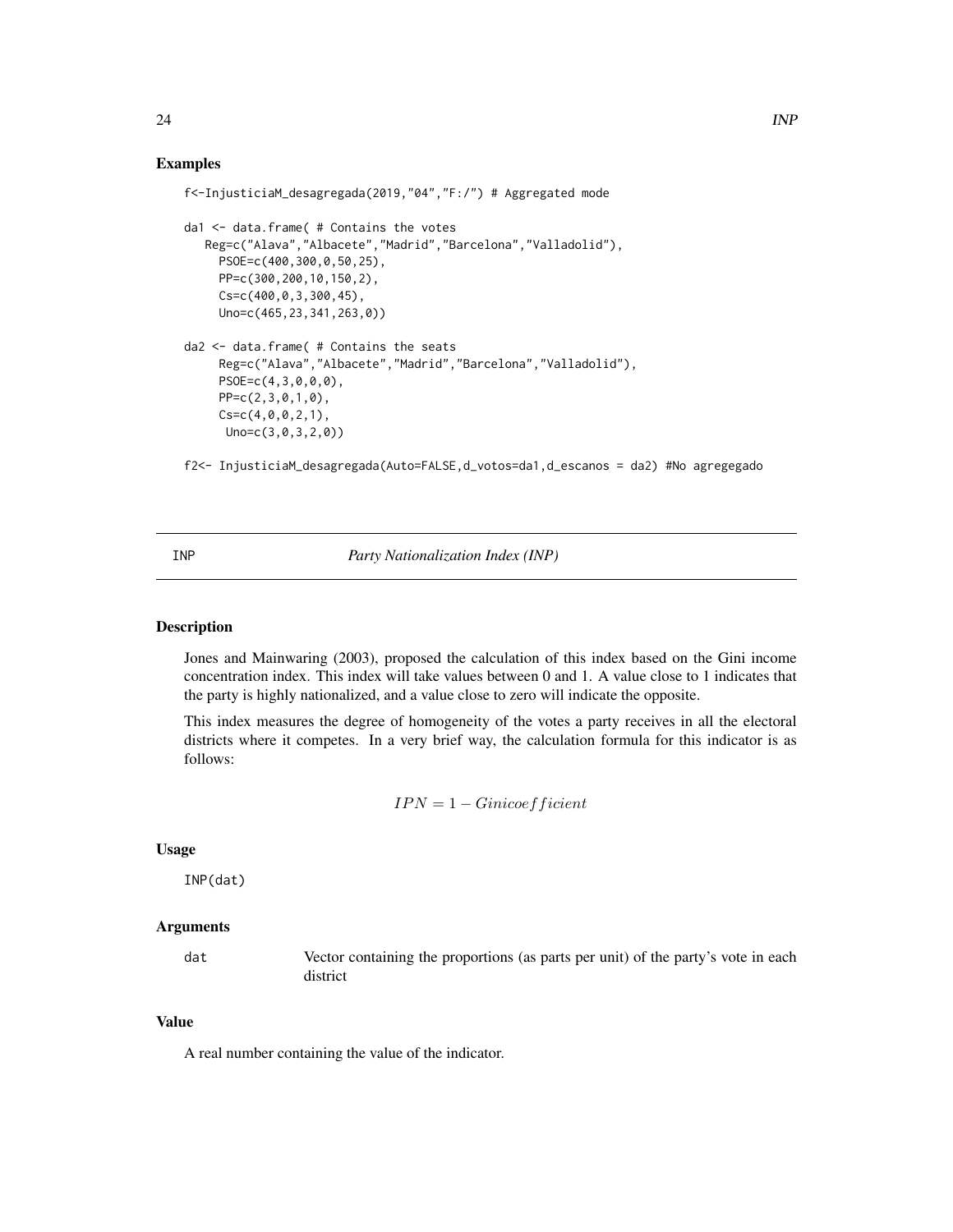#### <span id="page-24-0"></span> $INSP$  25

#### Examples

INP(c(0.15,0.22,0.24,0.26,0.27,0.27,0.27,0.32,0.33,0.34))

INP(c(0.3,0.1,0.2))

INSP *Nationalisation Index of the Political Party System (INSP)*

#### Description

This indicator is based on the nationalization index of each party. Its calculation is computed using the aggregation of party nationalisation scores weighted with the value of electoral weight, that is, the number of votes obtained. As with the Party Nationalisation Index (INP), values close to 1 will indicate strong nationalisation and values close to zero will indicate the opposite. The formula used for this indicator is as follows:

$$
INSP = sum(INPixpi)
$$

Where INPi is the nationalization index of party i, and pi is the number of votes obtained by party i.

#### Usage

INSP(datos)

#### Arguments

datos It is a data.frame with the first column containing the name of the electoral district, the rest of the columns correspond to the parties presented and each column will contain the number of votes that each party has obtained in the corresponding electoral district.

#### Value

A real number containing the value of the indicator.

#### Examples

```
a <- data.frame(prov=c("Alava","Albacete","Valladolid"),
PP=c(20,30,10),PSOE=c(34,12,45), stringsAsFactors = FALSE)
INSP(a)
b<-data.frame(prov=c("1","2"),A=c(400,190),B=c(200,1000),stringsAsFactors = FALSE)
INSP(b)
```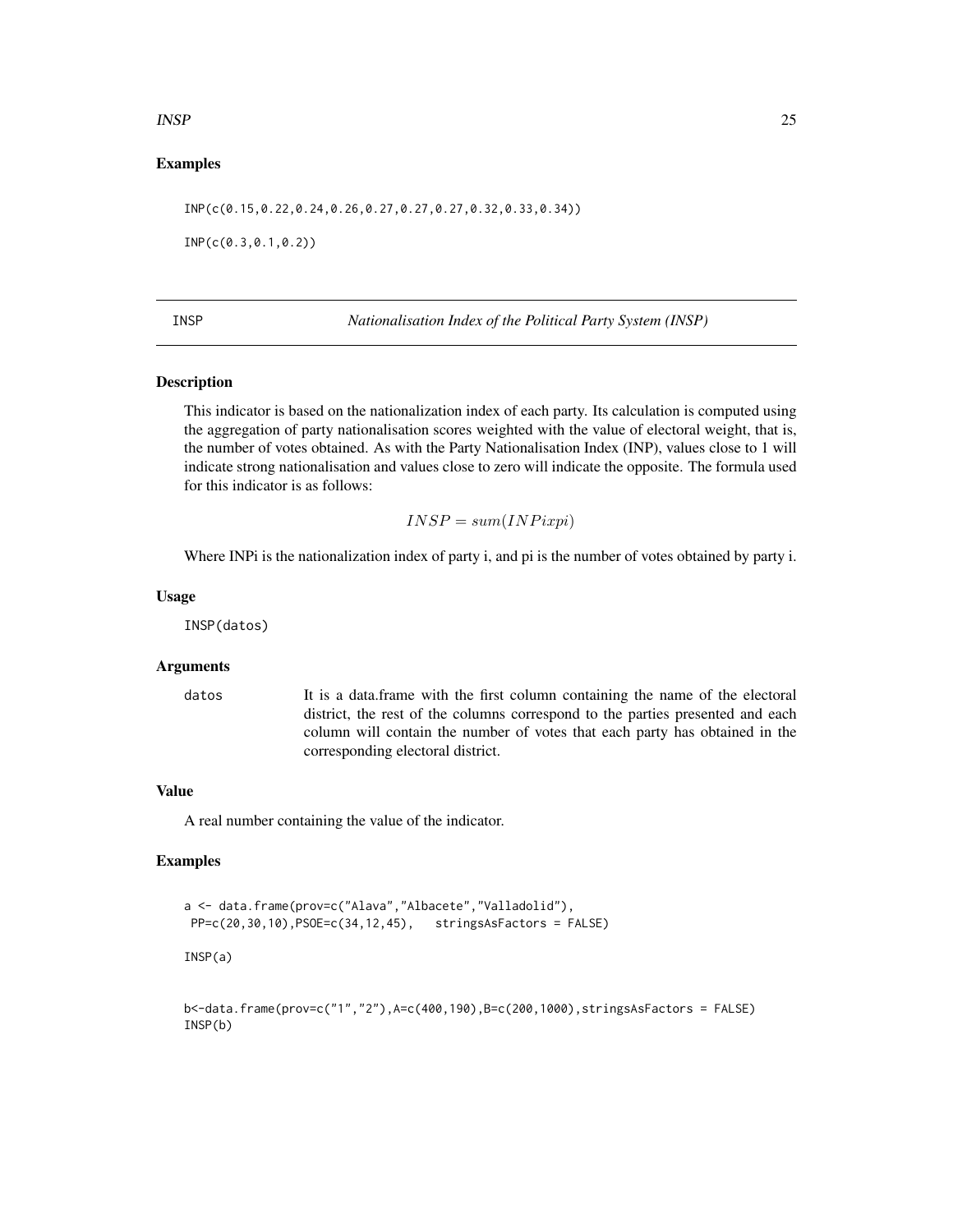This nationalisation index, whose value ranges between 0 and 1, was proposed by Lago and Montero (2010) and is based on the decision of the parties to take part in the electoral process in all or only some districts. It is calculated by taking into account the electoral results of the parties, as well as the number of seats in the districts where they are elegible. The formula that is used is as follows:

$$
E = \sum_{j=1}^{J} p_j^e * q_j
$$

Where: p\_j is the number of votes obtained in all the territories over the total expressed as parts per unit. q\_j is the number of seats (out of the total number of seats) in the districts where political formation j is presented, expressed as parts per unit.

Two procedures have been enabled for the calculation of this index, one will be called 'automatic' and the other one 'manual'. With the automatic procedure it will use the data of the Spanish Ministry of Home Office and, without further intervention, the indicator for the elections to the General Courts that has been indicated with the parameters of the function will be calculated. For the manual procedure, the data to be processed must be passed as an input of the function, as indicated below in the section concerning the parameters.

#### Usage

```
IN_LAGO_MONTERO(
  Ano,
  Mes,
  Ruta,
  n_escanos = 350,
 Auto = TRUE,
  d_votos,
  d_escanos
)
```
#### Arguments

| Ano  | (Only for automatic case) It represents the year of the data you want to down-<br>load. This data can be numeric or character (preferably numeric).                                                                          |
|------|------------------------------------------------------------------------------------------------------------------------------------------------------------------------------------------------------------------------------|
| Mes  | (For automatic case only) This is the month in which the election was made. It<br>must be of the character type and two digits, i.e. "04" is valid but "4" is not.                                                           |
| Ruta | (Only for automatic case) A path of the local hard disk where the file is down-<br>loaded from the Ministry of Home Office must be indicated. Once the download<br>is finished the downloaded file is deleted automatically. |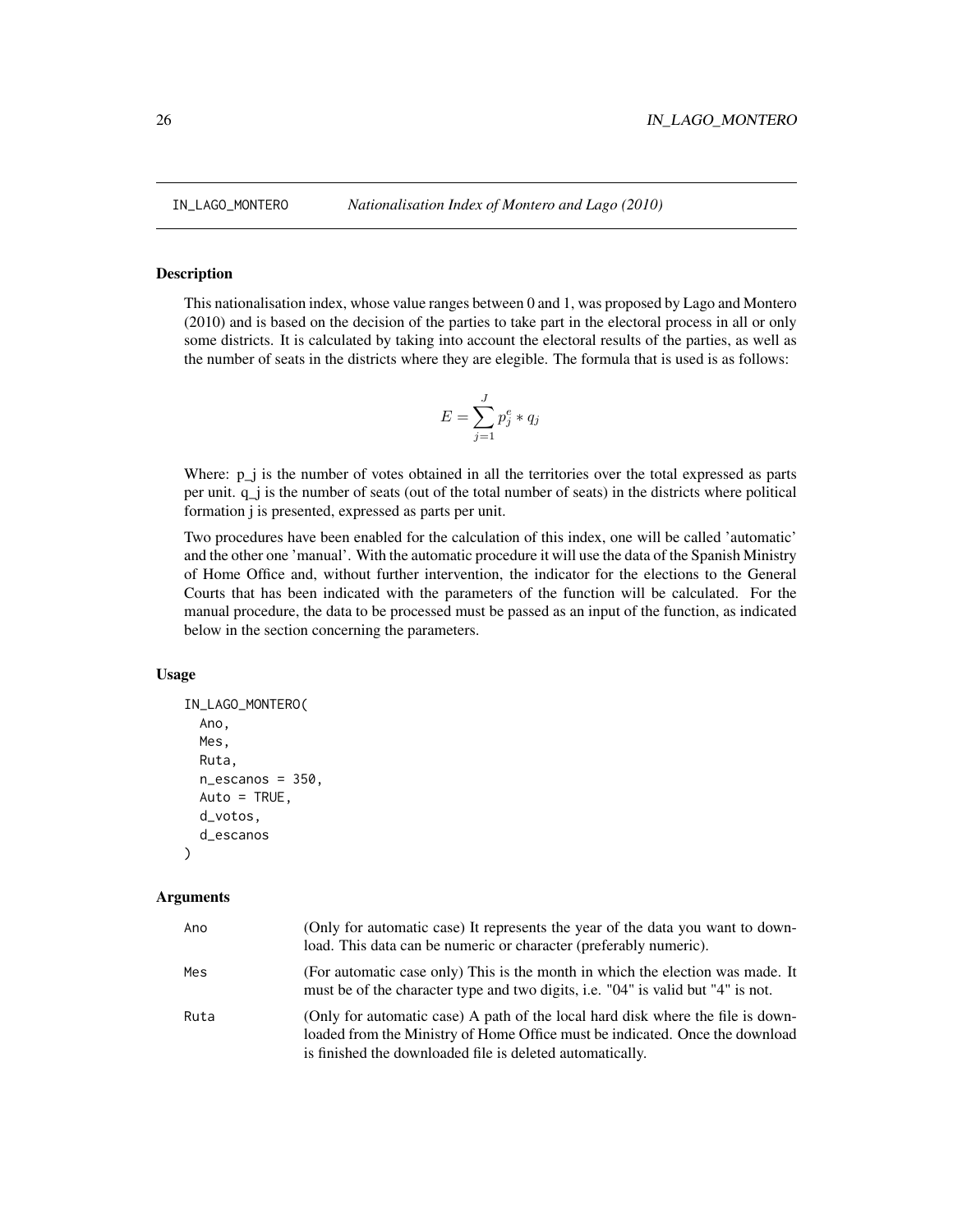| n_escanos | (Only for automatic case) This is the total number of seats to be covered. By<br>default, it has a value of 350 which are the deputies who are elected to the<br>Congress of Deputies in Spain.                                                                                                                                                                                       |
|-----------|---------------------------------------------------------------------------------------------------------------------------------------------------------------------------------------------------------------------------------------------------------------------------------------------------------------------------------------------------------------------------------------|
| Auto      | It contains a logical value that by default is TRUE, indicating that the automatic<br>procedure is done. If you pass to the function the FALSE value then the proce-<br>dure would be manual.                                                                                                                                                                                         |
| d_votos   | (Sólo para procedimiento manual). Es un data frame, conteniendo en la primera<br>columna la denominación de las regiones o circunscripciones. El resto de las<br>columnas se debe haber una por cada partido político que contenga los votos que<br>ese partido ha tenido en cada una de las circunscripciones, y la denominación<br>de esa columna, serán las siglas de ese partido. |
| d_escanos | (For manual procedure only). It is a data frame, containing in the first column<br>the name of the regions or districts. The rest of the columns must be one for<br>each political party containing the votes that each party has obtained in each of<br>the districts, and the name of that column will be the acronym of that party.                                                |

#### Value

The returned value is a list object, with three positions. The first position contains the value of the index (it is called 'V\_indice'), the second one the vector containing the votes with respect to the national total expressed as part per unit (it is called 'Porcentaje\_votos'), and the third component are the disputed seats (expressed as part per unit) of the districts where the political party under study is presented. Its name is 'Porcentaje\_escanos'.

#### Examples

```
#Procedimiento automático
s<-IN_LAGO_MONTERO(2019,"04","F:/",n_escanos = 350)
if(!(is.null(s) || is.na(s)))print(s$V_indice)
print(s$Porcentaje_votos)
print(s$Porcentaje_escanos)
}
#Procedimiento manual
da1 <- data.frame( # Contains the votes
Reg=c("Alava","Albacete","Madrid","Barcelona","Valladolid"),
PSOE=c(400,300,0,50,25),
PP=c(300,200,10,150,2),
Cs=c(400,0,3,300,45),
Uno=c(465,23,341,263,0))
da2 <- data.frame( # Contains the total seats of each province
Reg=c("Alava","Albacete","Madrid","Barcelona","Valladolid"),
escanos=c(2,3,6,5,4))
```

```
s2<-IN_LAGO_MONTERO(Auto = FALSE,d_votos = da1,d_escanos = da2)
```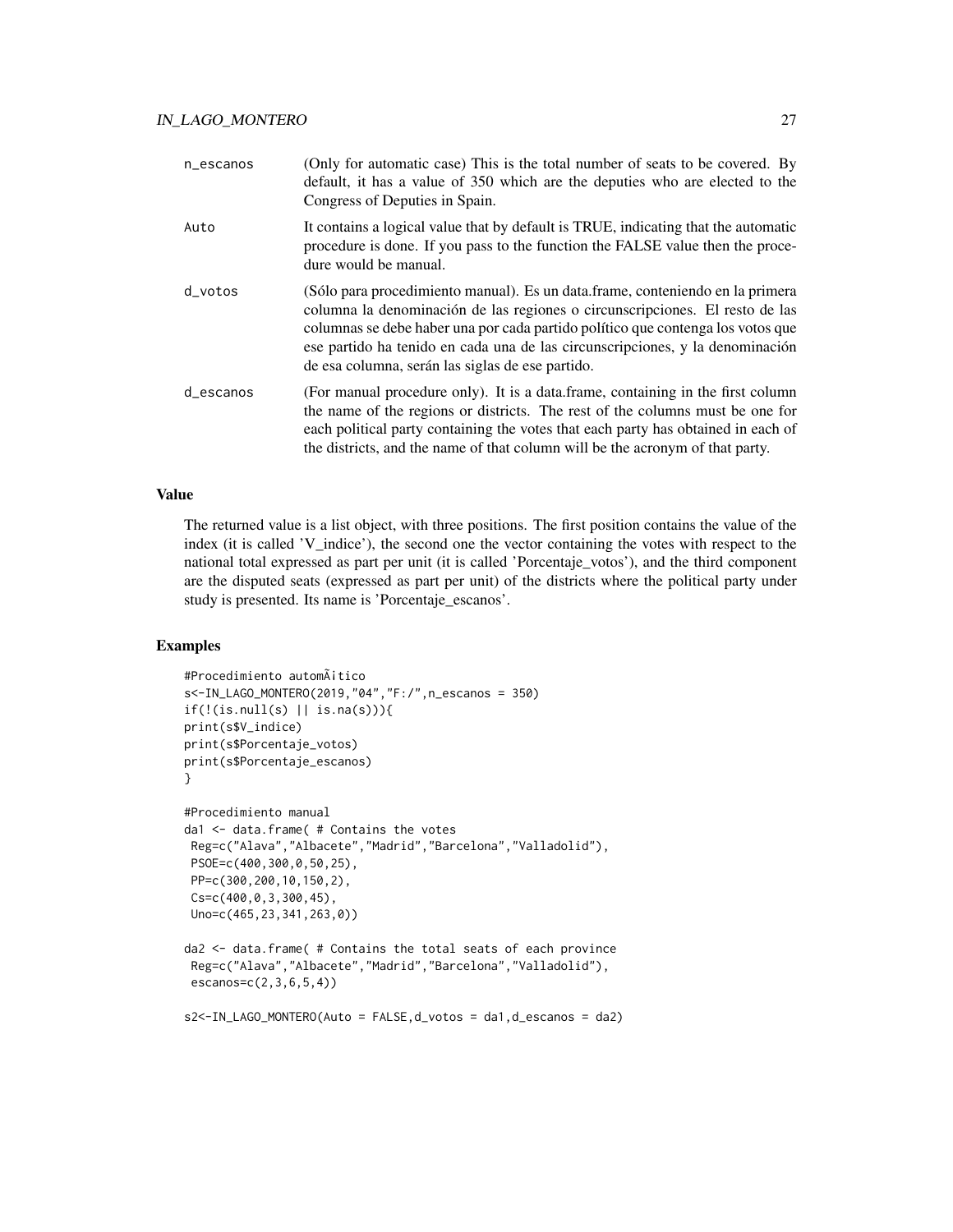<span id="page-27-0"></span>

Loosemore and Hanby disproportionality index ( 1971 ) aims to address the difficulties encountered with the Rae index. To calculate this disproportionality index, the absolute values of the differences between votes and seats are added together and the result is divided by two. The specific formula used is as follows: '

$$
LH = \frac{\sum_{i=1}^{n} |E_i - V_i|}{2}
$$

for  $i = 1, 2, ..., n$ 

#### Usage

```
Loos_Hanby(votes, seats)
```
#### Arguments

| votes | It is a vector of integers, containing the votes of all the candidates.              |
|-------|--------------------------------------------------------------------------------------|
| seats | It is a vector of integers, containing the seats obtained by each of the candidates. |

#### Value

Returns the value obtained for the index

#### Examples

```
Loos_Hanby(c(1200, 30, 4000),c(10,6,8))
```
L\_max *Index of disproportionality of maximum deviation (Lmax)*

#### Description

An indicator of disproportionality that is appropriate for those systems that use the D'Hondt Law for seats distribution, as is the case in Spain (except in the Senate elections), presents the disadvantage that it only takes into account the difference between seats and votes for the most voted political force. The formula used for its calculation is as follows:

 $Lmax = max[|V_i - E_i]$ 

for  $i = 1, 2, ..., n$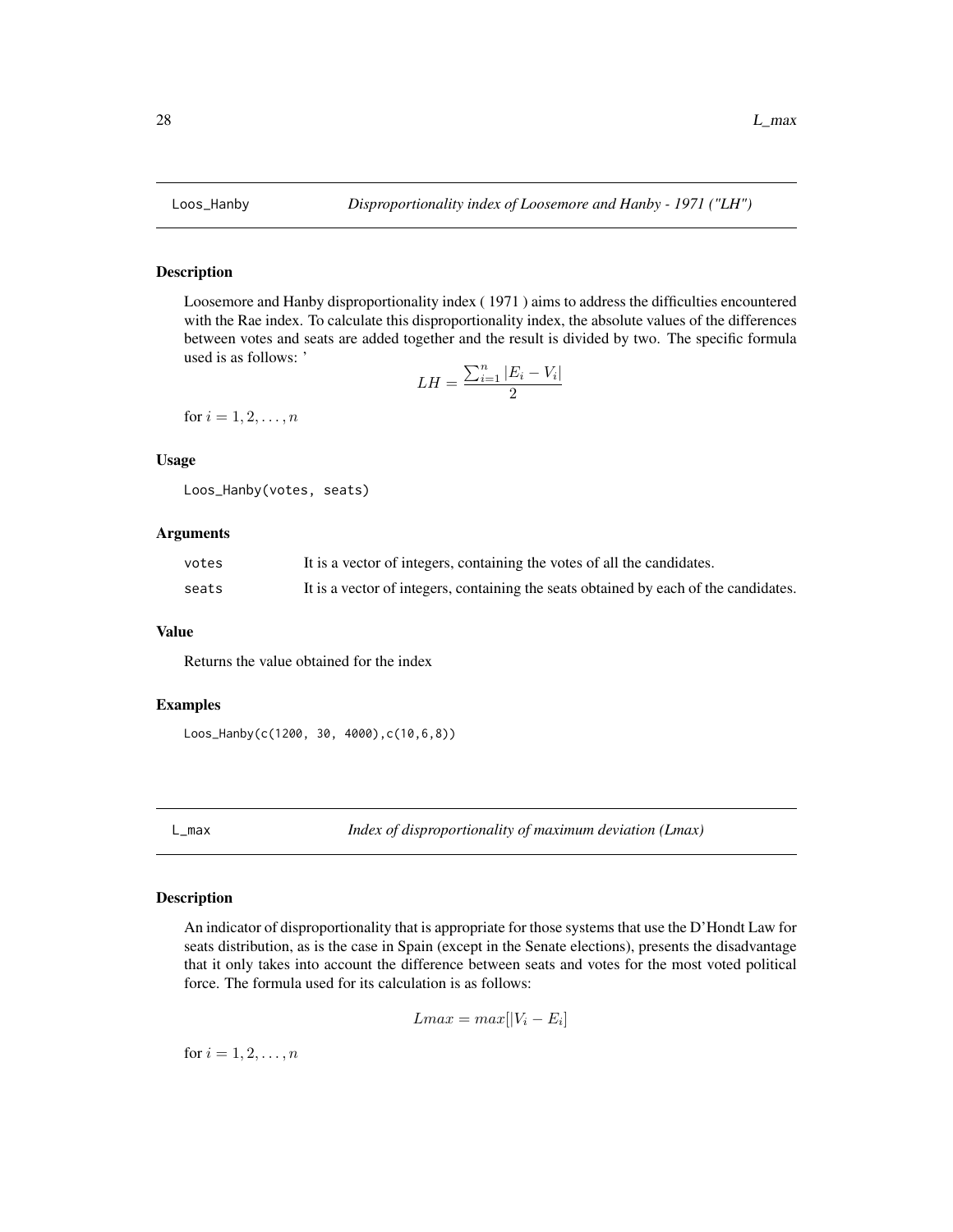#### <span id="page-28-0"></span>L\_Tukey 29

#### Usage

L\_max(votes, seats)

#### Arguments

| votes | It is a vector of integers, containing the votes of all the candidates.              |
|-------|--------------------------------------------------------------------------------------|
| seats | It is a vector of integers, containing the seats obtained by each of the candidates. |

#### Value

Returns the value obtained for the index

#### Examples

L\_max(c(3947,3189,1971,466,345,82),c(184,99,44,10,1,0))

L\_Tukey *Disproportionality index. Tuckey's line (LT)*

#### Description

This indicator is also known as the robust bias index. Its value is obtained by using the slope of the well-known "Tuckey Line" and its use is recommended when there is a "small" group of parties that behave significantly differently from the rest. This procedure is qualified as "robust" because the presence of behaviors of certain parties different from the rest does not substantially alter the line obtained, unlike what happened when it was used in the least squares criteria to make the regression adjustment.#'

#### Usage

L\_Tukey(votes, seats)

#### Arguments

| votes | It is a vector of integers, containing the votes of all the candidates.              |
|-------|--------------------------------------------------------------------------------------|
| seats | It is a vector of integers, containing the seats obtained by each of the candidates. |

#### Value

Returns the value obtained for the index

#### Examples

L\_Tukey(c(3947,3189,1971,466,345,82),c(184,99,44,10,0,0))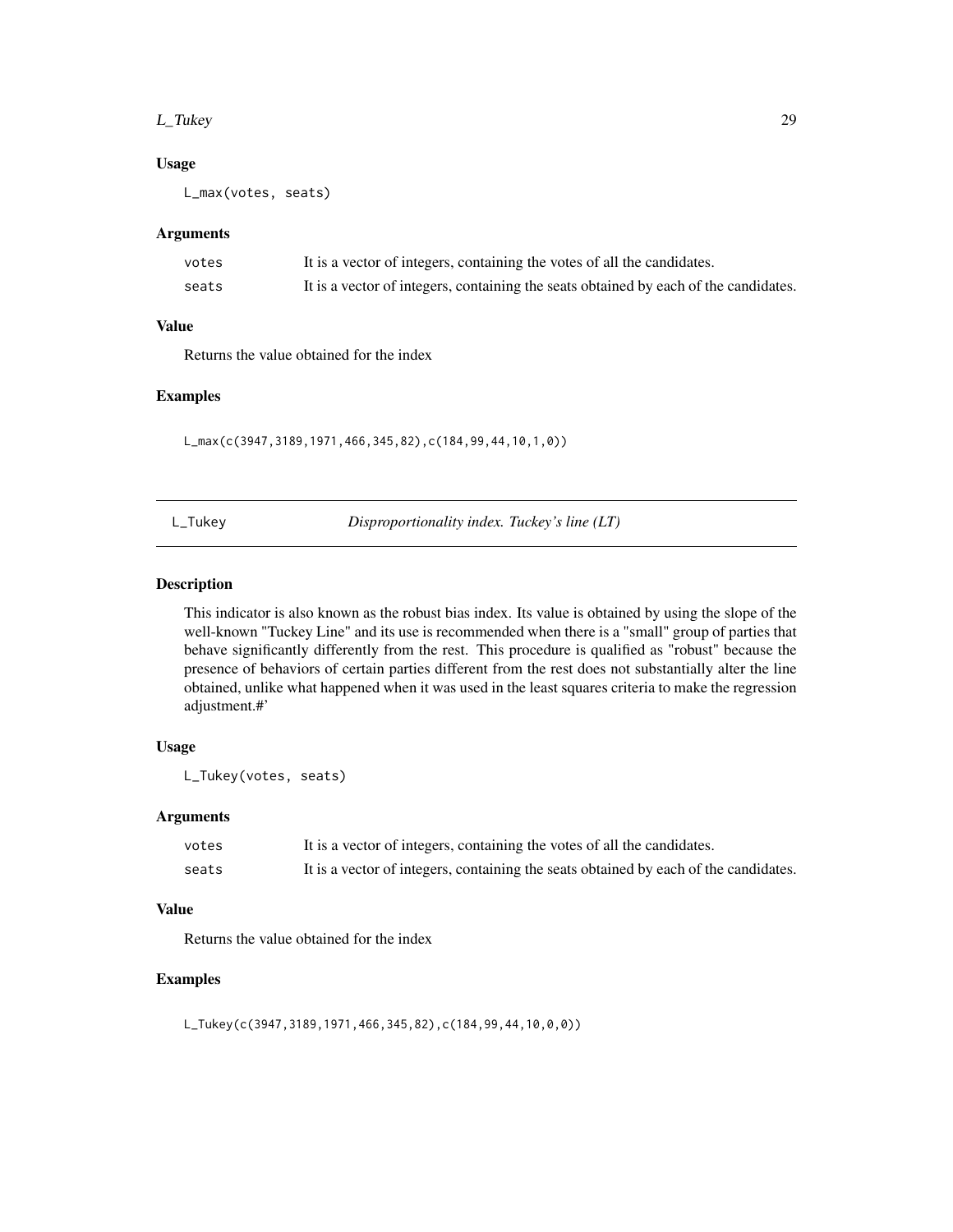<span id="page-29-0"></span>With this function you can make choropleth maps, to carry out representations of the data on a map. By default, the map used is that of Spain, but any map of another country could be used too, as long as it is of shapefile type. NOTE: The shapefile to be used can be downloaded from the following web page <https://github.com/Miguelro/Electoral/tree/master/Mapa> and all the files will be placed in a folder, which will serve to point out the path to be indicated in the 'camino' parameter.

#### Usage

```
mapa(
  dat,
  camino,
  titulo,
  size_letra = 3,
  color_text = "brown",
  ver\_text = TRUE)
```
#### Arguments

| dat        | It's a data.frame with two columns. The first contains, in the case of Spain,<br>the INE (Spanish National Institute of Statistics) code of the provinces, and the<br>second the value of the variable to be represented. <b>IMPORTANT NOTE:</b> It<br>must be taken special care with the fact that the first column is not of the factor<br>type. It is recommended to be character type, never use a factor. |
|------------|-----------------------------------------------------------------------------------------------------------------------------------------------------------------------------------------------------------------------------------------------------------------------------------------------------------------------------------------------------------------------------------------------------------------|
| camino     | It will be a character value to indicate where are located the files downloaded<br>from github containing the map data. The path must end with the character "/".                                                                                                                                                                                                                                               |
| titulo     | The title to be displayed on the map will be specified here.                                                                                                                                                                                                                                                                                                                                                    |
| size_letra | This is the font size that will be used to display the numerical values on the map.                                                                                                                                                                                                                                                                                                                             |
| color_text | It serves to indicate the color of the text that will be used to display the data on<br>the map.                                                                                                                                                                                                                                                                                                                |
| ver_text   | It must be a Boolean value. By default it is TRUE, to indicate that the data will<br>be shown on the map. On the other hand, if this parameter is set to FALSE the<br>data values will not be displayed.                                                                                                                                                                                                        |

#### Value

Returns a ggplot2 object, containing the map to be represented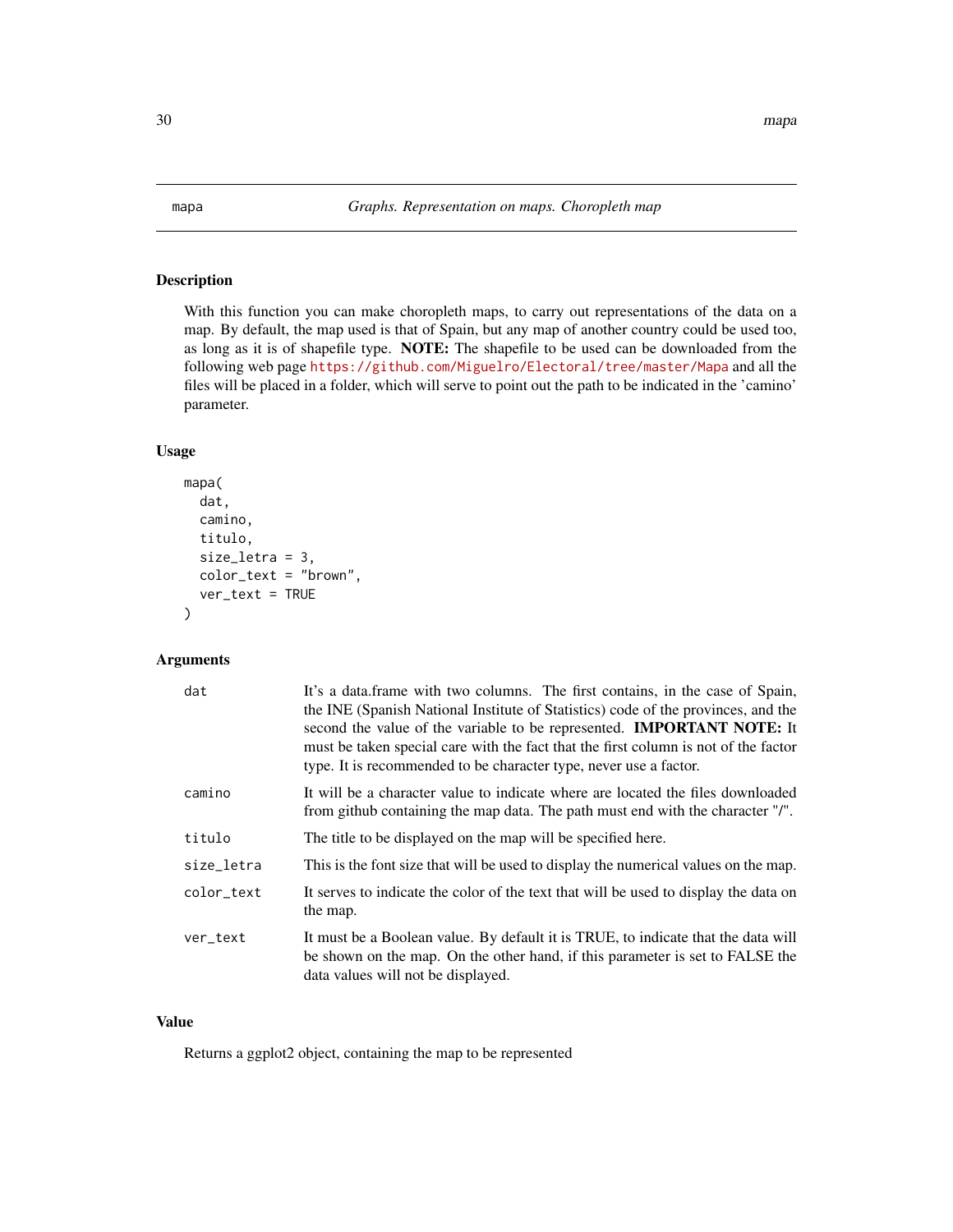<span id="page-30-0"></span>nep 31

#### Examples

```
d <-data.frame(
cod=c(1,2,5,9,15,23,43,50),
da = c(3,5,7,10,1,3,80,4)
)
suppressWarnings(mapa(d,system.file("maps/", package="Relectoral"),
                     titulo="An example map and some NA values",ver_text = TRUE))
```
nep *Voting dimension index. Effective number of political parties (electoral and parliamentary) (N)*

#### Description

This indicator (Laakso and Taagepera 1979) is complementary to the electoral fragmentation indicator, and its objective is to measure the number of parties that actually compete in an electoral process. The mathematical formula used to calculate this indicator is as follows:

$$
N=\frac{1}{\sum p_i^2}
$$

for  $i = 1, 2, \ldots, n$  and  $p_i$  the percentages (as parts per unit) of votes or seats of the party i

#### Usage

nep(votes, seats)

#### Arguments

| votes | It is a vector of integers, containing the votes of all the candidates.              |
|-------|--------------------------------------------------------------------------------------|
| seats | It is a vector of integers, containing the seats obtained by each of the candidates. |

#### Value

Returns a dataframe, with the columns "electoral" and "parliamentary" to store the value of the index of the effective number of parties in the electoral or parliamentary way respectively

#### Examples

nep(c(3947,3189,1971,466,345,82),c(184,99,44,10,1,0))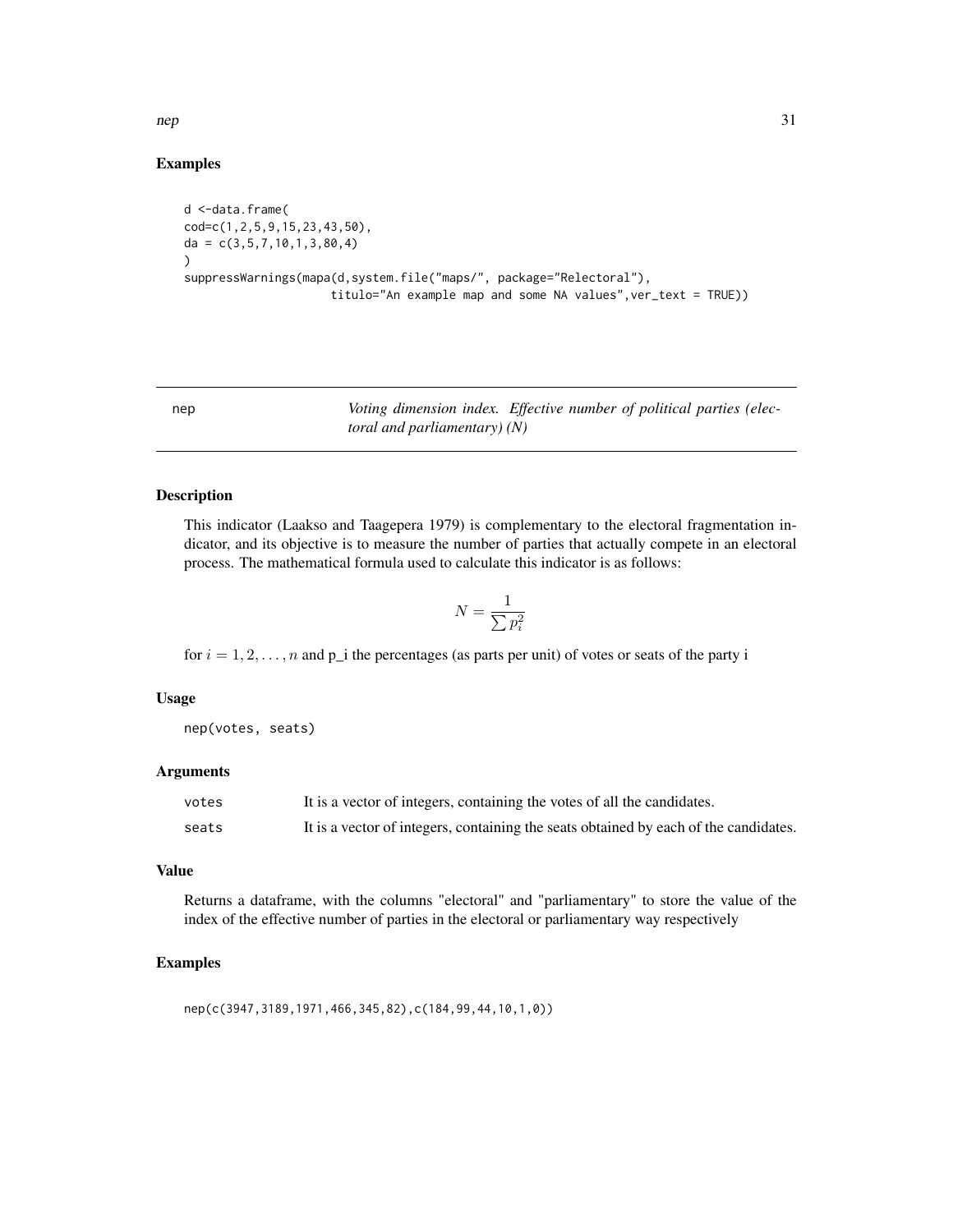<span id="page-31-0"></span>nepMolinar *Voting Dimension Index. Molinar's index of number of parties (electoral and parliamentary) (NP)*

#### Description

This indicator proposed by Molinar (1991), attempts to evaluate the relevant number of parties that actually exist in an electoral process. It can be said that this index shows a better performance than the indexes of the number of parties and hyperfractionality, both in the weighting it gives to the winning party and in the difference between the first and second parties, as well as in the degree of concentration of the minority parties. The formula used for the calculation of this index is the following:

$$
NP = 1 + N^2 \sum_{i=2} p_i^2
$$

for  $i = 2, \ldots, n$  and  $p_i$  the percentages (as parts per unit) of votes or seats of the party i

#### Usage

```
nepMolinar(votes, seats)
```
#### Arguments

| votes | It is a vector of integers, containing the votes of all the candidates.              |
|-------|--------------------------------------------------------------------------------------|
| seats | It is a vector of integers, containing the seats obtained by each of the candidates. |

#### Value

Returns a dataframe, with the columns "electoral" and "parliamentary" to store the value of the index of the Number of parties of Molinar in the electoral or the parliamentary way respectively.

#### Examples

nepMolinar(c(3947,3189,1971,466,345,82),c(184,99,44,10,1,0))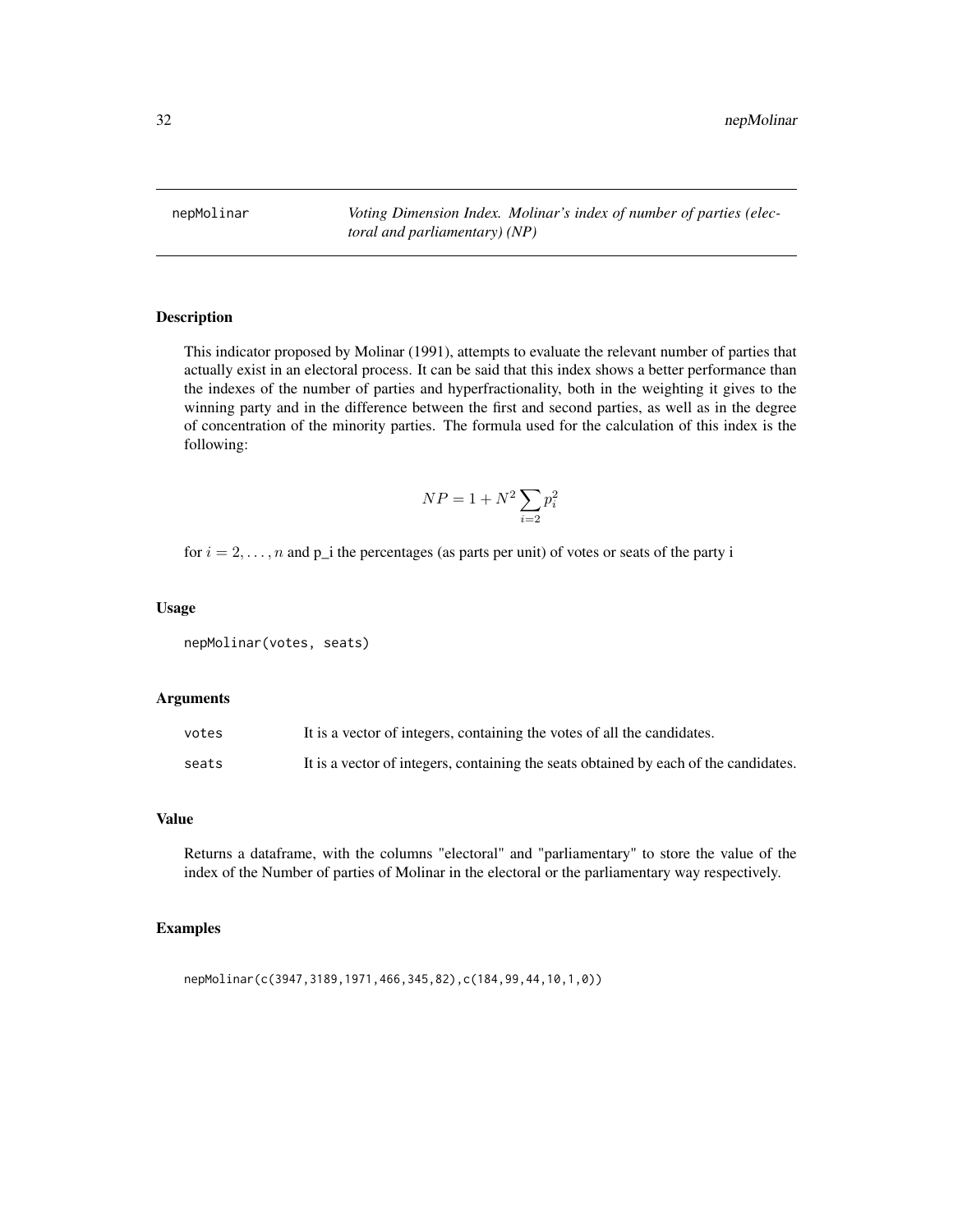<span id="page-32-0"></span>

This dimension is one of the most important in democratic systems, as it explains part of the stability and bankruptcy problems of democracies. The index that is calculated with this function needs the data of the ideological location of the parties, which are difficult to obtain, and that is something as simple as a scale of values between 1 and 10, in such a way that the closer to 1 the valuation of a political party is, it will be more classified as left-wing ideology, and the opposite case will occur when a political formation has a rating at the other end of the scale. The value obtained for this ideological position will be placed in the second column of the data.frame called "data", which is the first parameter that is passed to the function and whose structure is explained later, in the parameters section. If the indicator takes a value close to zero, it means there will be no polarization, and the polarization will increase as the indicator takes higher values.

In this section the weighted polarization index is calculated. For its calculation the following formulas will be used:

$$
Pp = \sum_{i=1}^{n} p_i (x_i - \overline{x}_p)^2
$$

for  $i = 1, 2, ..., n$ 

$$
Pp2 = \sum_{i=1}^{n} p_i |x_i - \overline{x}_p|
$$

for  $i = 1, 2, ..., n$ 

#### Usage

polarizacion(datos, Tipo = 1)

#### Arguments

| datos | It is a data frame with three columns: the first one contains the name of the<br>political parties. The second contains the value of the ideological thinking loca-<br>tion (scale from 1 to 10), and the third the number of votes obtained (electoral<br>polarization), or the number of seats obtained (parliamentary polarization). |
|-------|-----------------------------------------------------------------------------------------------------------------------------------------------------------------------------------------------------------------------------------------------------------------------------------------------------------------------------------------|
| Tipo  | It can take either value 1 or 2. 1 To indicate that the weighted formula is obtained<br>but by calculating the distance to the weighted mean squared. If this parameter<br>takes the value of 2, the formula that gets the absolute value of the differences<br>to the weighted average will be used instead.                           |

#### Value

Returns a numeric value of this indicator.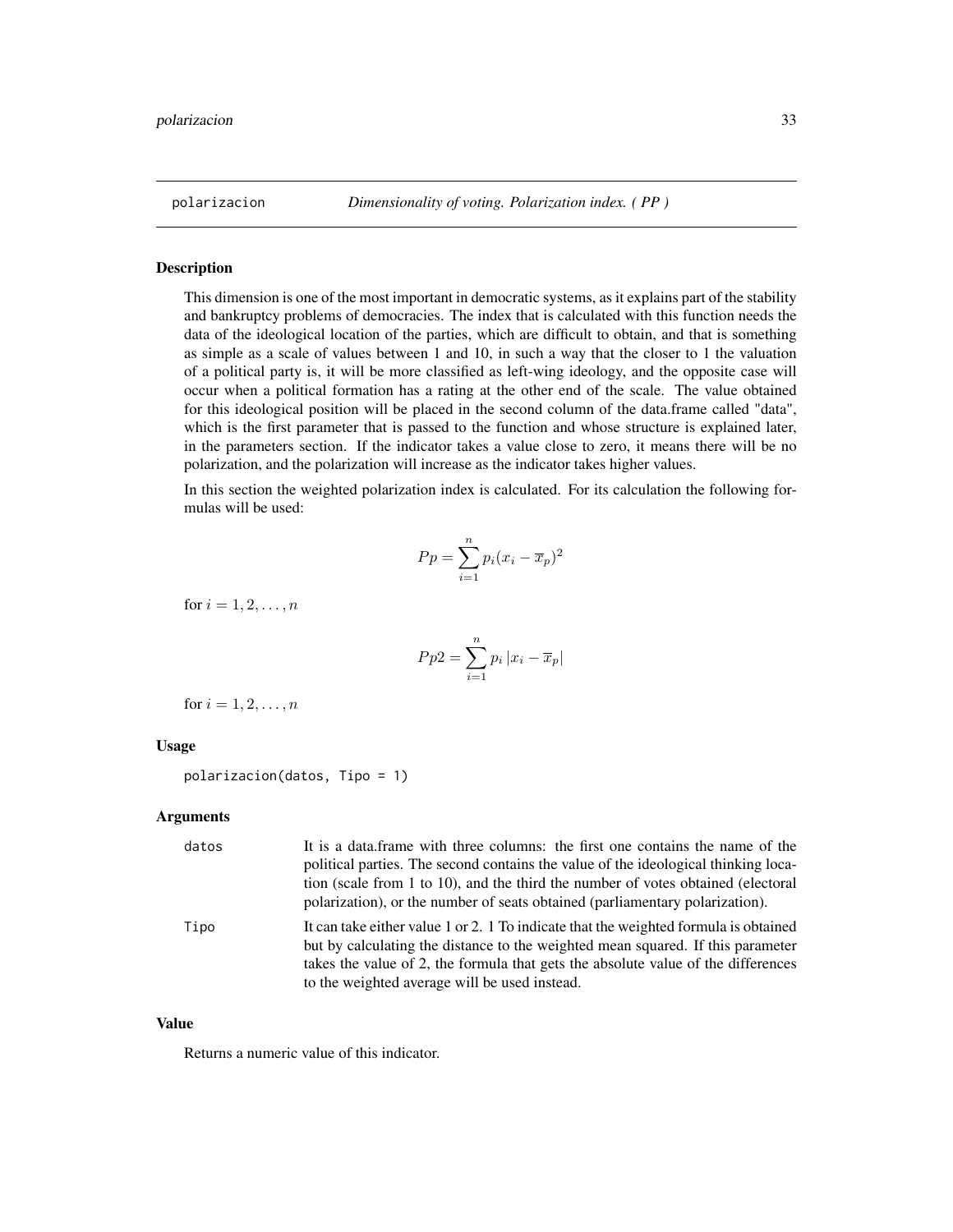#### Examples

```
d <- data.frame(partidos=c("RN","PDC","PS","PPD","UDI","PRSC","otros"),
ubicacion=c(6.36,5.31,2.73,4.13,7.04,4.00,5.33),
c(19,20,15,21,33,7,5))
polarizacion(d,Tipo = 2)
```
polarizacion\_Dalton *Dimensionality of voting. Adapted version of the polarisation index from Dalton (2008) (Pd)*

#### Description

With this function the slightly adapted version of the polarisation index from Dalton (2008) is computed to measure polarization. This index weights the ideological positions of the parties by their election results. This indicator ranges from 0 (in the hypothetical case that all parties occupy the same ideological position) to 10 if the parties are at the extremes of the scale position. The formula to compute it is as follows:

$$
Pd = \sqrt{\sum_{i=1}^{n} p_i \left[ \frac{\overline{x}_i - \overline{x}_p}{4.5} \right]^2}
$$

Pd = sqrt(sum(p\_j\*(x\_j-mean(x\_p))/4.5)^2) for  $i = 1, 2, ..., n$ 

#### Usage

polarizacion\_Dalton(datos)

#### Arguments

datos It is a data.frame with three columns: the first one contains the name of the political parties. The second must have the value of the ideological location (scale from 1 to 10), and the third one the percentage of votes obtained with respect to all the parties presented, whether or not they are taken into account to calculate the formula.

#### Value

Returns the numerical value of this indicator

#### Examples

```
d2<- data.frame(partidos=c("RN","PDC","PS","PPD","UDI","PRSC"),
ubicacion=c(6.36,5.31,2.73,4.13,7.04,4.00),
 c(14.12,20.76,10.05,15.42,22.36,3.54))
```
polarizacion\_Dalton(d2)

<span id="page-33-0"></span>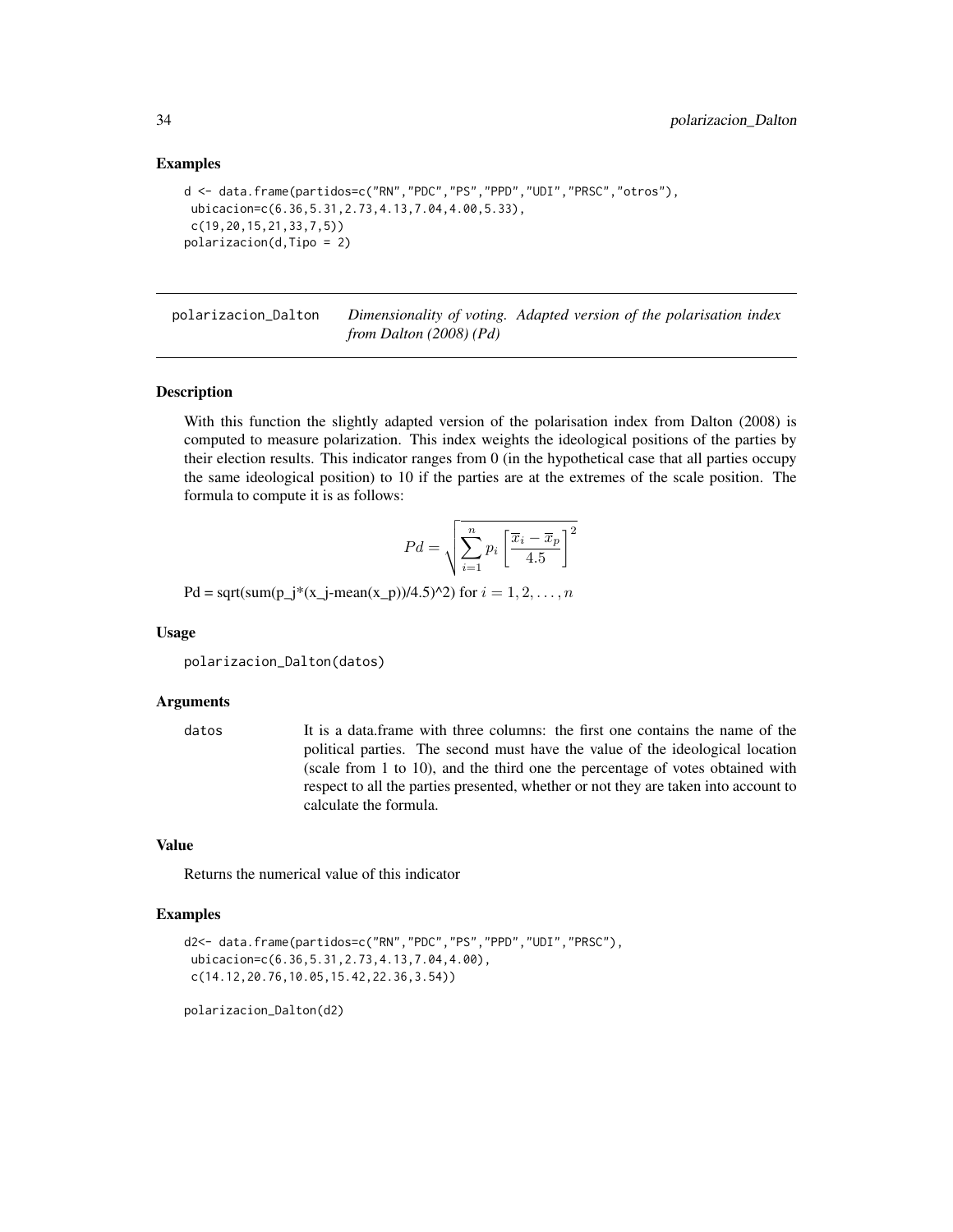This index measures electoral disproportionality based on the result obtained in an election. It has the disadvantage that it is highly influenced by the number of small parties that compete in the elections. The formula used is as follows:

$$
R = \frac{\sum_{i=1}^{n} |E_i - V_i|}{n}
$$

for  $i = 1, 2, ..., n$ 

To compute its value, an integer vector corresponding to the votes obtained by each party and another with the corresponding seats must be provided as parameters of the formula. The R code will be in charge of calculating the corresponding percentages to obtain the index.

#### Usage

Rae(votes, seats)

#### Arguments

| votes | It is a vector of integers, containing the votes of all the candidates.              |
|-------|--------------------------------------------------------------------------------------|
| seats | It is a vector of integers, containing the seats obtained by each of the candidates. |

#### Value

Returns the value obtained for the index

#### Functions

• Rae: indicators

#### Indicator

NA

#### Examples

Rae(c(1200, 30, 4000),c(10,6,8))

<span id="page-34-0"></span>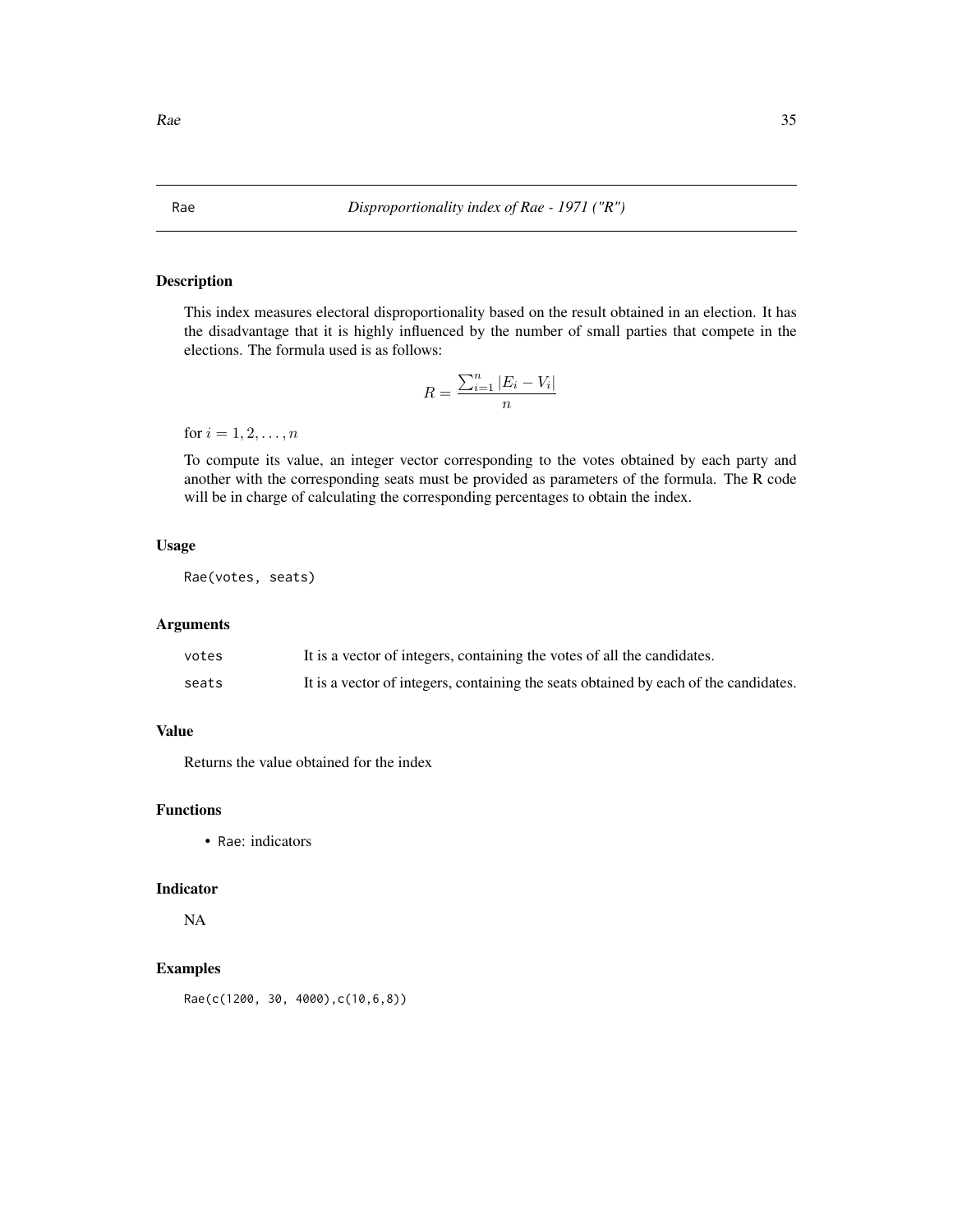<span id="page-35-0"></span>

It was Rae himself who realised the problems in calculating the RAE index by taking all parties into account. For this reason he reviewed the basis of the index and decided to exclude from the calculation all parties that did not reach 0.5 percent of the votes. The function created to calculate this index takes this corrective value by default, although it is allowed to enter another value, as it can be seen in the example below.

To compute its value, the integer vectors corresponding to the votes obtained by each party and their seats must be provided as parameters of the formula. The R code will be in charge of calculating the corresponding percentages in order to obtain the index.

#### Usage

```
Rae_corregido(votes, seats, correc = 0.5)
```
#### Arguments

| votes  | It is a vector of integers, containing ALL the votes of all the candidates.                                                                                      |
|--------|------------------------------------------------------------------------------------------------------------------------------------------------------------------|
| seats  | It is a vector of integers, containing ALL the seats obtained by each of the can-<br>didates.                                                                    |
| correc | This is a decimal value that indicates the minimum percentage of votes needed<br>in order to be taken into account for the formula. By default its value is 0.5. |

#### Value

Returns the value obtained for the index

#### Examples

```
Rae\_corregido(c(1200, 30, 4000), c(10, 6, 8), correc = 1)Rae_corregido(c(1200, 30, 4000),c(10,6,8))
```
Regionalismo *Dimensionality of voting. Regionalism*

#### Description

With this function we calculate the regionalism indexes described in the book "Analysis of electoral data" from Pablo Oñate y Francisco A. Ocaña (page 48). The reader is referred to this publication in order to understand the meaning of the indicators computed with this function. More precisely, the Regionalist Voting Index (VRta), the Differentiated Regionalist Voting Index (VRtaD), and the Differentiated Regional Voting Index (VRD) will be calculated.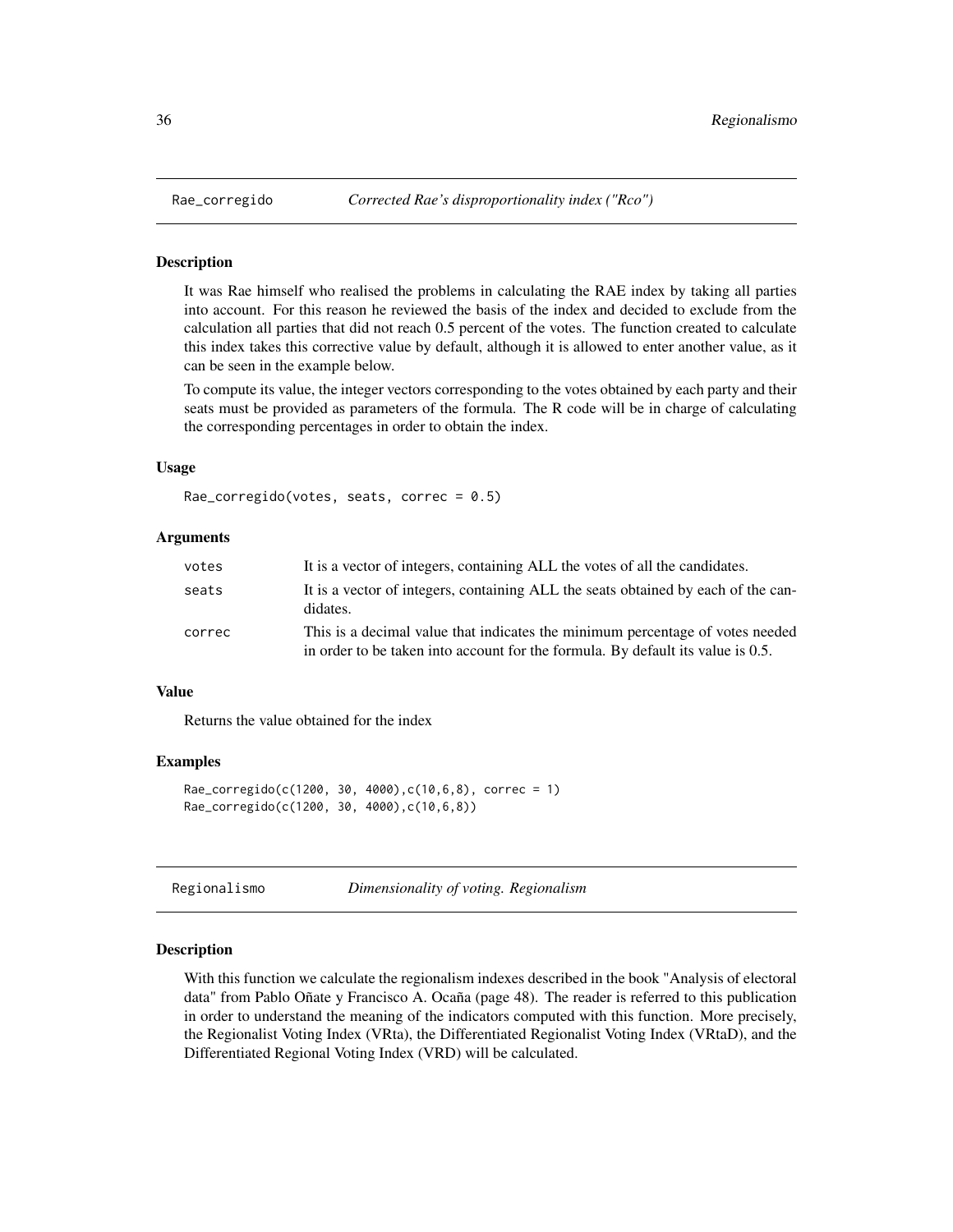#### Regionalismo 37

#### Usage

```
Regionalismo(
  Ano = \theta,
  Mes = "",RutaDescarga = ",
  Auto = TRUE,
  datos = ",
  PANES = ",
  Generate_PANES = FALSE
\mathcal{L}
```
### Arguments

| Ano            | It is the year of the electoral process to be dealt with. It must be a four-digit<br>numerical value. If a manual procedure is used, no value is needed for this<br>parameter.                                                                                                                                                                                                                                                                                                                                                                                                                                                                                                                      |
|----------------|-----------------------------------------------------------------------------------------------------------------------------------------------------------------------------------------------------------------------------------------------------------------------------------------------------------------------------------------------------------------------------------------------------------------------------------------------------------------------------------------------------------------------------------------------------------------------------------------------------------------------------------------------------------------------------------------------------|
| Mes            | It is the month of the electoral process, it must be a string with two numerical<br>characters, associated with the month in which the elections took place. If a<br>manual procedure is used, no value is required for this parameter.                                                                                                                                                                                                                                                                                                                                                                                                                                                             |
| RutaDescarga   | It should be a string indicating the way to download the file from the Spanish<br>Ministry of Home Office. This file is automatically removed if the process finish<br>successfully. The user has to be aware that the path provided must correspond<br>to a computer location where the user has read and write permissions, otherwise<br>the process will not be completed. If a manual procedure is used, no value is<br>required for this parameter.                                                                                                                                                                                                                                            |
| Auto           | It can take the logical values TRUE or FALSE. By default, it has the value TRUE<br>to indicate that the user wants the process to be automatic. In the case of wanting<br>a manual process, this parameter will take the value FALSE.                                                                                                                                                                                                                                                                                                                                                                                                                                                               |
| datos          | In this parameter you must enter the values that will be processed if manual<br>processing is chosen, i.e. "Auto=FALSE". It must be a data.frame with the<br>following structure: The first column must contain the name of the intermedi-<br>ate unit (in the case of Spain the autonomous regions), in the second column<br>must include the name of the lower units (in the case of Spain the name of the<br>provinces), and then there must be a column for each political party containing<br>the votes obtained by that party in each lower unit (for Spain in each province).<br>The value of the name for each of these columns must be the acronyms that<br>identify each political party. |
| <b>PANES</b>   | Here the user should provide the complete path of the csv-type file containing,<br>for each party, the information on whether that party is regionalist or not. "1"<br>will denote that the party is regionalist or nationalist and "0" that it is not. These<br>values will appear in the second column of that csv file. The first column must<br>have the acronym of each political party under study.                                                                                                                                                                                                                                                                                           |
| Generate_PANES | A boolean type parameter, by default its value is FALSE. In case it is TRUE, the<br>csv file indicated in the "PANES" parameter will be generated. The first line of<br>this file will be the following: "PARTIES, PANE", which will be the name of the<br>variables with which the function will work internally. In this case, the csv file                                                                                                                                                                                                                                                                                                                                                       |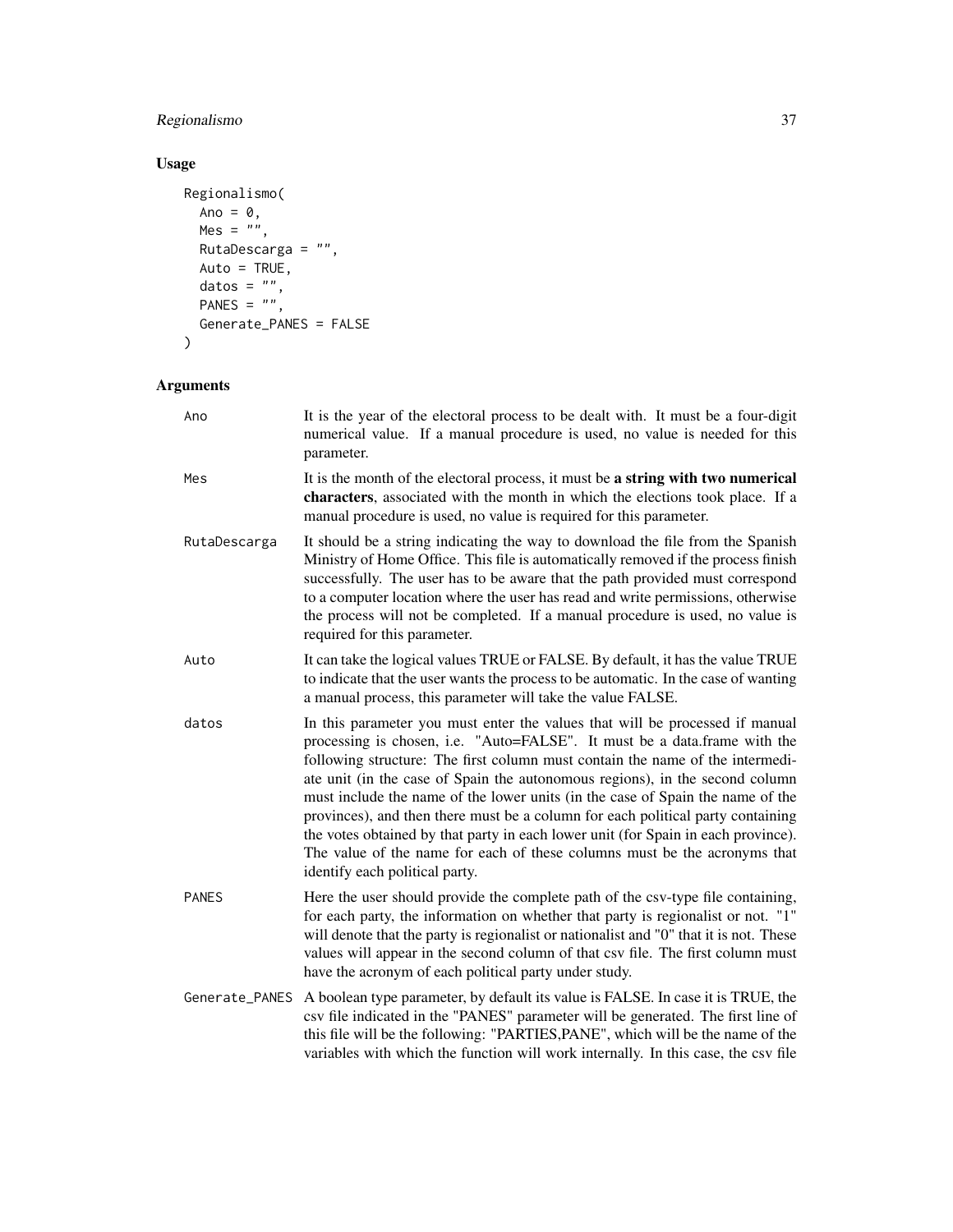<span id="page-37-0"></span>generated will contain a column with the acronyms of the political parties, and then, manually, "1" will be written down if the match is "PANE" (nationalist or regionalist party) and 0 if it is "NO PANE" (non-nationalist or non-regionalist party). That is to say, with the parameter Generate\_PANES = TRUE, a help system is obtained to obtain the file that must be passed with the "PANES" parameter. But this csv file can also be generated in a completely manual way, if the user wishes.

#### Value

It returns a list of all the indicators obtained with this function. This initial list, in turn, contains two other lists:

- 1. VRtaD. It is composed of three other lists, each one containing a data.frame with the following information: **\$VRta** Provincias: contains the values of the VRta indicator at the lowest level (in the case of Spain, the provinces). \$VRta\_CCAA contains the VRta indicator at the intermediate level (in the case of Spain, at an autonomous region level). **\$VRtaD** contains the indicator VRtaD at the lowest level.
- 2. VRD. Composed of three other lists, each one containing a data.frame with the following information: **\$inferior\_medio** contains the VRD value of the lower level (provinces in Spain) with respect to the intermediate level (autonomous regions in Spain). **\$inferior** superior contains the VRD value for the lower level with respect to the upper level (State level). \$medio\_superior contains the value of the VRD index at the intermediate level with respect to the upper one.

#### Examples

```
r <- Regionalismo(Ano=2019, Mes = "11", RutaDescarga = "F:/",
PANES = system.file("regionalismo","Regionalismo.csv", package="Relectoral"))
```
<span id="page-37-1"></span>

reparto\_div *Allocation using divisor methods*

#### Description

This option uses various methods whose main common feature is that the number of votes obtained by the political candidatures are divided by a series of numbers. The name of the method used depends on the numbers which compose that series. In this sense, the methods admitted are the following:

- 1. dhont. It is the so-called D'Hondt Law and is the procedure used in Spain to transform votes into seats in the Congress of Deputies. The series of numbers used as a quotient are the integer numbers: 1,2,...n, where n is the number of seats to be distributed.
- 2. saint lague. This is the Sainte Lague method, Webster's method or odd-numbered divisors. The set of divisors is formed by the odd numbers, that is 1,3,..,2n+1.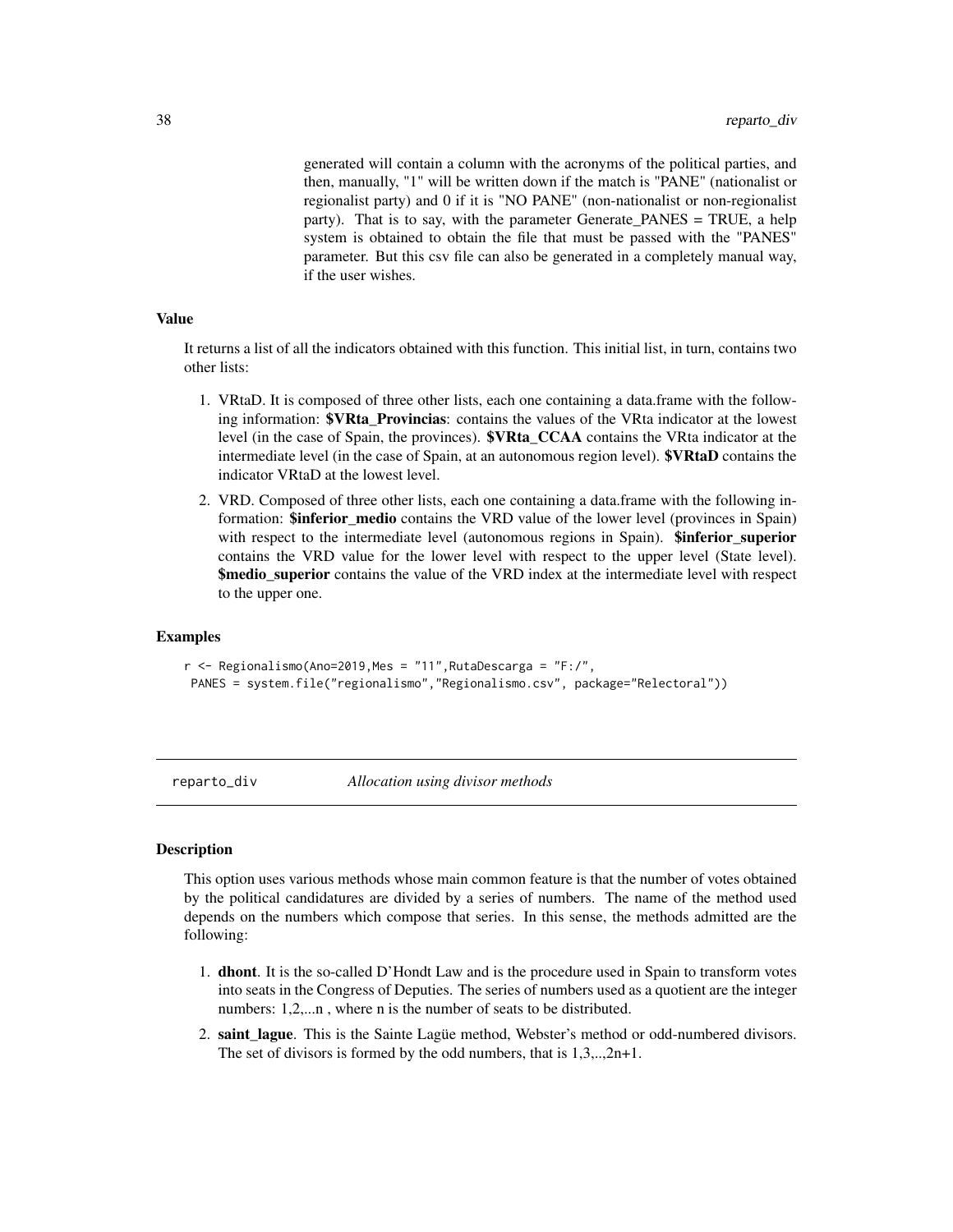- <span id="page-38-0"></span>3. saint\_lague\_Mod.It is the modified Sainte Lagüe method, a variant of the Sainte Lagüe method, according to which the initial quotient is v/1.4 and once each party has a seat the standard formula v/(2n+1) is used.
- 4. Danish. In this method the divisors go from three to three units, that is to say it is formed by the numbers:  $1,4,7,10,13...$  and the n-th divisor would be  $3*$  n-2.
- 5. Imperiali. The divisors are the positive integers but starting from number 2 onwards, that is: 2,3,4,...
- 6. Hill\_Huntington. In this case the divisors are formed by the following sequence: sqrt(2),sqrt(6),sqrt(12),....,  $sqrt(n*(n+1))$
- 7. Dean.The set of divisors consists of the following numbers: 4/3, 12/5, 24/7,40/0,....,(2*n)(n+1)/(2*n+1)

In all cases the value of q is rounded up to the nearest integer.

#### Usage

reparto\_div(candidaturas, votos, escanos, metodo)

#### Arguments

| candidaturas | A text vector containing the name of the parties.                                                                                                    |
|--------------|------------------------------------------------------------------------------------------------------------------------------------------------------|
| votos        | An integer vector with the votes of each party.                                                                                                      |
| escanos      | An integer number stating the total number of seats to be allocated.                                                                                 |
| metodo       | It is the method to be used. The allowd values are: c("dhondt", "saint_lague", "saint_lague_Mod",<br>"Danish","Imperiali","Hill Huntington", "Dean") |

#### Value

Returns a data.frame with the names of the political parties and the number of Members allocated with the chosen method.

#### See Also

[Restos\\_Mayores](#page-39-1) for allocation using the largest remainder method [https://en.wikipedia.org/wiki/D%27Hondt\\_method](https://en.wikipedia.org/wiki/D%27Hondt_method) on Wikipedia <https://bit.ly/3aEidM9> on Wikipedia. https://bit.ly/200a0u0 on the internet.

#### Examples

```
reparto_div(c("A","B","C","D","E"),c(340000,280000,160000,60000,15000),7,metodo="dhondt")
reparto_div(c("A","B","C","D"),c(340000,280000,160000,60000),7,metodo='saint_lague')
reparto_div(c("A","B","C","D"),c(340000,280000,160000,60000),7,metodo='saint_lague_Mod')
reparto_div(c("A","B","C","D"),c(340000,280000,160000,60000),7,metodo='Danish')
reparto_div(c("A","B","C","D"),c(340000,280000,160000,60000),7,metodo='Imperiali')
reparto_div(c("A","B","C","D"),c(340000,280000,160000,60000),7,metodo='Dean')
```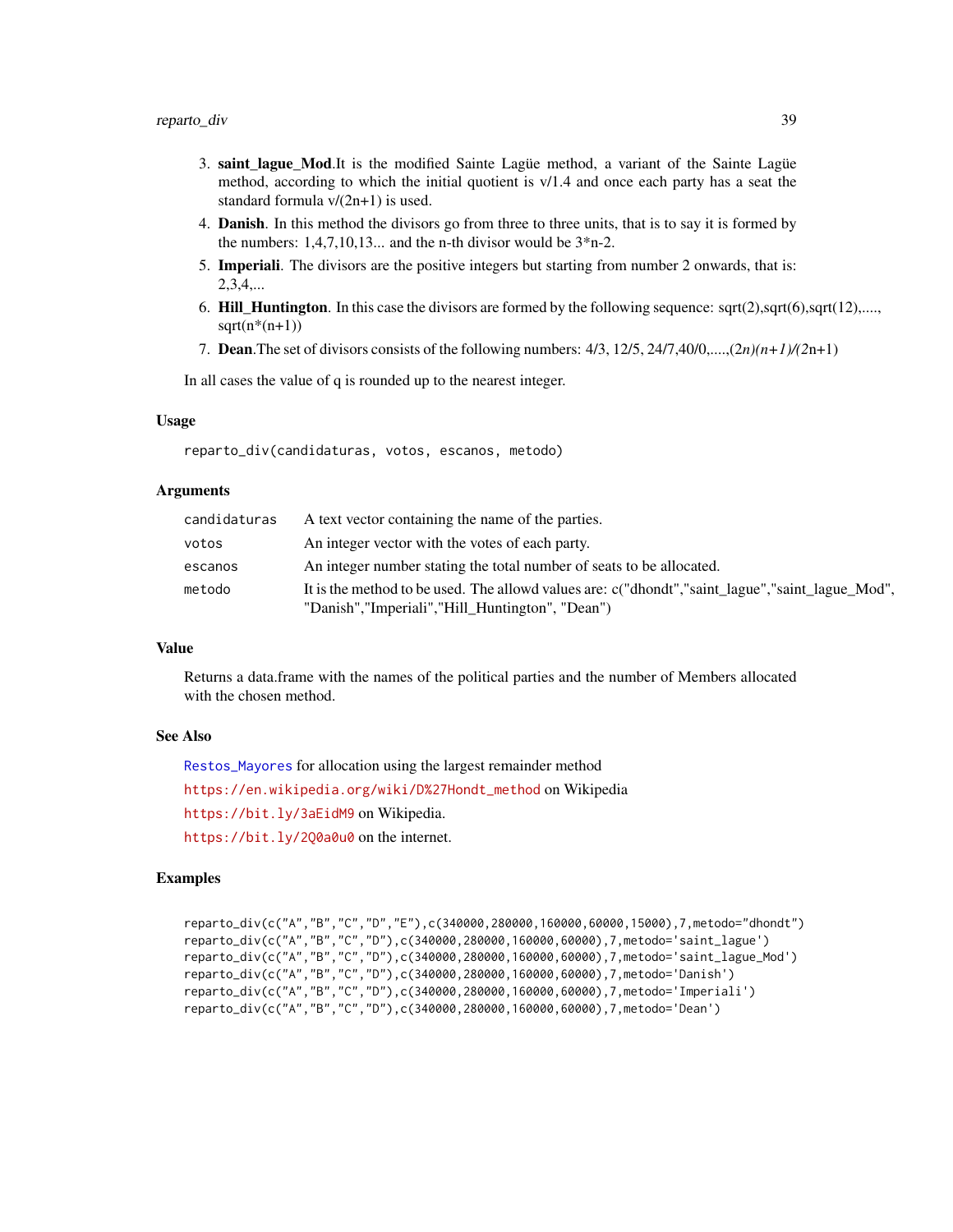<span id="page-39-1"></span><span id="page-39-0"></span>

This function is used to translate votes into seats, following the criterion called "Largest Remains". In summary, this method is calculated as follows: the total number of votes is divided by the total number of seats (cost of each seat). The votes of each party are then divided by the above ratio. The integer part of the above results are taken, which will be the initial seats for each party. The remaining seats to be distributed are allocated to the parties with the largest remainders (see https://en.wikipedia.org/wiki/Largest\_remainder\_method ).

The cost of each seat is what differentiates one method from another. Thus if n is the total number of seats and m the sum of all votes, the denomination of the methods is as follows, depending on the ratio that is taken:

- 1. Hare (Hare): q=m/n
- 2. Droop (Droop): $q=1+(m/(1+n))$
- 3. **Imperiali (Imperiali)**:  $q=m/(n+2)$
- 4. Imperiali modificado (Mod\_Imperiali): q=m/(n+3)
- 5. Hangenbach Bischof (hangenbach-bischo): q=m/(n+1)

In all cases the value of q is rounded to the nearest integer.

#### Usage

```
Restos_Mayores(partidos, votos, escanos, metodo = "Hare")
```
#### Arguments

| partidos | A character vector containing the name of the parties.                                                                                                       |
|----------|--------------------------------------------------------------------------------------------------------------------------------------------------------------|
| votos    | An integer vector with the votes of each party.                                                                                                              |
| escanos  | An integer number containing the total number of seats to be allocated.                                                                                      |
| metodo   | This is the method to be used. The allowed values are: "Hare", "Droop", "Impe-<br>riali", "Mod_Imperiali", "hangenbach-bischo". The default value is "Hare". |

#### Value

A dataframe with the political parties and the votes assigned to each.

#### See Also

[reparto\\_div](#page-37-1) for the allocation using divisor method [https://en.wikipedia.org/wiki/Largest\\_remainder\\_method](https://en.wikipedia.org/wiki/Largest_remainder_method) on Wikipedia. [reparto\\_div](#page-37-1)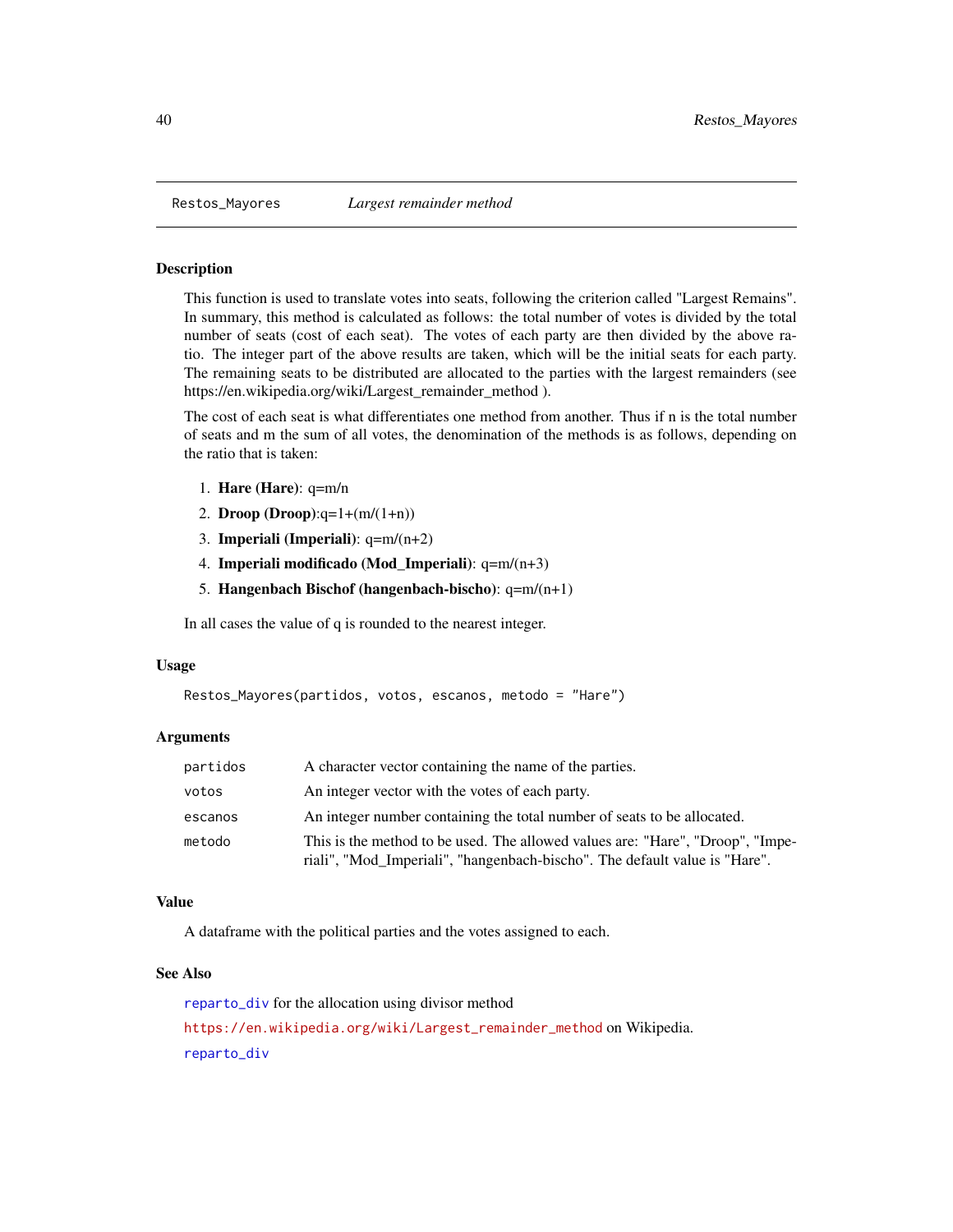#### <span id="page-40-0"></span>Sainte\_Lague 41

#### Examples

```
Restos_Mayores(c("A","B","C","D","E","F","G"),
c(391000,311000,184000,73000,27000,12000,2000),
21,metodo = "Imperiali")
```
Sainte\_Lague *Sainte-Lague index of disproportionality (SL)*

#### Description

This index is designed to study the disproportionality of those electoral systems that use the procedure of distribution of seats that has the same name (Sainte-Lague method). It should be noted that this indicator takes into account the relative difference between the seats-votes of each party, as well as that of the system as a whole. The formula used for its calculation is as follows:

$$
SL = \sqrt{\sum \frac{(E_i - V_i)^2}{V_i}}
$$

for  $i = 1, 2, ..., nvi > 0$ 

#### Usage

```
Sainte_Lague(votes, seats)
```
#### Arguments

| votes | It is a vector of integers, containing the votes of all the candidates.              |
|-------|--------------------------------------------------------------------------------------|
| seats | It is a vector of integers, containing the seats obtained by each of the candidates. |

#### Value

Returns the value obtained for the index

#### Examples

Sainte\_Lague(c(3947,3189,1971,466,345,82),c(184,99,44,10,1,0))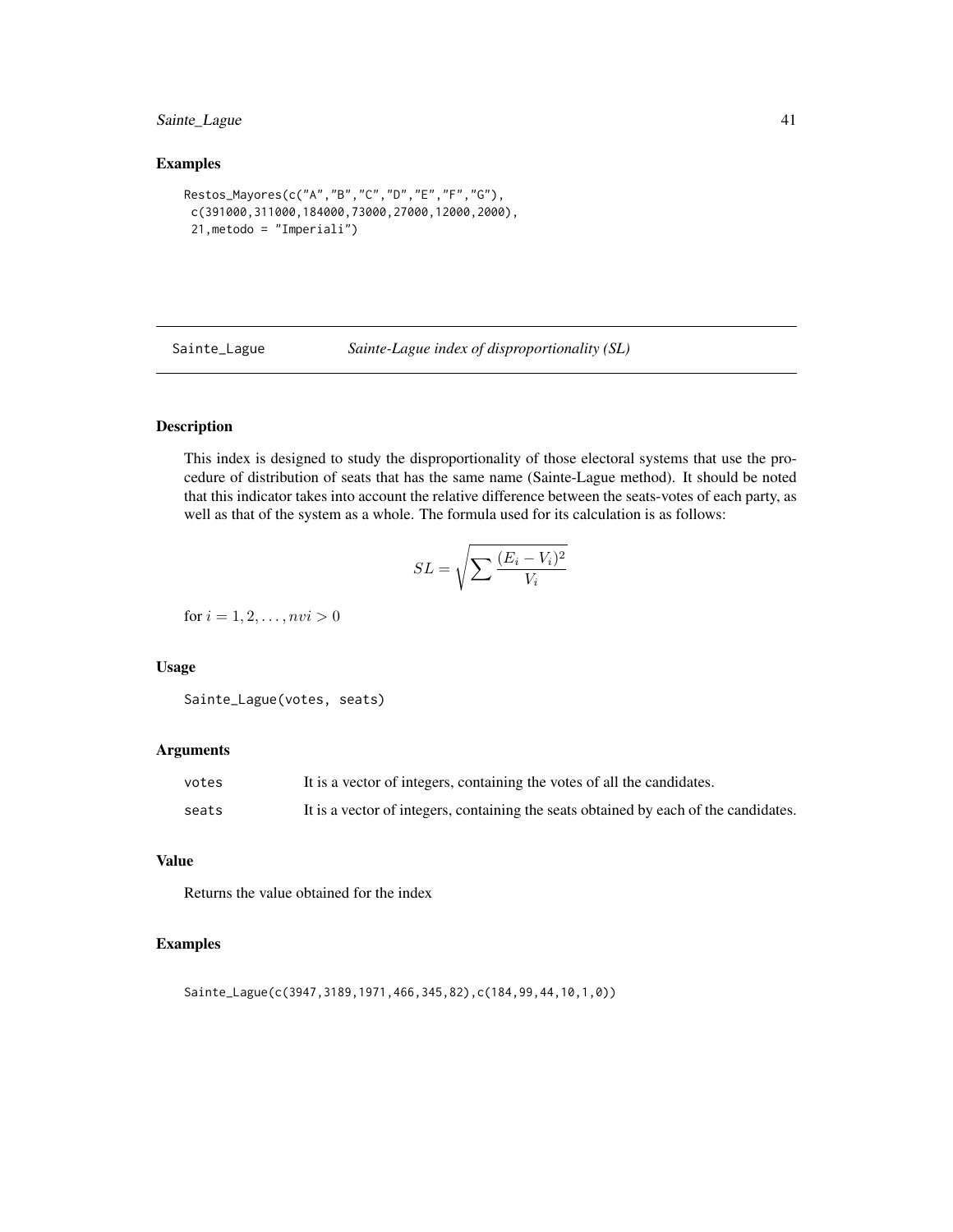This function calculates the total volatility of Pederson (1983:31 and 32), and the volatility between blocks. The formulas for calculating these values can be found in Oñate and Ocaña's book "Analysis of electoral data", page 45. This dimension compares the behaviour of the electorate in two different elections, so as to see the transfer of votes, either between blocks or between political parties.

#### Usage

volatilidad(dat1, dat2, enlace)

#### Arguments

| dat1   | It is a data.frame with two columns. The first column contains the acronym<br>of the political party and the second the votes or seats obtained from the first<br>period of time, depending on whether you want to calculate the electoral or<br>parliamentary volatility respectively.                                                                                                                                                                                                                                                                                                                                                                                                                                                                                                                                                                                                                                                                                                                                                                                                                                                                                                                                                                                                                                   |
|--------|---------------------------------------------------------------------------------------------------------------------------------------------------------------------------------------------------------------------------------------------------------------------------------------------------------------------------------------------------------------------------------------------------------------------------------------------------------------------------------------------------------------------------------------------------------------------------------------------------------------------------------------------------------------------------------------------------------------------------------------------------------------------------------------------------------------------------------------------------------------------------------------------------------------------------------------------------------------------------------------------------------------------------------------------------------------------------------------------------------------------------------------------------------------------------------------------------------------------------------------------------------------------------------------------------------------------------|
| dat2   | It is a data frame with two columns. The first column contains the acronym of<br>the political party and the second the votes or seats obtained from the second<br>period of time, depending on whether you want to calculate the electoral or<br>parliamentary volatility respectively.                                                                                                                                                                                                                                                                                                                                                                                                                                                                                                                                                                                                                                                                                                                                                                                                                                                                                                                                                                                                                                  |
| enlace | It is a data frame that serves to link the parties, coalitions or groupings that you<br>want to compare between the two periods under study. This data frame contains<br>a total of 22 columns. The first column contains the corresponding name of the<br>political parties. The next 10 columns (called $p1_i$ for $i=1,2,,10$ ) are used to in-<br>dicate the number of the row(s) of the party(ies) of the first electoral period to be<br>grouped. The next 10 columns (called $p2_i$ for i=1,2,,10) are used to indicate<br>the number of the row(s) of the party(ies) of the second electoral period to be<br>grouped. When some of the 10 columns are not needed, the remaining columns<br>are filled in with zeros. The data in each row is used with following purpose:<br>For the first block of 10 columns, the votes/seats of the parties appearing in that<br>block are added up. For the second block of 10 columns, the votes/seats in that<br>second block are also added up. These two values will be used later on for com-<br>parison. The last column of this data.frame (called "block"), will contain the<br>values "D" or "I" indicating "Right", "Left", respectively.<br>To clarify all these concepts execute in R <i>browseVignettes("Relectoral")</i> or <i>vi</i> -<br>gnette("Volatility") |

#### Value

It returns a list with two objects. The first is the total volatility, and the second is the inter-block volatility.